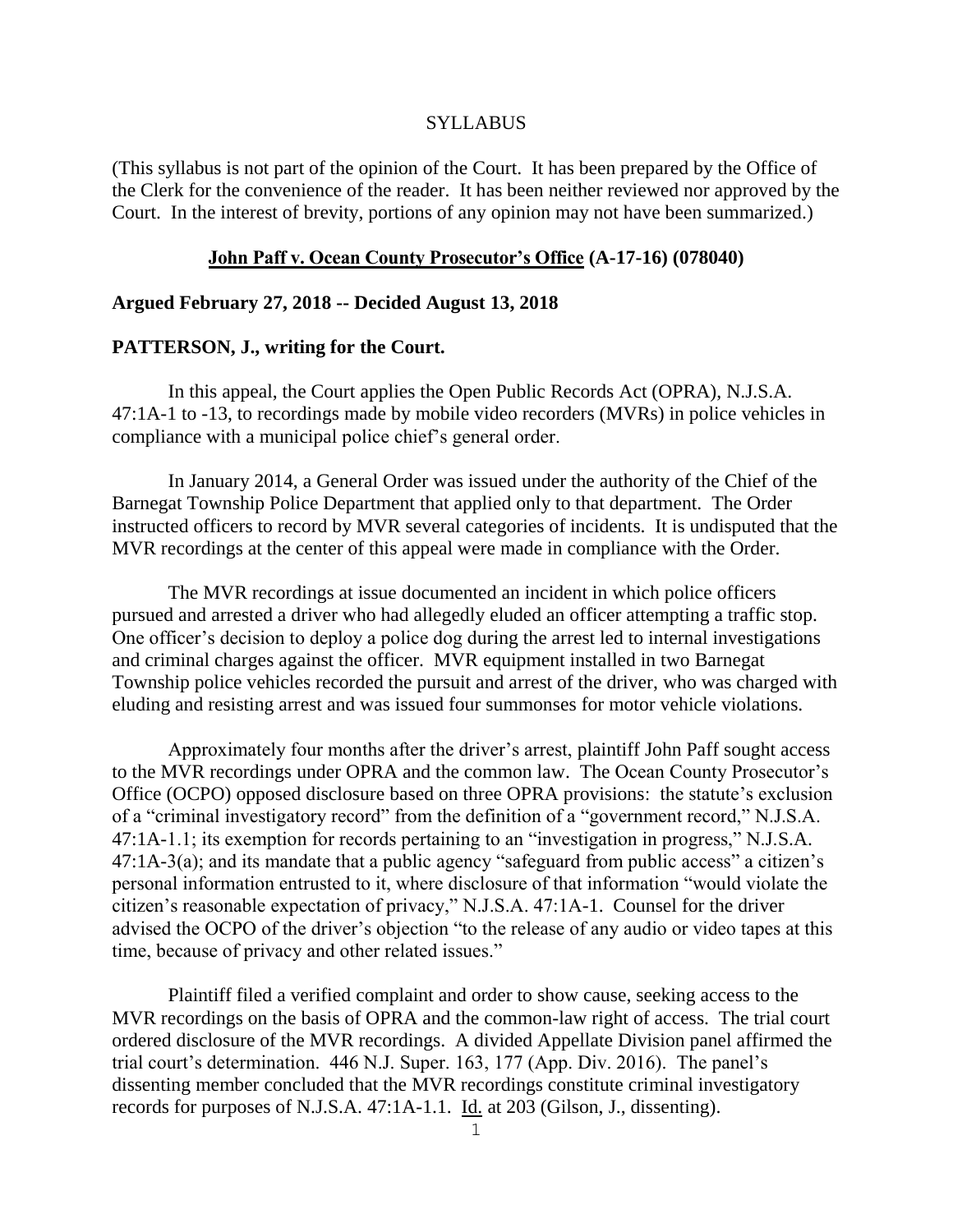The OCPO appealed as of right with respect to the issue raised in the dissent. R. 2:2- 1(a). The Court granted the OCPO's petition for certification regarding the remaining issues addressed by the Appellate Division panel. 228 N.J. 403 (2016).

**HELD:** The Court reverses the judgment of the Appellate Division panel, concurring with the panel's dissenting judge that the MVR recordings were not "required by law" within the meaning of N.J.S.A. 47:1A-1.1, that they constitute criminal investigatory records under that provision, and that they are therefore not subject to disclosure under OPRA. The Court agrees with the panel's conclusion that the recordings are not within OPRA's "investigations in progress" provision, and that OPRA's privacy clause does not exempt the recordings from disclosure. The Court remands the matter to the trial court for consideration of plaintiff's claim of a common-law right of access to the MVR recordings.

1. The Legislature enacted OPRA to promote transparency in the operation of government, declaring it public policy that government records "shall be readily accessible for inspection, copying, or examination by the citizens of this State, with certain exceptions, for the protection of the public interest," and that any limitation of the right of action accorded by OPRA "shall be construed in favor of the public's right of access." N.J.S.A. 47:1A-1. OPRA imposes on public agencies "the burden of proving that the denial of access is authorized by law." N.J.S.A. 47:1A-6. This appeal requires interpretation of three of OPRA's exemptions. (pp. 17-18)

2. The Court first considers the criminal investigatory records exemption set forth in N.J.S.A. 47:1A-1.1. "[C]riminal investigatory records" are among the several categories of records that the statute excludes from its definition of "government record[s]." Ibid. That term is defined as "a record which is not required by law to be made, maintained or kept on file that is held by a law enforcement agency which pertains to any criminal investigation or related civil enforcement proceeding." Ibid. Accordingly, an agency seeking to withhold a record from disclosure as a criminal investigatory record must satisfy "both prongs of the exception" by demonstrating that the record is not required by law to be made, maintained or kept on file, and that it "pertains" to a criminal investigation or related civil enforcement proceeding. N. Jersey Media Grp., Inc. v. Township of Lyndhurst, 229 N.J. 541, 556 (2017). (pp. 18-28)

In Lyndhurst, the Court applied the "not required by law" prong to Use of Force Reports (UFRs) prepared in accordance with a policy promulgated by the Attorney General. Id. at 565. Recognizing the Attorney General's role as New Jersey's chief law enforcement officer, with the authority to adopt guidelines, directives, and policies that bind police departments statewide, the Court deemed the policy to have "the force of law for police entities" and concluded that the defendant municipality failed to meet its burden to demonstrate that the UFRs were "not required by law to be made, maintained or kept on file" under N.J.S.A. 47:1A-1.1. See ibid. The Court finds significant distinctions between the Attorney General's Use of Force Policy in Lyndhurst and the Barnegat Township Police Chief's General Order. First, no statute gives a General Order promulgated by the Barnegat Township Police Chief the force of law. N.J.S.A. 40A:14-118, cited by the Appellate Division majority in support of its conclusion that the General Order was "required by law," falls short of the mark. That statute empowers a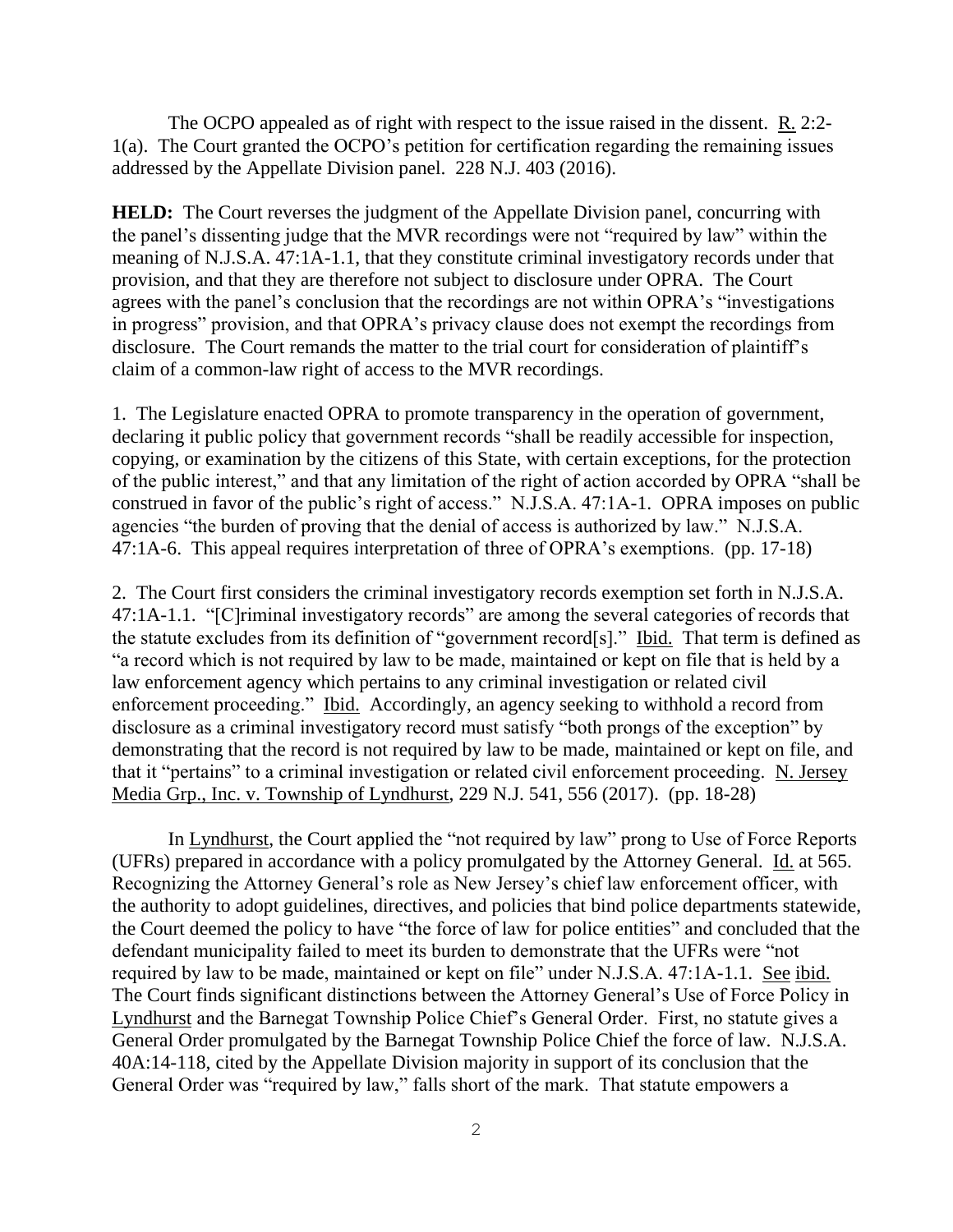municipality to create a police department and to appoint a police chief as the head of that department, and generally describes the duties of a police chief. It does not grant to a municipal police chief authority analogous to the Attorney General's statutory power to adopt guidelines, directives, and policies that bind law enforcement throughout New Jersey. The 1981 amendment to N.J.S.A. 40A:14-118 redefined the relationship between a municipal governing body and the chief of police; it did nothing to invest police chiefs with the authority to impose binding legal obligations on their subordinates. If, as the Appellate Division majority concluded, a municipal police chief's directive to his or her subordinates were deemed to carry the force of law, the exemption would be limited to criminal investigatory records that are not addressed in any order or instruction from a police chief to his or her officers. Such an interpretation would effectively write the criminal investigatory records exemption out of OPRA, contrary to rules of statutory construction. Here, the MVR recordings were not made and retained in compliance with any law or directive carrying the force of law. The OCPO has therefore satisfied the first prong of N.J.S.A. 47:1A-1.1's standard. (pp. 19-26)

In Lyndhurst, the Court held that the MVR recordings in dispute met the second prong of the test for OPRA's criminal investigatory records exemption because they pertained to two investigations: the officers' investigation of "actual or potential violations of criminal law," and the investigation by the Attorney General's Shooting Response Team into the fatal shooting of one suspect. 229 N.J. at 569. That holding governs application of N.J.S.A. 47:1A-1.1's requirement that the disputed record "pertain[] to any criminal investigation" in this appeal. By the time plaintiff sought the MVR recordings, those recordings pertained to not one but several investigations: the criminal investigation of the driver for eluding and resisting arrest, and the internal affairs and criminal investigations of the police officer who deployed the police dog. Accordingly, the OCPO has satisfied the second prong of OPRA's criminal investigatory records exemption. N.J.S.A. 47:1A-1.1. That exemption warrants the OCPO's decision to withhold the MVR recordings from disclosure under OPRA, and the Court reverses the Appellate Division panel's determination on that ground. (pp. 26-28)

3. The Court next considers OPRA's "investigations in progress" exemption, prescribed by N.J.S.A. 47:1A-3(a). In order to invoke that exemption, a public agency must demonstrate that "(1) the requested records 'pertain to an investigation in progress by any public agency,'  $(2)$ disclosure will 'be inimical to the public interest,' and (3) the records were not available to the public before the investigation began." 229 N.J. at 573 (quoting N.J.S.A. 47:1A-3(a)). The OCPO has met N.J.S.A. 47:1A-3(a)'s first and third requirements. The OCPO, however, has failed to satisfy the second prong of the N.J.S.A. 47:1A-3(a) standard, which requires proof that disclosure would be "inimical to the public interest." In Lyndhurst, the Court considered whether disclosure of the MVR recordings of a police shooting would be "inimical to the public interest," 229 N.J. at 575-77, and noted that "officer safety, the reliability of ongoing investigations, and transparency" are relevant to the question, id. at 576. Here, the OCPO has identified no threat to officer safety, so the first component of the test weighs in favor of disclosure. Here, as in Lyndhurst, there is no assertion that when plaintiff sought the MVR recordings four months after the incident depicted in those recordings, any eyewitness interview relevant to the criminal investigation of the driver, or the criminal or internal affairs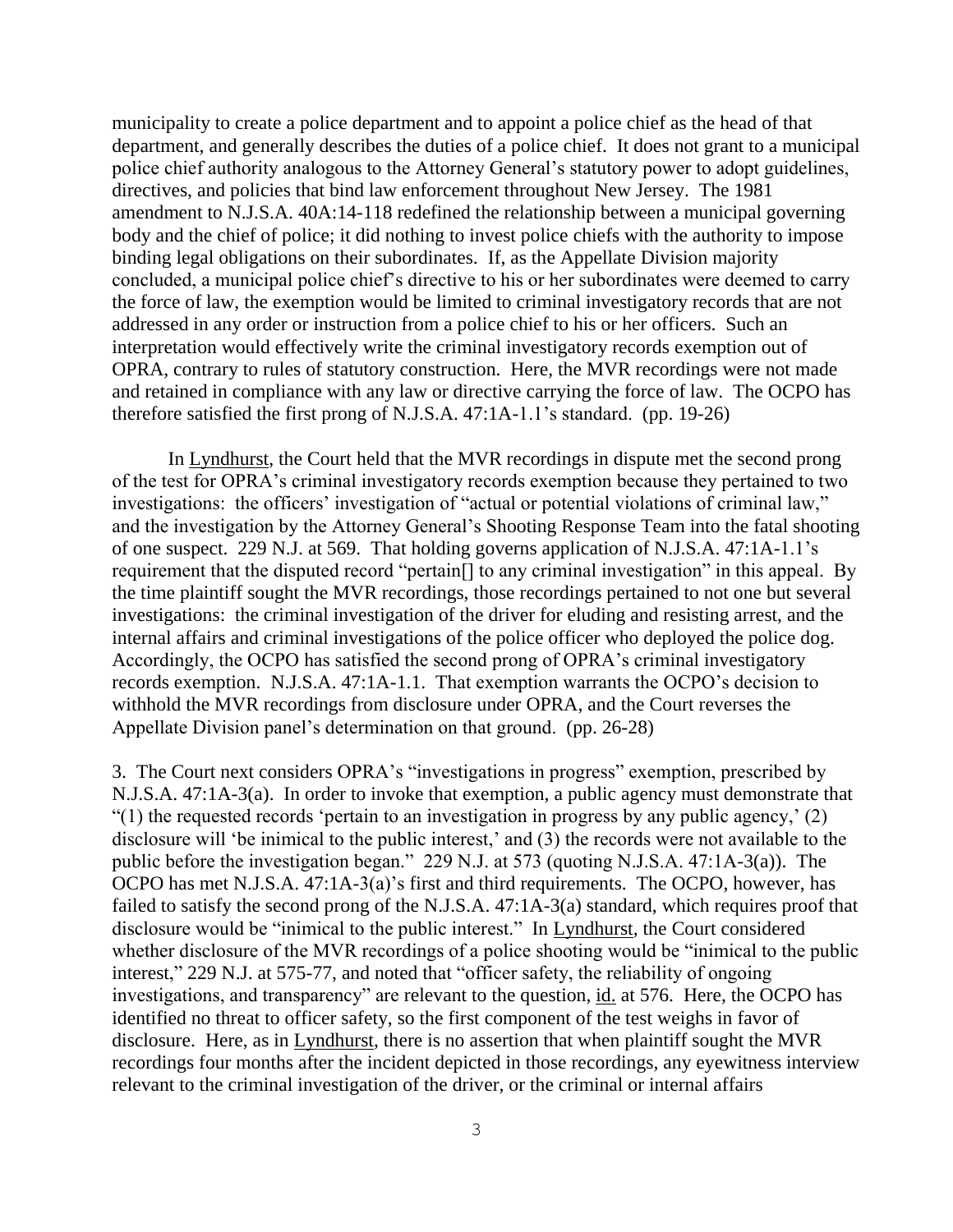investigations of the police officer, had yet to be conducted. The second factor identified in Lyndhurst therefore supports disclosure. Finally, there is a strong public interest in the interaction of police officers and the driver, and the setting of this case. The final factor identified in Lyndhurst thus weighs in plaintiff's favor. Accordingly, the Court agrees with the Appellate Division panel that the OCPO did not sustain its burden to show that the MVR recordings are within OPRA's "investigation in progress" exemption. (pp. 28-31)

4. Finally, OPRA's privacy clause instructs a public agency to refrain from disclosing "a citizen's personal information with which it has been entrusted when disclosure thereof would violate the citizen's reasonable expectation of privacy." N.J.S.A. 47:1A-1. In Burnett v. County of Bergen, the Court viewed OPRA's legislative history to "offer[] direct support for a balancing test that weighs both the public's strong interest in disclosure with the need to safeguard from public access personal information that would violate a reasonable expectation of privacy," 198 N.J. 408, 427 (2009), and identified seven factors to be relevant to that balancing test, ibid. (relying on Doe v. Poritz, 142 N.J. 1, 88 (1995)). Here, the MVR recordings depicted a driver's arrest in a public place. The driver's face is not shown, and the recordings disclosed no private information. Moreover, when the driver objected to disclosure of the recordings, she identified no specific privacy concerns. The driver's privacy interest did not warrant the OCPO's decision to withhold recordings from disclosure in this case. In other settings, a third party's reasonable expectation of privacy may warrant withholding a record from disclosure. In making these sensitive determinations, courts should give serious consideration to the objections of individuals whose privacy interests are implicated. The Court reminds objecting parties and their attorneys that a generic objection based on privacy gives a court scant basis to explore the issue, and that any privacy concerns about a disclosure sought pursuant to OPRA or the common law should be explained in detail. (pp. 32-34)

# **REVERSED and REMANDED.**

**JUSTICE ALBIN, dissenting,** expresses the view that the General Order has the force of law and that, because the video recording was "required by law to be made," it does not constitute an exempt record under OPRA's criminal investigatory records exception. Justice Albin notes that, through a 1981 legislative amendment to N.J.S.A. 40A:14-118, the Legislature delegated to the Chief of Police the power to issue the General Order to his officers, and reasons that the chief of police's power to bind police officers to follow a general order is in no meaningful way distinguishable from the Attorney General's power to bind police forces to follow his directives. According to Justice Albin, the distinction created by the majority is arbitrary and undermines the effectiveness of OPRA in an area where the transparency of the government's conduct in its affairs with the public is of critical importance to an informed citizenry. Justice Albin notes that the Attorney General can adopt a statewide policy that addresses whether and how police video recordings are made and maintained.

# **CHIEF JUSTICE RABNER and JUSTICES FERNANDEZ-VINA and SOLOMON join in JUSTICE PATTERSON's opinion. JUSTICE ALBIN filed a dissent, in which JUSTICES LaVECCHIA and TIMPONE join.**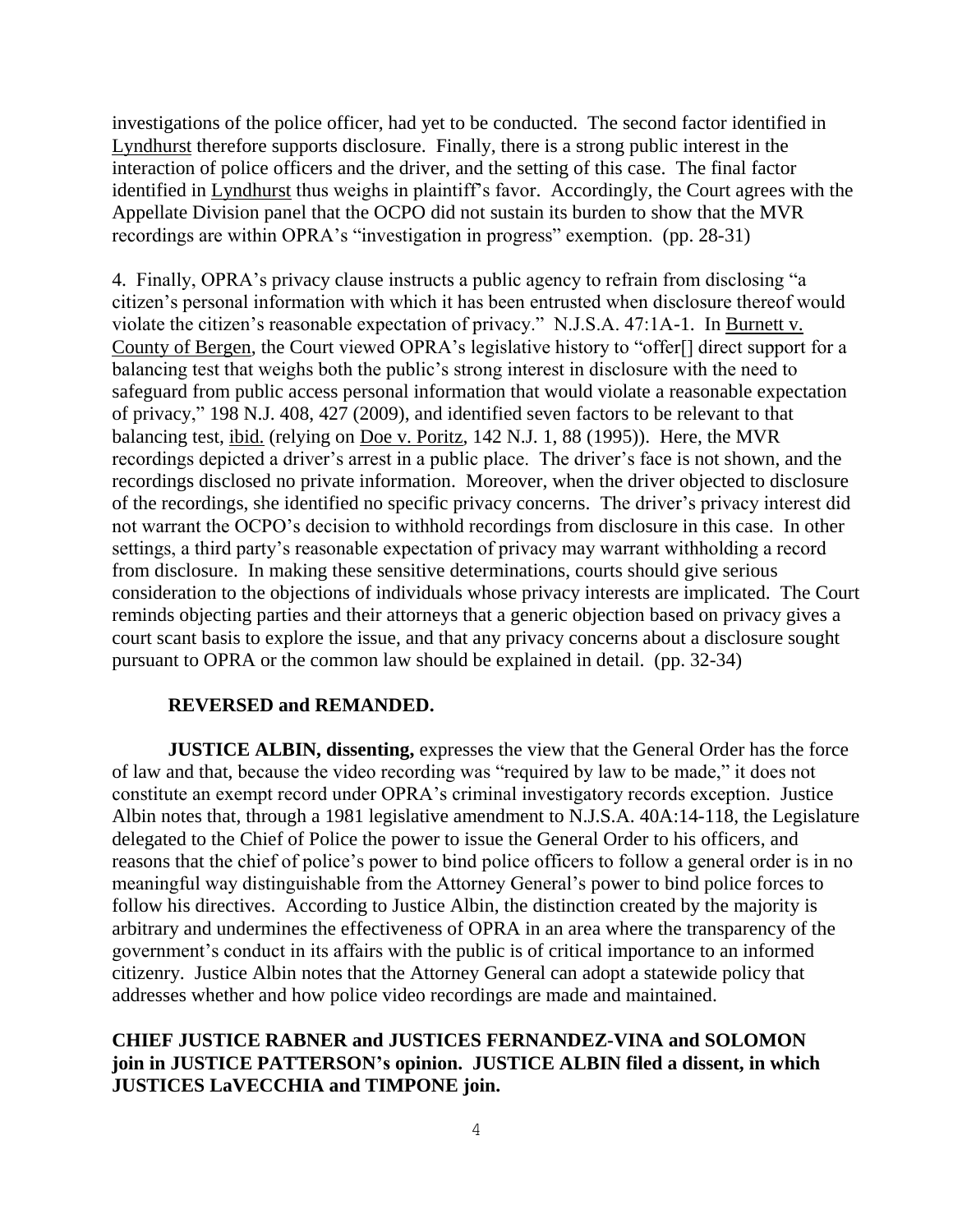SUPREME COURT OF NEW JERSEY A-17 September Term 2016 078040

JOHN PAFF,

Plaintiff-Respondent,

v.

OCEAN COUNTY PROSECUTOR'S OFFICE,

Defendant-Appellant.

Argued February 27, 2018 – Decided August 13, 2018

On appeal from and certification to the Superior Court, Appellate Division, whose opinion is reported at 446 N.J. Super. 163 (App. Div. 2016).

Samuel J. Marzarella, Chief Appellate Attorney, argued the cause for appellant (Joseph D. Coronato, Ocean County Prosecutor, attorney; Samuel J. Marzarella, of counsel and on the briefs, and Nicholas D. Norcia, Assistant Prosecutor, on the briefs).

Richard M. Gutman argued the cause for respondent (Richard M. Gutman, on the briefs).

Raymond R. Chance, III, Assistant Attorney General, argued the cause for amicus curiae Attorney General of New Jersey (Gurbir S. Grewal, Attorney General, attorney; Raymond R. Chance, III, of counsel, and Daniel M. Vannella, Deputy Attorney General, on the brief).

Ian C. Kennedy, Assistant Prosecutor, argued the cause for amicus curiae County Prosecutors Association of New Jersey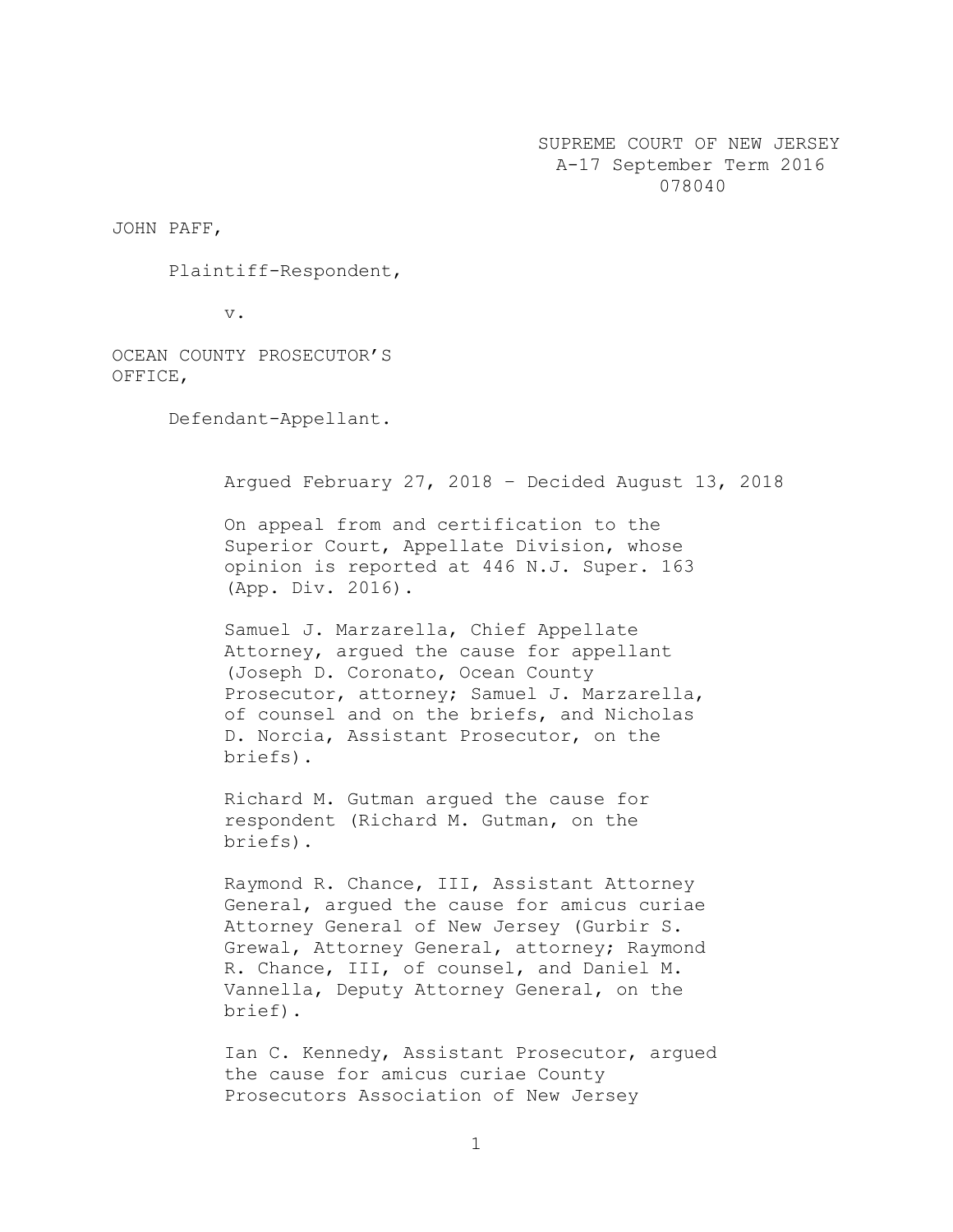(Richard T. Burke, President, attorney; Ian C. Kennedy and Annmarie Cozzi, Senior Assistant Prosecutor, of counsel and on the brief).

Vito A. Gagliardi, Jr., argued the cause for amicus curiae New Jersey State Association of Chiefs of Police (Porzio, Bromberg & Newman, attorneys; Vito A. Gagliardi, Jr., of counsel and on the brief, and David L. Disler, on the brief).

Richard D. Pompelio argued the cause for amicus curiae New Jersey Crime Victims' Law Center (New Jersey Crime Victims' Law Center, attorneys; Richard D. Pompelio, of counsel and on the brief).

CJ Griffin argued the cause for amici curiae Latino Leadership Alliance of New Jersey, Garden State Equality, People's Organization for Progress, and the New Jersey Chapter of the Society for Professional Journalists (Pashman Stein Walder Hayden, attorneys; CJ Griffin, of counsel and on the brief).

Alexander Shalom argued the cause for amicus curiae American Civil Liberties Union of New Jersey (Edward L. Barocas, Legal Director, attorney; Alexander Shalom, Edward L. Barocas, Jeanne M. LoCicero, and Iris Bromberg on the brief).

JUSTICE PATTERSON delivered the opinion of the Court.

In this appeal, we apply the Open Public Records Act (OPRA), N.J.S.A. 47:1A-1 to -13, to recordings made by mobile video recorders (MVRs) in police vehicles in compliance with a municipal police chief's general order. The MVR recordings at issue documented an incident in which police officers pursued and arrested a driver who had allegedly eluded an officer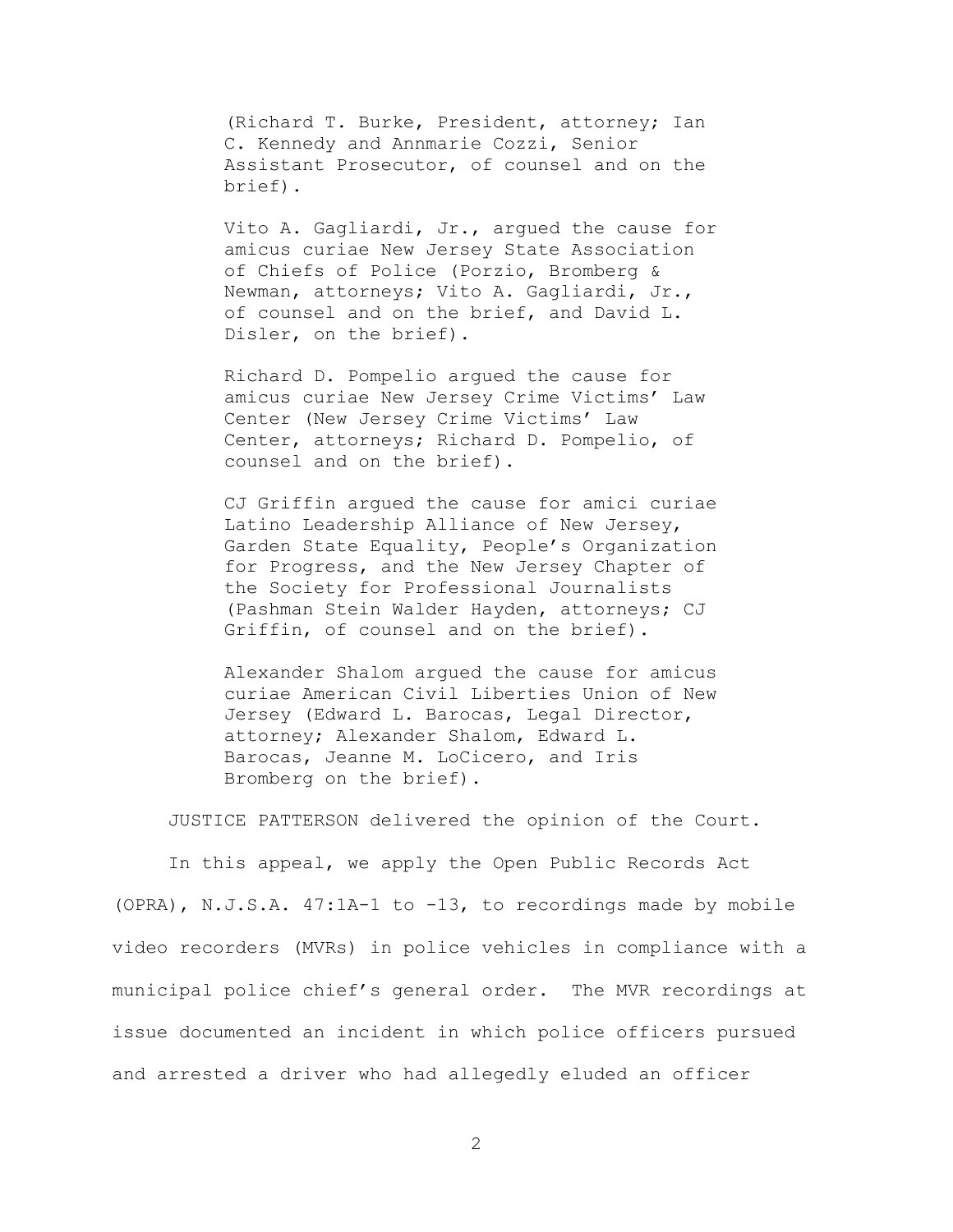attempting a traffic stop. One officer's decision to deploy a police dog during the arrest led to internal affairs investigations and criminal charges against the officer.

Plaintiff John Paff sought access to the MVR recordings under OPRA and the common law, and filed suit when defendant the Ocean County Prosecutor's Office (OCPO) declined his request. The OCPO opposed disclosure of the MVR recordings based on three OPRA provisions: the statute's exclusion of a "criminal investigatory record" from the definition of a "government record," N.J.S.A. 47:1A-1.1; its exemption for records pertaining to an "investigation in progress," N.J.S.A. 47:1A-3(a); and its mandate that a public agency "safeguard from public access" a citizen's personal information entrusted to it, where disclosure of that information "would violate the citizen's reasonable expectation of privacy," N.J.S.A. 47:1A-1.

The trial court rejected the OCPO's arguments and ordered disclosure of the MVR recordings. A divided Appellate Division panel affirmed the trial court's determination. Paff v. Ocean Cty. Prosecutor's Office, 446 N.J. Super. 163, 177 (App. Div. 2016). The panel's dissenting member concluded that the MVR recordings constitute criminal investigatory records for purposes of N.J.S.A. 47:1A-1.1. Id. at 203 (Gilson, J., dissenting). The OCPO appealed as of right on that issue, and we granted its petition for certification on the applicability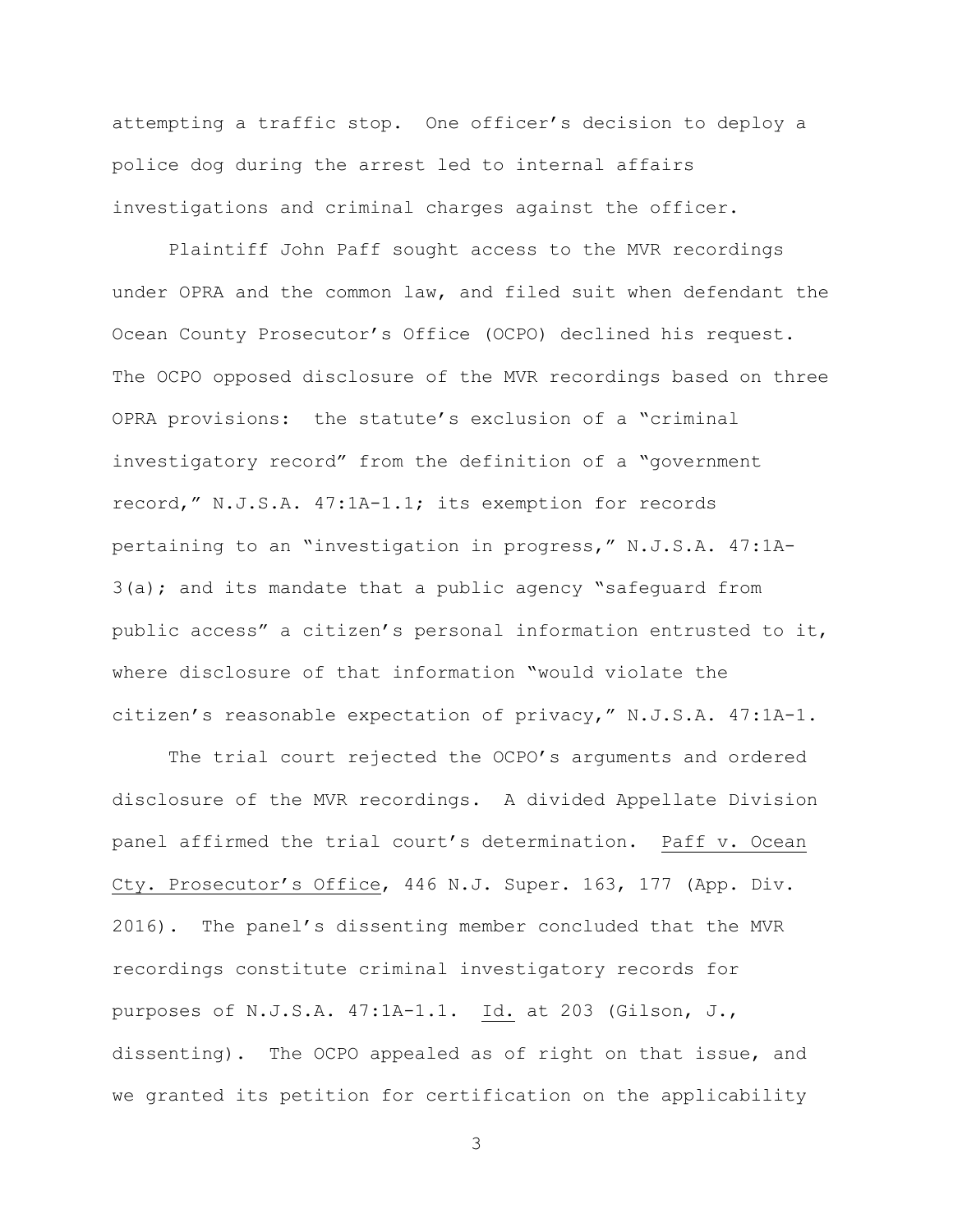of OPRA's "investigations in progress" exemption, N.J.S.A. 47:1A-3(a), and the statute's privacy clause, N.J.S.A. 47:1A-1.

We reverse the judgment of the Appellate Division panel. We concur with the panel's dissenting judge that the MVR recordings were not "required by law" within the meaning of N.J.S.A. 47:1A-1.1, that they constitute criminal investigatory records under that provision, and that they are therefore not subject to disclosure under OPRA. We agree with the Appellate Division panel's conclusion that the recordings are not within OPRA's "investigations in progress" provision, and that OPRA's privacy clause does not exempt the recordings from disclosure. We remand the matter to the trial court for its consideration of plaintiff's claim of a common-law right of access to the MVR recordings.

I.

### A.

### 1.

On January 9, 2014, the Barnegat Township Police Department issued a revised version of its General Order No. 08-02 (General Order), entitled "Mobile Video Recording Equipment."<sup>1</sup> The General Order was issued under the authority of the Chief of the

i<br>L

We summarize the facts based on the record submitted to the trial court.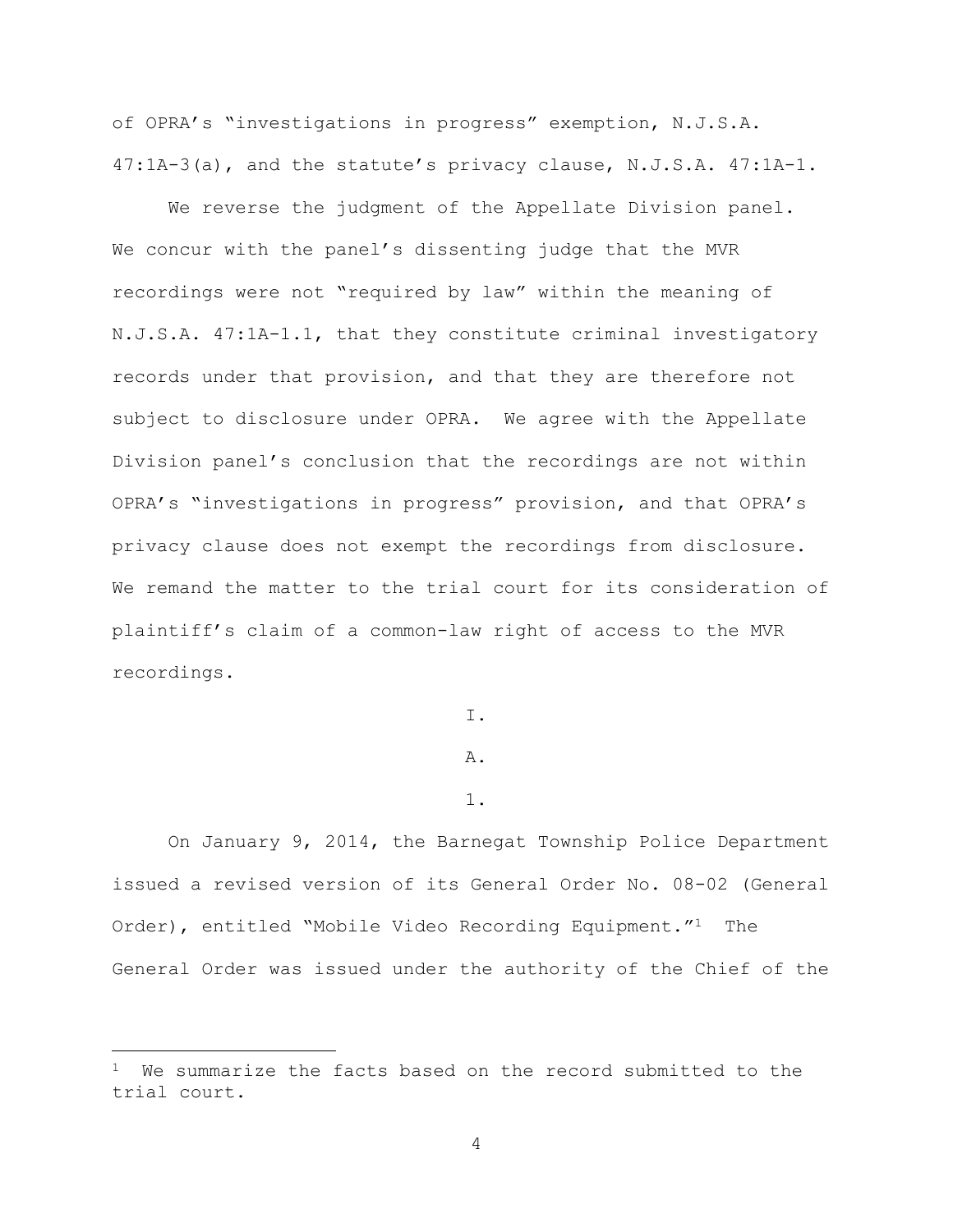Barnegat Township Police Department, and applied only to that department.

The General Order stated the Barnegat Township Police Department's policy "to use [MVRs] in order to protect the members of this agency and to record information related to motorist contacts and other patrol related activities." The General Order instructed officers to record by MVR several categories of incidents. The incidents to be recorded included, among others, "[a]ll traffic stops, criminal enforcement stops, motorist aid situations, motor vehicle collisions, and pedestrian contacts in their entirety"; "[p]olice pursuits as defined by department policy"; "[m]ajor crime scenes"; and "[s]ituations which arise wherein the officer by reason of training or experience determines that the incident should be recorded."

Noting that "[t]he record function of the MVR equipment is automatically initiated when the patrol vehicle's emergency lights are activated or the wireless microphone is turned on," the General Order barred officers from deactivating the MVR's recording function when the vehicle's emergency lights are activated "except for dismounted posts or traffic details." Pursuant to the General Order, officers were prohibited from deactivating an MVR once it was activated to document an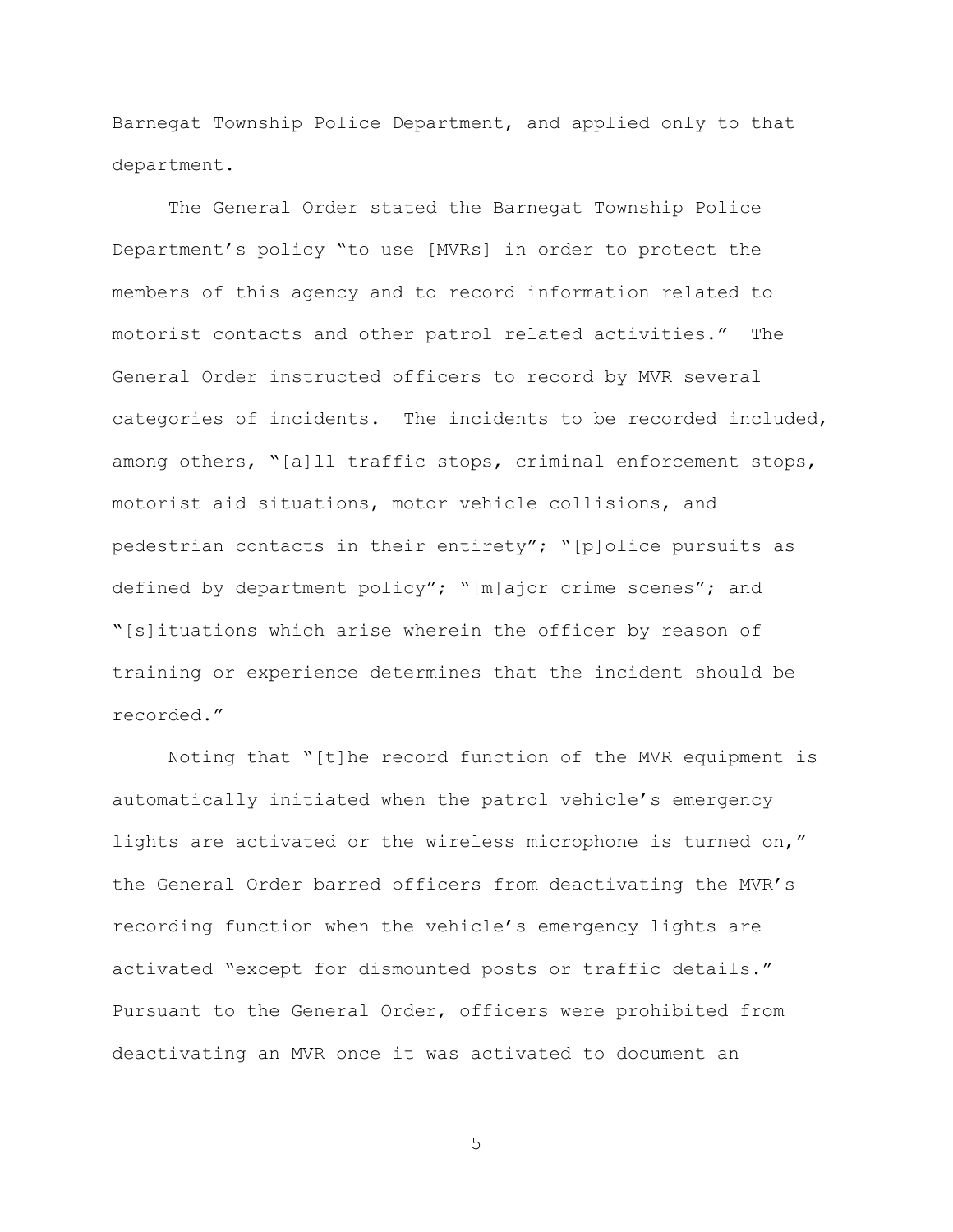"incident or [motor vehicle] stop" until the conclusion of the incident or the release of the detained vehicle.

It is undisputed that the MVR recordings at the center of this appeal were made in compliance with the General Order.

2.

On January 29, 2014, a Tuckerton Borough police officer on patrol activated his overhead lights and attempted to pull over a motorist. The driver disregarded the officer and continued to drive, prompting a police chase. As the driver approached Barnegat Township, officers in that Township were alerted and two Barnegat Township patrol vehicles joined the Tuckerton officer's pursuit of the driver. The chase ended when the driver stopped her vehicle in the parking lot of a Barnegat Township municipal building. As officers at the scene removed the driver from her vehicle, a Tuckerton Borough police officer and his police dog arrived and participated in the driver's arrest. According to the OCPO, the officer unlawfully caused the police dog to injure the driver.

MVR equipment installed in two Barnegat Township police vehicles recorded the police pursuit and arrest of the driver. The trial court found, and the parties agree, that the recordings documented the interaction between the driver and the police dog.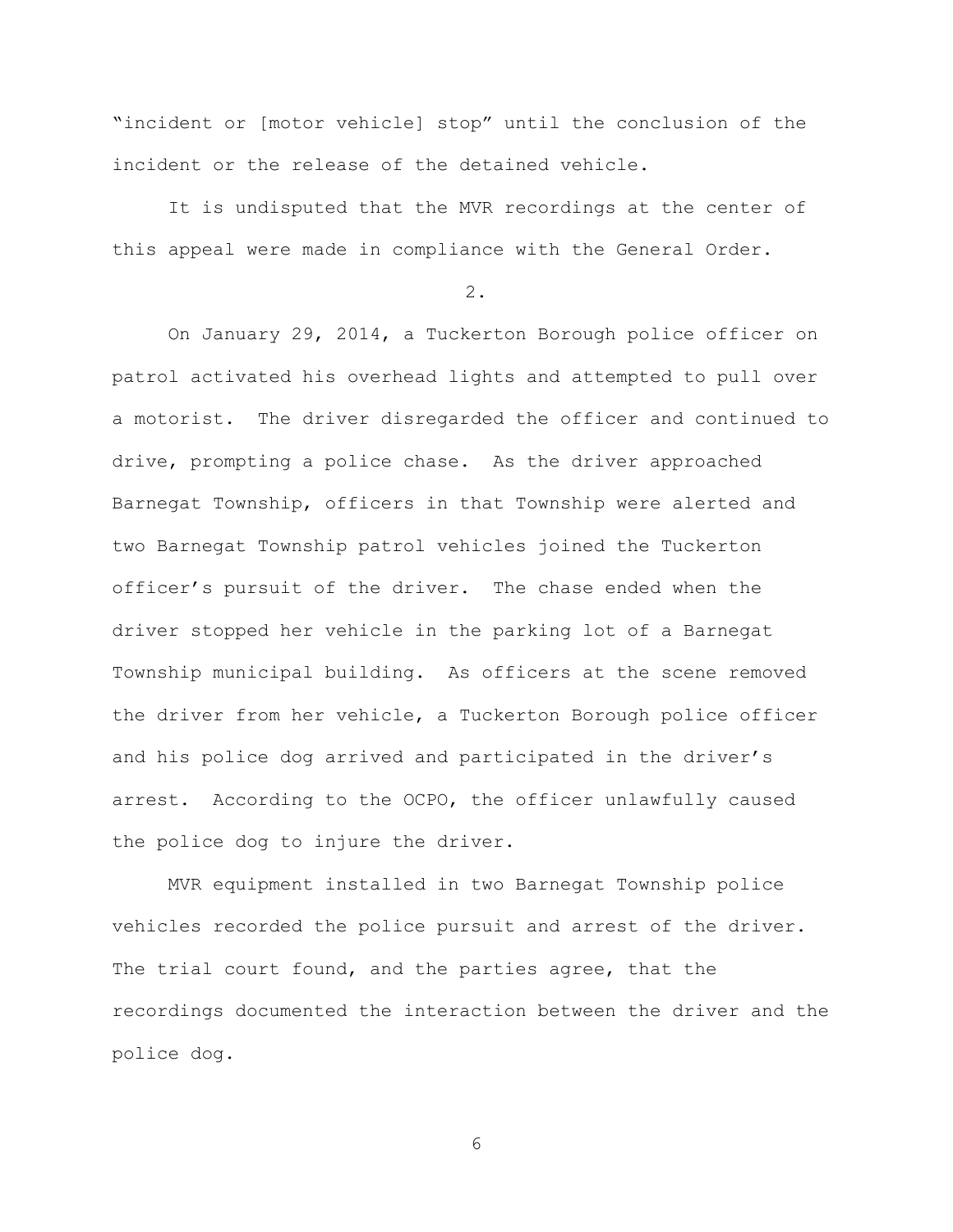As a result of the contact between the police dog and the driver, the OCPO and the Tuckerton Police Department initiated internal affairs investigations of the Tuckerton Borough police officer. The OCPO later charged the officer with two counts of second-degree official misconduct, N.J.S.A. 2C:30-2; thirddegree aggravated assault, N.J.S.A.  $2C:12-1$  (b)  $(1);^2$  fourth-degree false swearing, N.J.S.A. 2C:28-2(a); third-degree tampering with public records or information, N.J.S.A. 2C:28-7(a)(1); and second-degree hindering apprehension or prosecution, N.J.S.A. 2C:29-3(b).The driver was charged with eluding, N.J.S.A.  $2C:29-2(b)$ , and resisting arrest, N.J.S.A.  $2C:29-2(a)(3)$ , and was issued four summonses for motor vehicle violations. Accordingly, the driver was both a victim of the Tuckerton officer's alleged criminal offenses and the defendant in criminal and motor vehicle violation proceedings arising from the same incident.

3.

Approximately four months after the driver's arrest, plaintiff wrote to the OCPO. He stated that he had read in a local newspaper that "the police dog's interaction with [the driver] may have been captured by a video camera that is owned

i<br>L

Although the indictment stated that the officer was charged with "aggravated assault-third degree," the Code provision cited in the indictment sets forth a second-degree offense.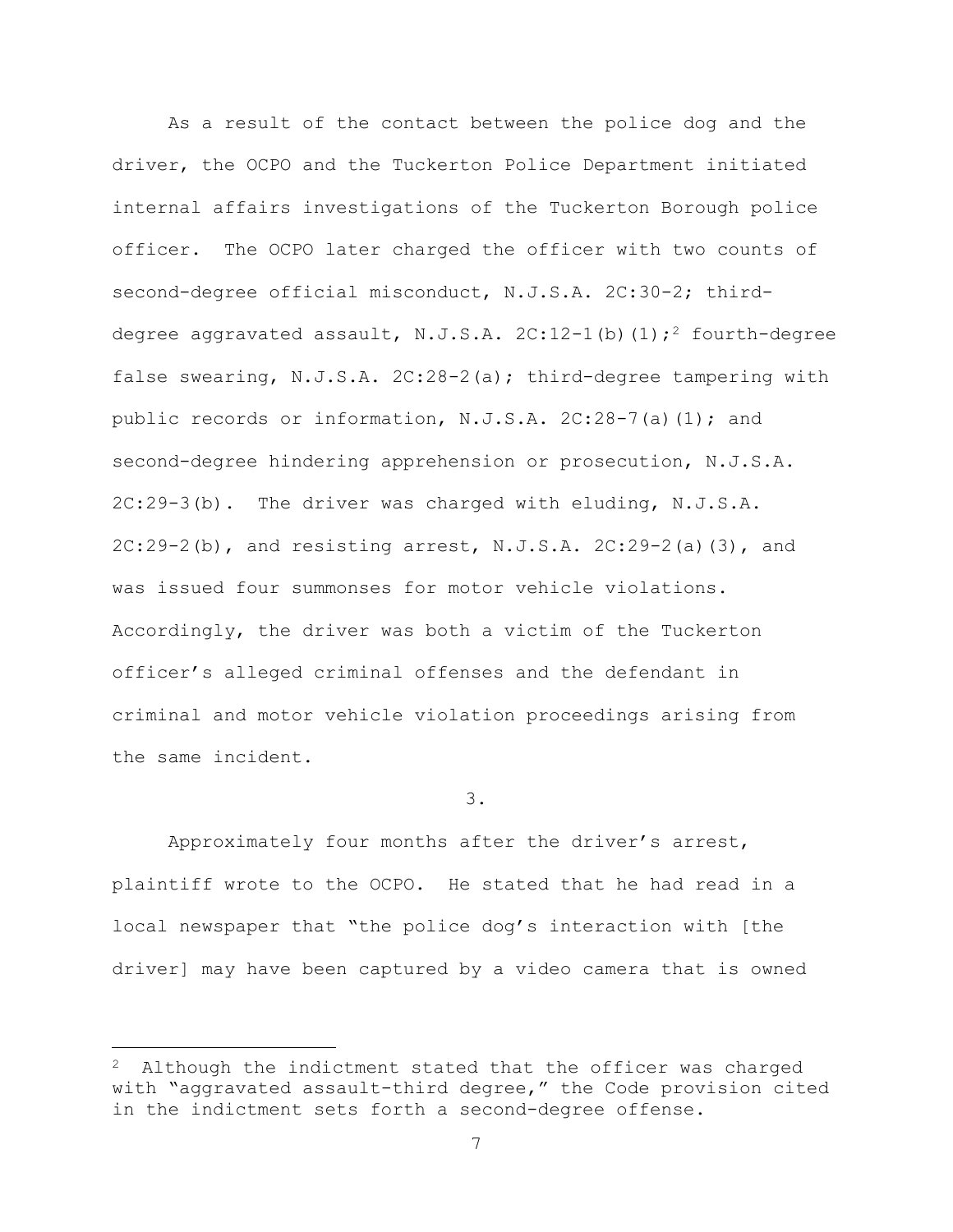or under the control of Barnegat Township."3 Pursuant to OPRA and the common-law right of access, plaintiff requested "a copy of the video of this incident."<sup>4</sup>

The OCPO objected to the release of the requested MVR recordings on the ground that they involved a "criminal investigation in progress, pursuant to N.J.S.A. 47:1A-3 as well as an internal affairs matter," under the New Jersey Attorney General's Guidelines on Internal Affairs and Procedures.

Plaintiff contested the OCPO's reliance on N.J.S.A. 47:1A-3. He argued that any record that was public before a criminal investigation or internal affairs investigation would not be exempt from production under OPRA. The OCPO responded by reiterating its objections to the production of the MVR recordings.

By letter dated June 30, 2014, counsel for the driver advised the OCPO of the driver's objection "to the release of any audio or video tapes at this time, because of privacy and other related issues."

i<br>L

<sup>3</sup> Plaintiff represented to the OCPO that in an identical OPRA and common-law request, he sought video recordings from Barnegat Township. That request is not relevant to this appeal.

<sup>4</sup> Plaintiff also requested any summonses issued against the driver, with the driver's name and address unredacted. Although the OCPO initially stated that it had no records responsive to that request, it later produced a criminal complaint and four motor vehicle summonses issued to the driver as a result of the January 29, 2014 incident.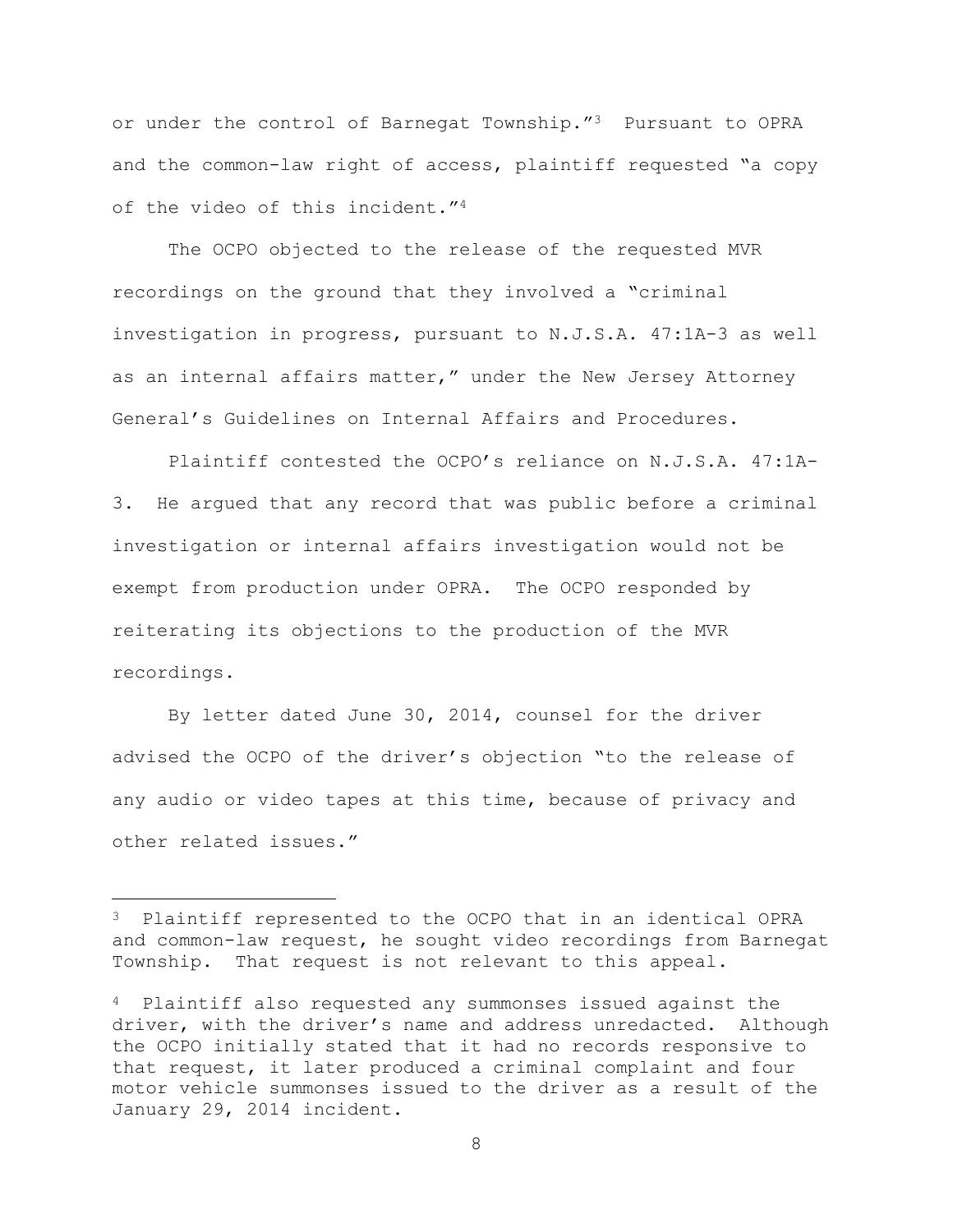Plaintiff filed a verified complaint and order to show cause, seeking access to the MVR recordings on the basis of OPRA and the common-law right of access. In opposition to the order to show cause, the OCPO presented certifications by two officers setting forth the General Order governing MVR recordings, the driver's objection to production of the recordings, and the criminal and internal affairs investigations that arose from the January 29, 2014 incident.

In its initial opinion in this matter, the trial court found the MVR recordings to be government records under N.J.S.A. 47:1A-1.1. The court stated that "at this juncture," the OCPO had failed to meet its burden to demonstrate that the MVR recordings were criminal investigatory records under N.J.S.A. 47:1A-1.1. It held that the OCPO had not proven that the recordings were "not required by law," as N.J.S.A. 47:1A-1.1 mandates in order for a record to be exempt from OPRA, and stated that it was unclear whether the recordings were made as part of an investigation.<sup>5</sup>

i<br>L

B.

<sup>5</sup> In its brief, the OCPO clarified that it relied on OPRA's exemption for a "criminal investigatory record," N.J.S.A. 47:1A-1.1, as well as the statute's exemption for records pertaining to an "investigation in progress," N.J.S.A. 47:1A-3(a), and its privacy clause, N.J.S.A. 47:1A-1. The trial court noted that the OCPO had not cited N.J.S.A. 47:1A-1.1 in its initial objection to plaintiff's request, but ruled on the merits of that objection nevertheless.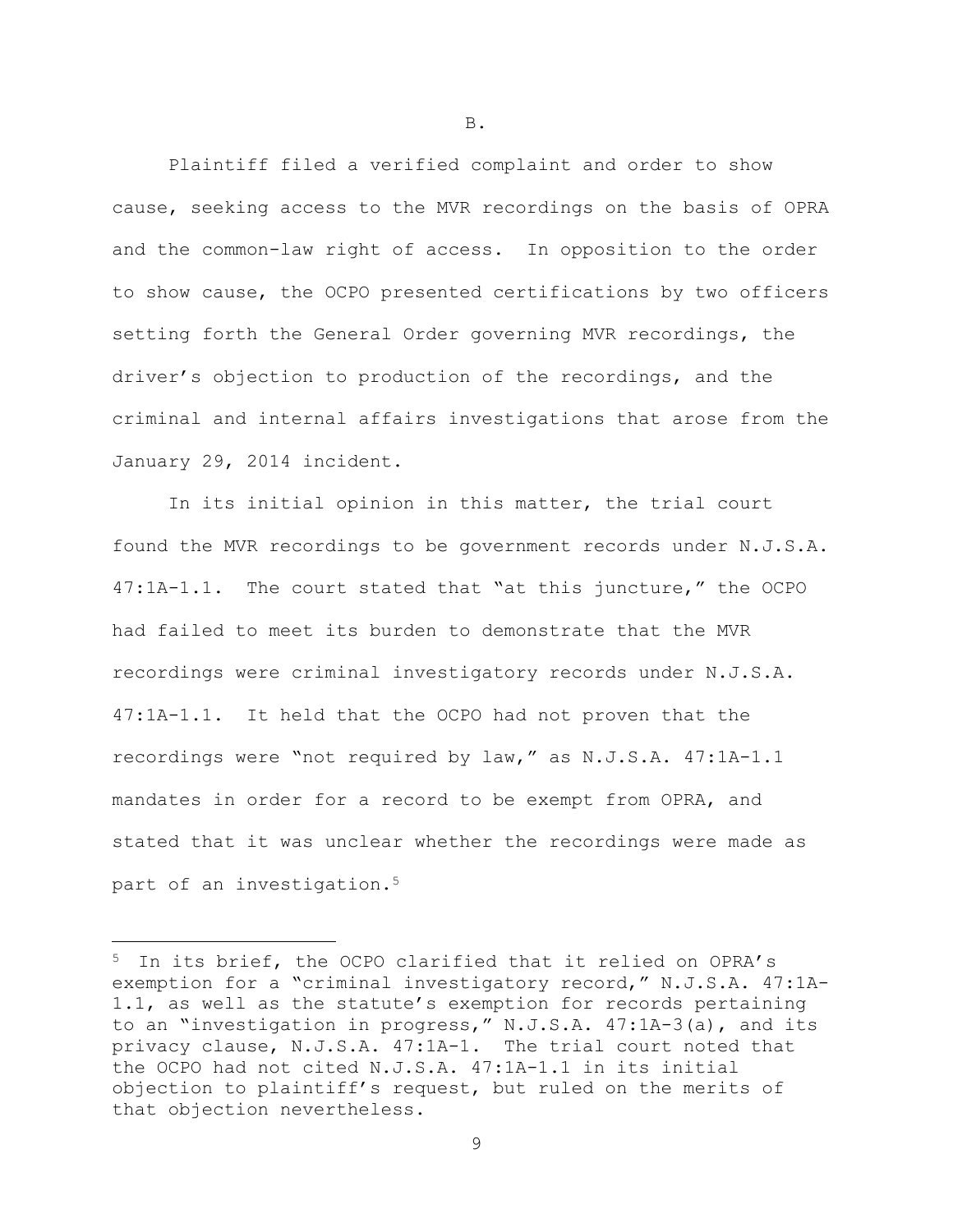The trial court also rejected the OCPO's contention that the MVR recordings were subject to OPRA's exemption for records pertaining to an "investigation in progress," pursuant to N.J.S.A. 47:1A-3(a). It reasoned that any investigation regarding the police officer and the driver did not commence until after the MVR cameras captured the incident. The court did not reach the question whether the OCPO had met OPRA's second requirement for the "investigation in progress" exemption: that the release of the recordings would be "inimical to the public interest." Ibid.

Finally, the trial court held that the driver had no reasonable expectation of privacy that would justify the OCPO's denial of plaintiff's request pursuant to OPRA's privacy clause, N.J.S.A. 47:1A-1.

Accordingly, the trial court held that the OCPO had improperly withheld the MVR recordings. However, pending supplemental briefing as to the applicability of the criminal investigatory exemption, it stayed its determination for thirty days and ordered the OCPO to submit the MVR recordings for in camera review to allow the court to further assess the impact of the release of the recordings on the driver's privacy interest.

Following further briefing, in camera review of the MVR recordings, and a second oral argument, the trial court issued a supplemental opinion. It determined that by virtue of the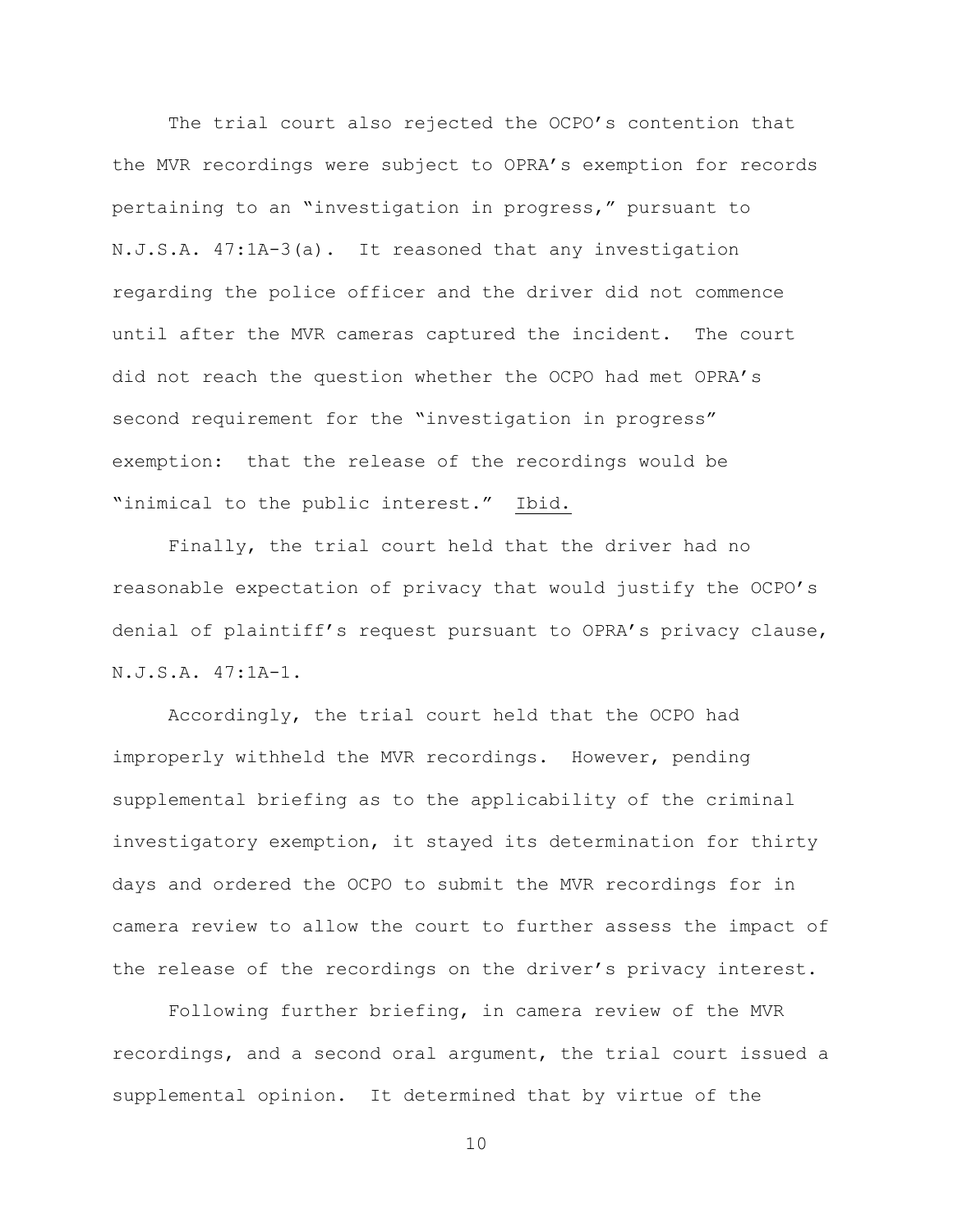Barnegat Township Police Department's General Order, which it construed to carry the "force of law," the MVR recordings were "required by law" to be made, and were therefore outside the scope of N.J.S.A. 47:1A-1.1's exemption for criminal investigatory records. The court did not reach that provision's additional requirement that the recordings pertain to "any criminal investigation or related civil enforcement proceeding." N.J.S.A. 47:1A-1.1.

The trial court reiterated its prior holding that the release of the recordings would not violate the driver's reasonable expectation of privacy because the recordings depicted a "motor vehicle traffic stop in a public area," and did not show the driver's face. The court found that the recordings were not "so horrific or chilling" as to warrant nondisclosure. The court therefore found that plaintiff had proven his claim under OPRA, and awarded attorneys' fees to plaintiff. It did not address plaintiff's common-law claim.

The OCPO appealed the trial court's judgment, and the Appellate Division panel granted amicus curiae status to the Attorney General and the County Prosecutors Association of New Jersey.

The majority of the Appellate Division panel affirmed the trial court's judgment. Paff, 446 N.J. Super. at 177.The majority concurred with the trial court that the MVR recordings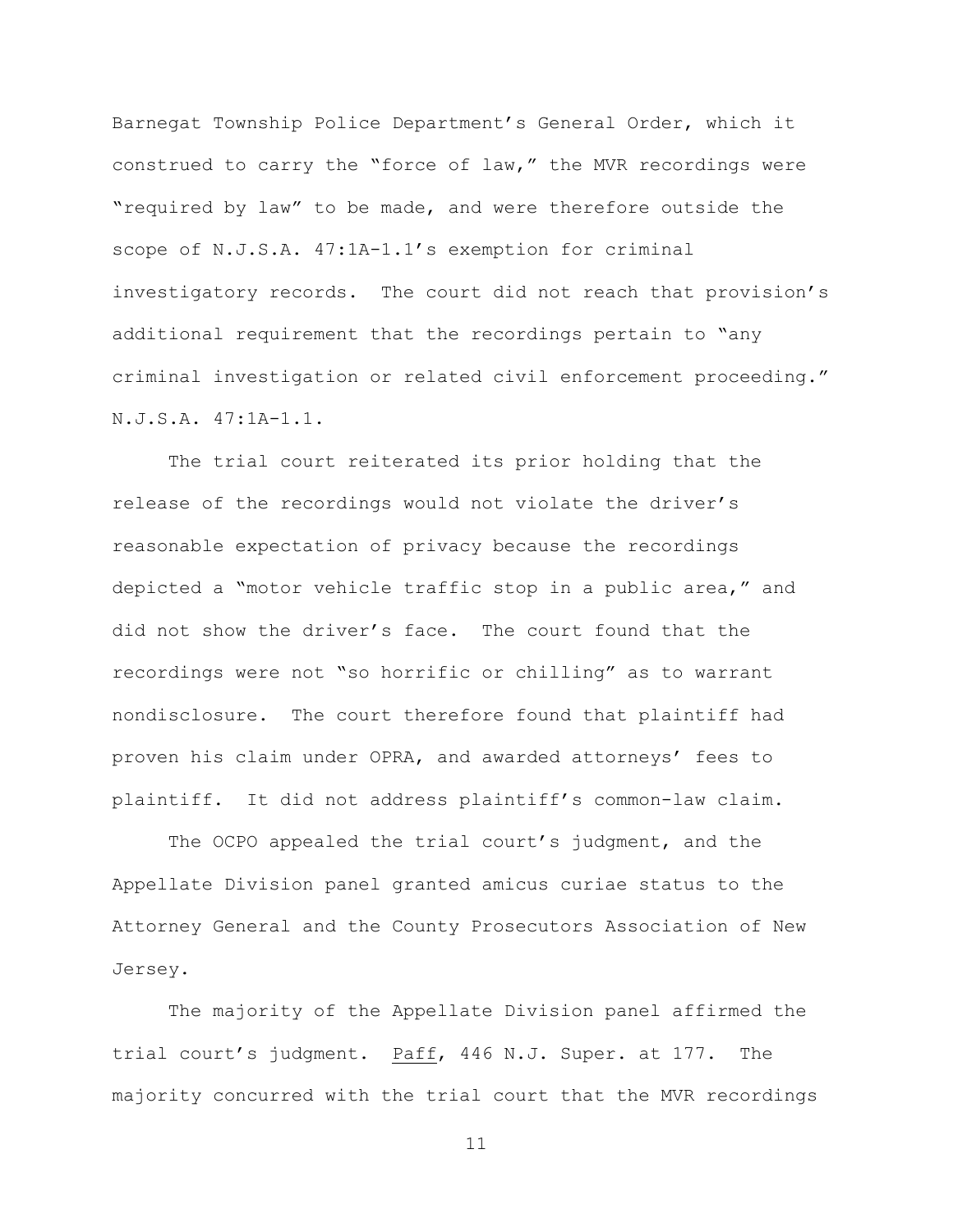constitute government records and were not exempt as records pertaining to a criminal investigation under N.J.S.A. 47:1A-1.1. Id. at 184-85. The majority construed the phrase "required by law" in that provision to encompass any record that is required by a local law enforcement order, as long as the order is issued pursuant to a delegation of power under N.J.S.A. 40A:14-118. Ibid. That statute authorizes a municipality to create and establish a police force, provide for its maintenance, regulation and control, and adopt an ordinance appointing a chief of police. The panel also held that because the MVR recordings preceded the commencement of any criminal investigation, they did not "pertain" to any such investigation, and that the OCPO therefore failed to meet its burden under the criminal investigatory exemption's second prong. Id. at 188.

The majority of the panel also affirmed the trial court's determination as to N.J.S.A. 47:1A-3(a)'s "investigations in progress" exemption. Id. at 188-90. It held that the exemption did not apply to the MVR recordings because the recordings were made prior to the investigations and the OCPO did not demonstrate that disclosure would be inimical to the public interest. Ibid.

Finally, based on its in camera review of the recordings and its consideration of the factors that this Court identified in Doe v. Poritz, 142 N.J. 1, 88 (1995), the panel's majority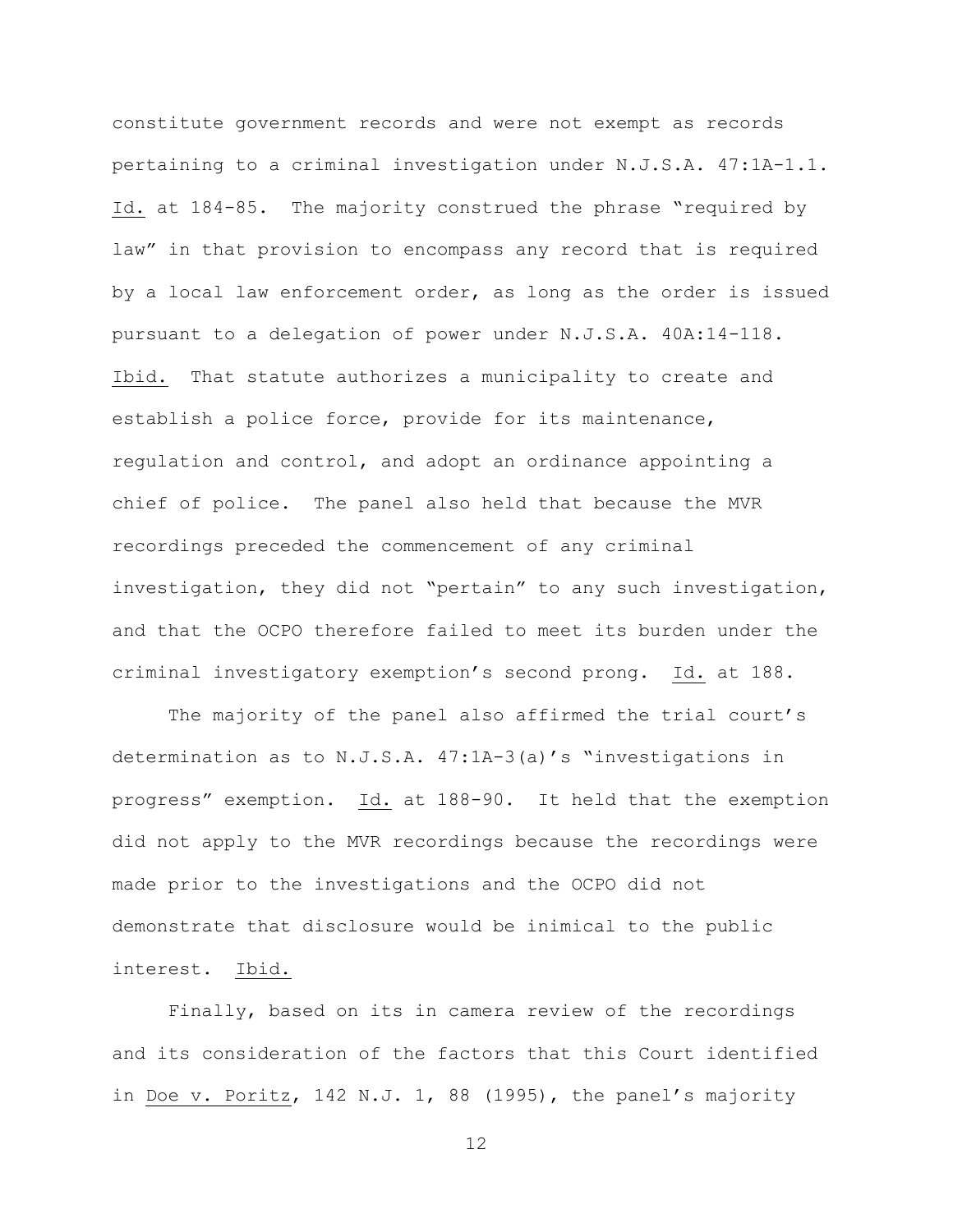found that the driver's privacy interest did not outweigh the public's interest in disclosure under OPRA's privacy clause, N.J.S.A. 47:1A-1.1. Paff, 446 N.J. Super. at 192-93.

One member of the panel dissented from the majority's holding regarding N.J.S.A. 47:1A-1.1's exemption for criminal investigatory records. Id. at 194 (Gilson, J., dissenting). The dissenting judge focused on the first of that provision's two prongs, under which a record must not be "required by law to be made, maintained, or kept on file" in order to qualify for the exemption. Id. at 195-201 (quoting N.J.S.A. 47:1A-1.1). The dissenting judge rejected the majority's conclusion that a record is "required by law" under N.J.S.A. 47:1A-1.1 because it was created pursuant to the order of a police chief. Id. at 199-201. He observed that "[i]t is hard to imagine that there are any criminal investigatory documents created in a police department for which there is not an order, directive or instruction calling for that document to be prepared." Id. at 199. The dissenting judge reasoned that the majority's broad construction of the "required by law" prong in N.J.S.A. 47:1A-1.1 would exclude virtually any document generated in a police department from OPRA's criminal investigatory records exception. Ibid. He further concluded that the MVR recordings pertained to a criminal investigation, as N.J.S.A. 47:1A-1.1 mandates in order for the exemption to apply. Id. at 201-03.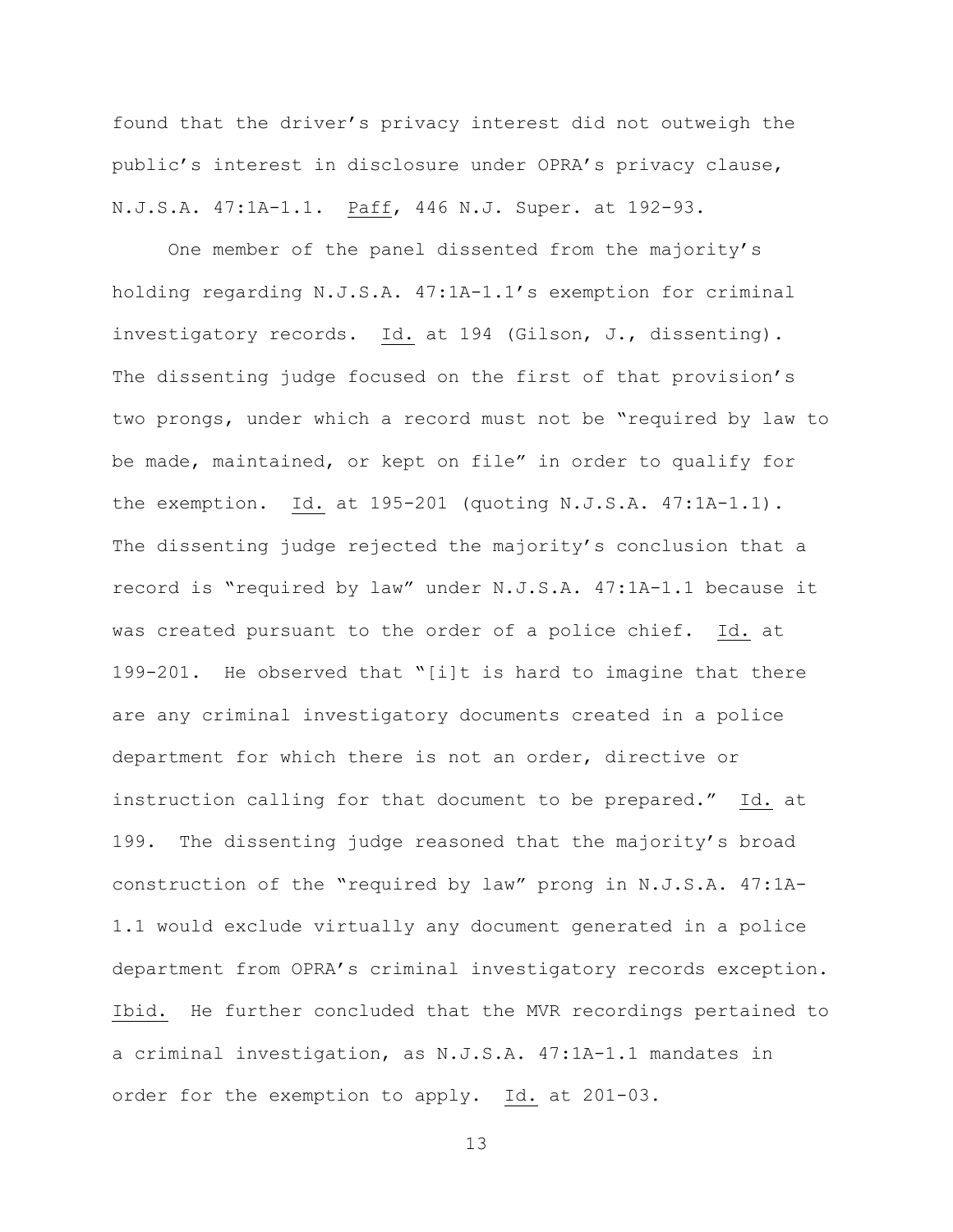The OCPO appealed as of right with respect to the issue raised in the dissent. R. 2:2-1(a).We granted the OCPO's petition for certification regarding the remaining issues addressed by the Appellate Division panel. 228 N.J. 403 (2016). We also granted amicus curiae status to the New Jersey State Association of Chiefs of Police, the New Jersey Crime Victims' Law Center, the American Civil Liberties Union of New Jersey, the Latino Leadership Alliance of New Jersey, Garden State Equality, People's Organization for Progress, and the New Jersey Chapter of the Society of Professional Journalists.

#### II.

The OCPO contends that the MVR recordings are within OPRA's exemption for criminal investigatory records. It argues that when the Legislature replaced the Right to Know Law (RTKL), L. 1963, c. 73, with OPRA, L. 2001, c. 404, it intended to preserve the narrow definition of "required by law" that applied under the RTKL. According to the OCPO, the MVR recordings were not "required by law" because the General Order at issue here is not analogous to the Attorney General Directive mandating Use of Force Reports that we reviewed in North Jersey Media Group, Inc. v. Township of Lyndhurst, 229 N.J. 541, 565-66 (2017). The OCPO asserts that the MVR recordings satisfy the second part of the definition of "criminal investigatory records" as well because they pertain to the early stage of a criminal investigation, as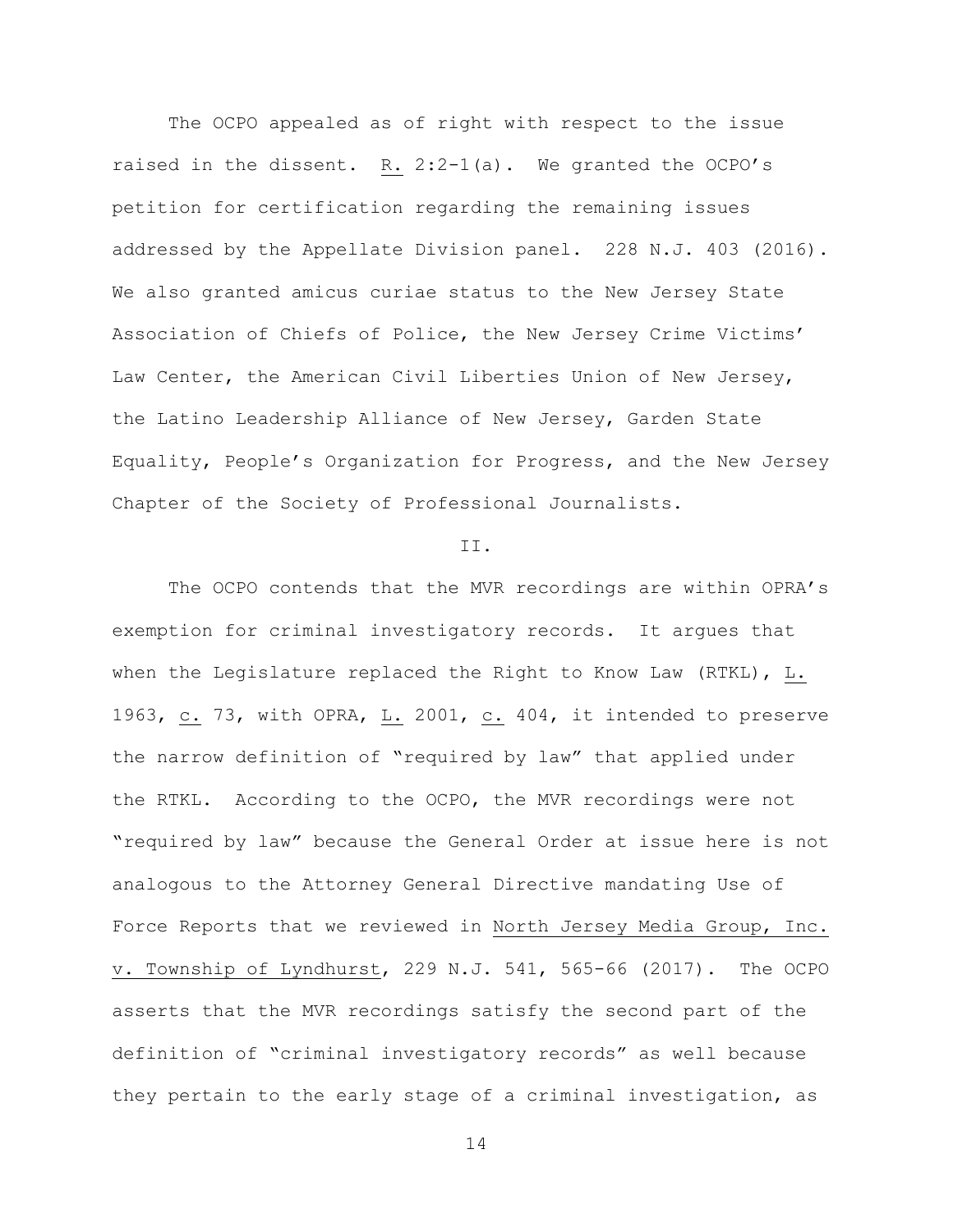did the recordings of a police shooting in Lyndhurst, 229 N.J. at 569.

The OCPO also argues that the MVR recordings are within the exemption set forth in N.J.S.A. 47:1A-3 for records of an investigation in progress because they pertain to criminal and internal affairs investigations, and their disclosure would be inimical to the public interest. Finally, the OCPO contends that disclosure of the recordings would violate the driver's reasonable expectation of privacy recognized in N.J.S.A. 47:1A-1.

Plaintiff counters that the OCPO failed to demonstrate that the MVR recordings fall within the criminal investigatory records exemption. He notes that in Lyndhurst, we rejected the definition of "required by law" that had been set forth in the RTKL**.** Plaintiff contends that the General Order is analogous to the Attorney General Directive addressed in Lyndhurst for purposes of OPRA. He urges, further, that we consider only an investigator's work product to "pertain" to a criminal investigation, as that term is used in N.J.S.A. 47:1A-1.1.

Plaintiff asserts that the MVR recordings are not within N.J.S.A. 47:1A-3's exemption for records of an investigation in progress because they were created before any investigation began and the public has a compelling interest in disclosure. He contends that there is no showing in this case that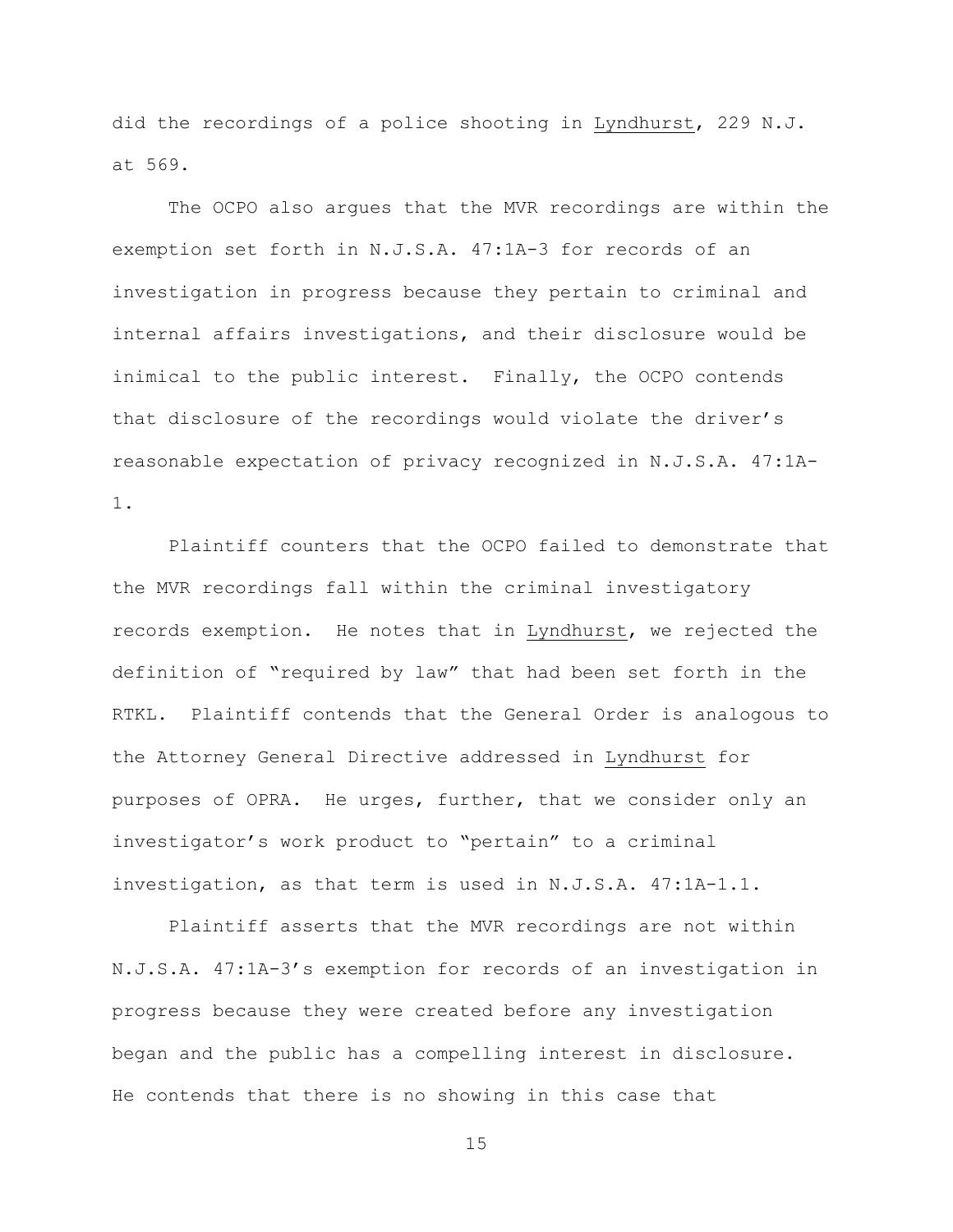disclosure of the MVR recordings would intrude on the driver's reasonable expectation of privacy, or that any privacy interest outweighs the public interest in the recordings.

Amici curiae the Attorney General, the County Prosecutors Association of New Jersey, and the New Jersey State Association of Chiefs of Police assert that the MVR recordings are exempt from disclosure as criminal investigatory records because they are not required by law to be made, maintained, or kept, and they pertain to a criminal investigation. They argue that the recordings should be withheld from disclosure to protect the driver's reasonable expectation of privacy. Amicus curiae New Jersey Crime Victims' Law Center contends that a crime victim's privacy interest and right to be treated with fairness, compassion, and respect outweigh the public interest in disclosure.

Amicus curiae American Civil Liberties Union of New Jersey argues that MVR recordings are made to protect law enforcement and to serve as instructional material, not to investigate criminal activity. Amicus asserts that police conduct and criminal activity in a public setting do not implicate privacy interests, and that when the factors set forth in Doe, 142 N.J. at 88, are applied to this case, the public's interest in disclosure outweighs any privacy interest.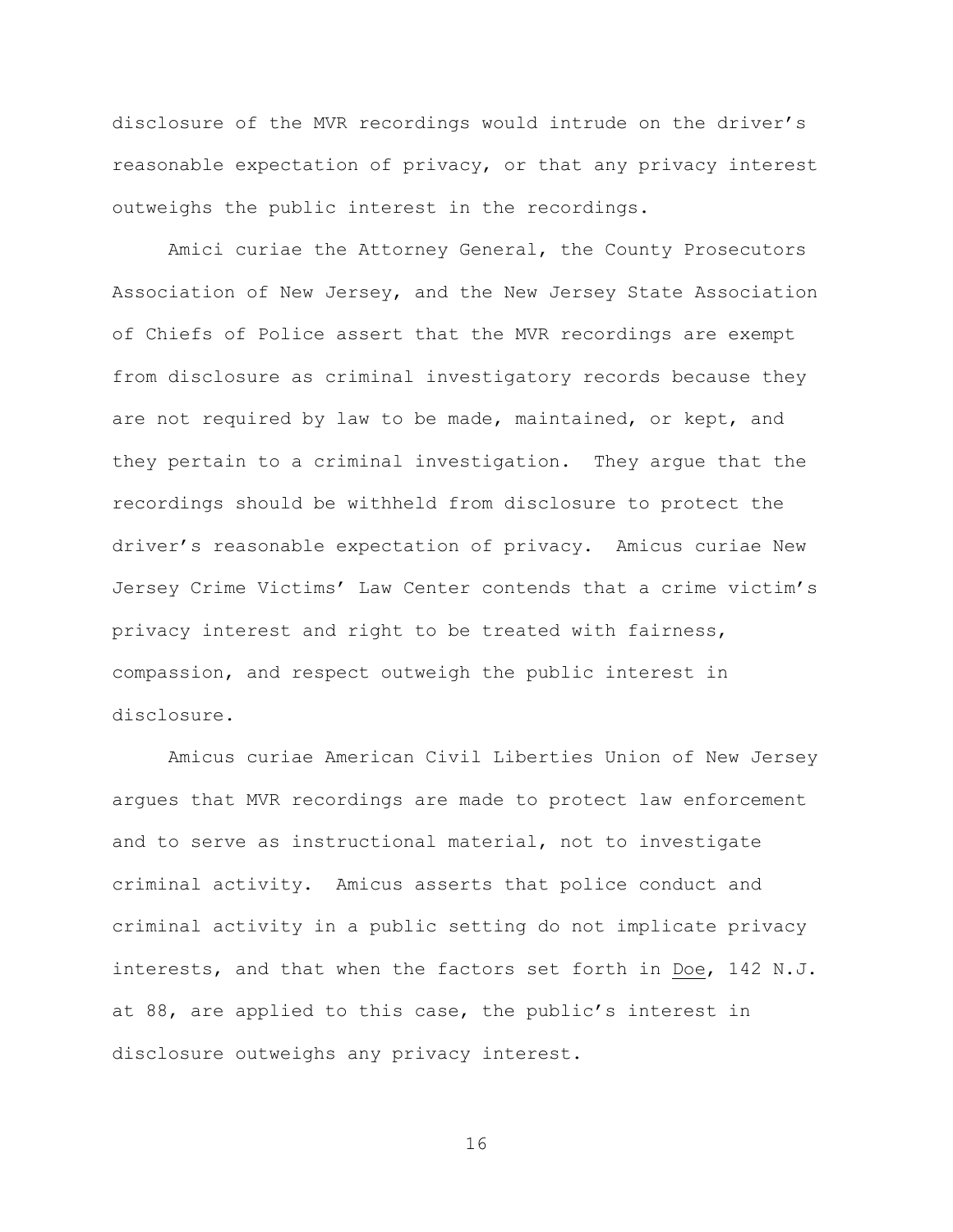Amici curiae the Latino Leadership Alliance of New Jersey, Garden State Equality, People's Organization for Progress, and the New Jersey Chapter of the Society of Professional Journalists assert that the criminal investigatory exemption does not apply to this appeal. Amici contend that records created pursuant to a police chief's directive are "required by law" under N.J.S.A. 47:1A-1.1 and that the MVR recordings did not pertain to any investigation for purposes of OPRA's exemptions for criminal investigatory records and records of an investigation in progress. They argue that redaction of a record prior to production under OPRA adequately protects the privacy interest of a crime victim.

### III.

The Legislature enacted OPRA "to promote transparency in the operation of government." Carter v. Doe (In re N.J. Firemen's Ass'n Obligation), 230 N.J. 258, 276 (2017) (quoting Sussex Commons Assocs., LLC v. Rutgers, 210 N.J. 531, 541 (2012)). The statute serves "the bedrock principle that our government works best when its activities are well-known to the public it serves." Burnett v. County of Bergen, 198 N.J. 408, 414 (2009). In OPRA, the Legislature declared it public policy that government records "shall be readily accessible for inspection, copying, or examination by the citizens of this State, with certain exceptions, for the protection of the public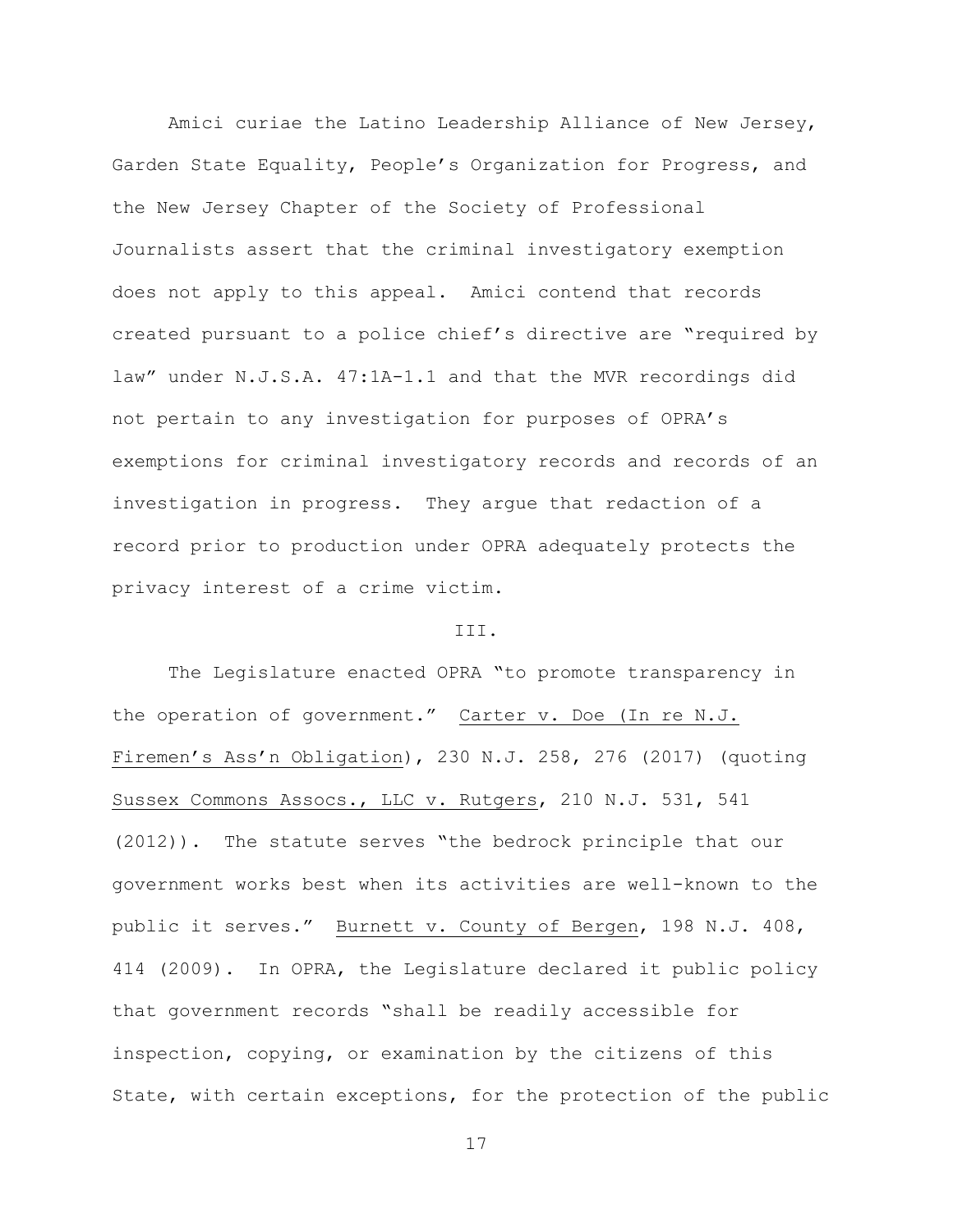interest," and that any limitation of the right of action accorded by OPRA "shall be construed in favor of the public's right of access." N.J.S.A. 47:1A-1. OPRA imposes on public agencies "the burden of proving that the denial of access is authorized by law." N.J.S.A. 47:1A-6.

This appeal requires that we interpret three of OPRA's exemptions: the exclusion of "criminal investigatory records" from N.J.S.A. 47:1A-1.1's definition of "government records"; the exemption for records pertaining to an "investigation in progress," N.J.S.A. 47:1A-3; and the statute's privacy clause, N.J.S.A. 47:1A-1. In our construction of those provisions, our objective "is to determine and carry out the Legislature's intent." Sussex Commons, 210 N.J. at 540-41; accord Carter, 230 N.J. at 274; Gilleran v. Township of Bloomfield, 227 N.J. 159, 171 (2016). "We look first to the plain language of the statute to try to give meaning to the Legislature's intent." Lyndhurst, 229 N.J. at 557. If that language is ambiguous, we "may examine extrinsic evidence for guidance." Sussex Commons, 210 N.J. at 541.

### A.

We first consider the criminal investigatory records exemption set forth in N.J.S.A. 47:1A-1.1.

In OPRA, the Legislature expansively defined the term "[g]overnment record[s]" to encompass any record "made,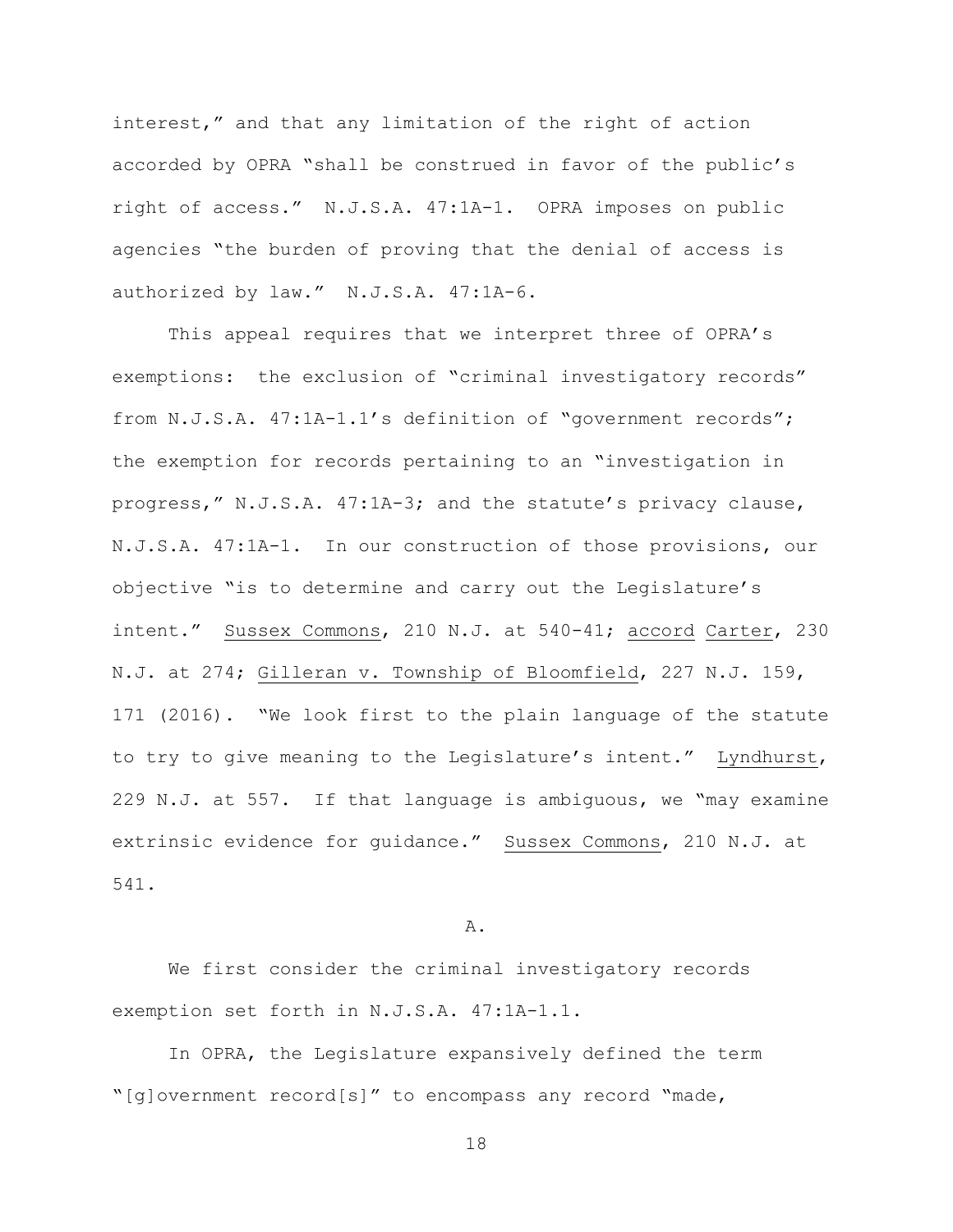maintained or kept on file in the course of his or its official business by any officer, commission, agency or authority of the State or of any political subdivision thereof," or any record "that has been received in the course of his or its official business by any such officer, commission, agency, or authority of the State or of any political subdivision thereof." N.J.S.A.  $47:1A-1.1$ .

"[C]riminal investigatory records" are among the several categories of records that the statute excludes from its definition of "government record[s]." Ibid. That term is defined as "a record which is not required by law to be made, maintained or kept on file that is held by a law enforcement agency which pertains to any criminal investigation or related civil enforcement proceeding." Ibid.

Accordingly, an agency seeking to withhold a record from disclosure as a criminal investigatory record must satisfy "both prongs of the exception" by demonstrating that the record is not required by law to be made, maintained or kept on file, and that it "pertains" to a criminal investigation or related civil enforcement proceeding. Lyndhurst, 229 N.J. at 556.

1.

In Lyndhurst, decided while this appeal was pending, we rejected the narrow construction of OPRA's definition of a public record adopted by the Appellate Division in that appeal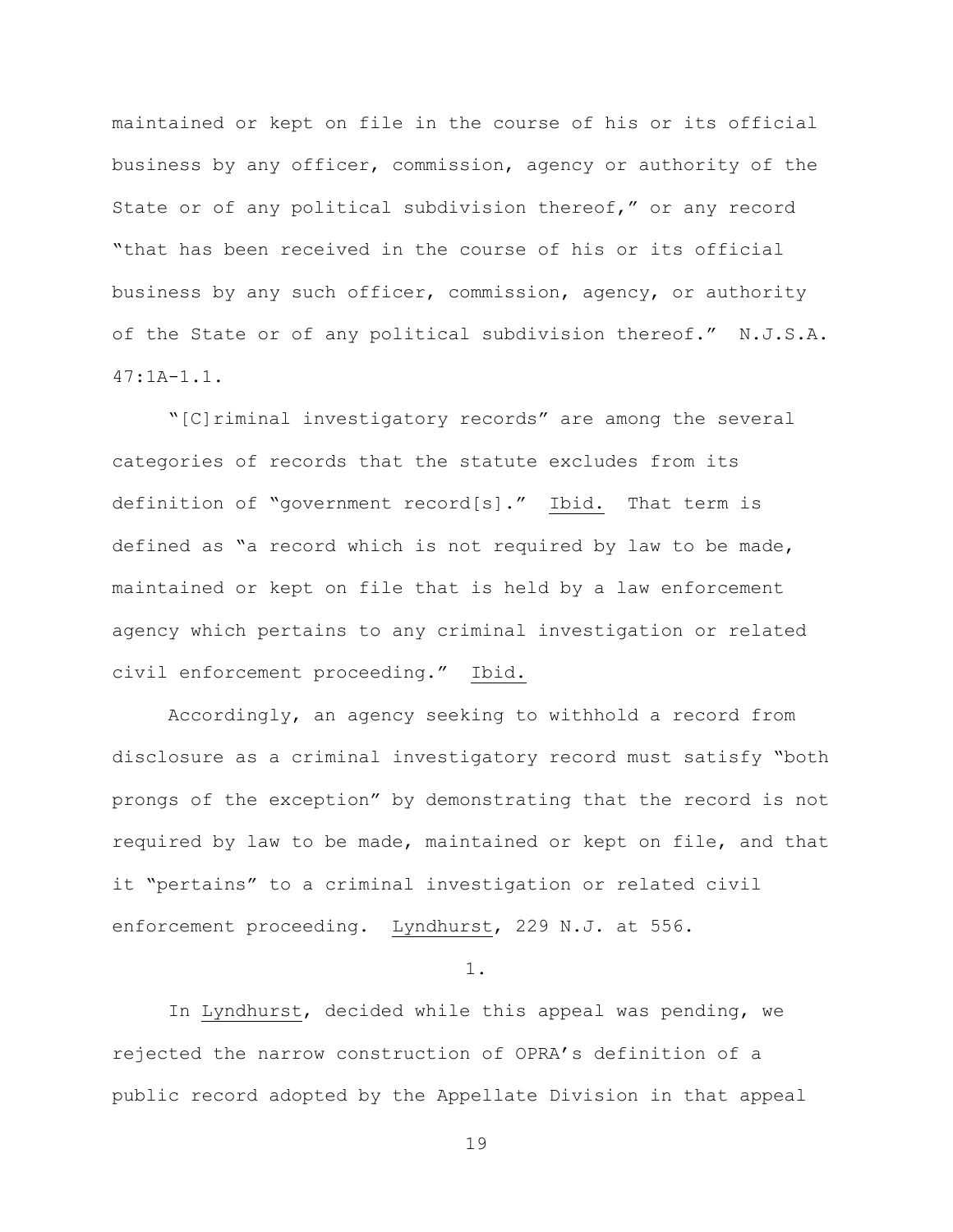as inconsonant with OPRA's more expansive reach. Id. at 566. Instead, we construed the criminal investigatory exemption "in light of the current law's stated purpose, which favors broad access, and not prior case law that analyzed the narrower RTKL." Ibid.

In accordance with that principle, we applied the "not required by law" prong of the N.J.S.A. 47:1A-1.1 standard to two categories of records relating to a police shooting: Use of Force Reports (UFRs) and MVR recordings of the incident. Id. at 564-69.

The contested UFRs were prepared in accordance with a Use of Force Policy that was promulgated by the Attorney General and governed law enforcement across the State. Id. at 565. That policy mandated that "'[i]n all instances when physical, mechanical, or deadly force is used [by law enforcement], each officer who has employed such force shall complete' a 'Use of Force Report' and '[a]ny reports made necessary by the nature of the underlying incident.'" Ibid. (first and third alterations in original) (quoting Attorney General, Use of Force Policy 7 (Apr. 1985, rev. June 2000) (Use of Force Policy)).

Recognizing the Attorney General's role as New Jersey's chief law enforcement officer, with the authority to adopt guidelines, directives, and policies that bind police departments statewide, we deemed the Use of Force Policy to be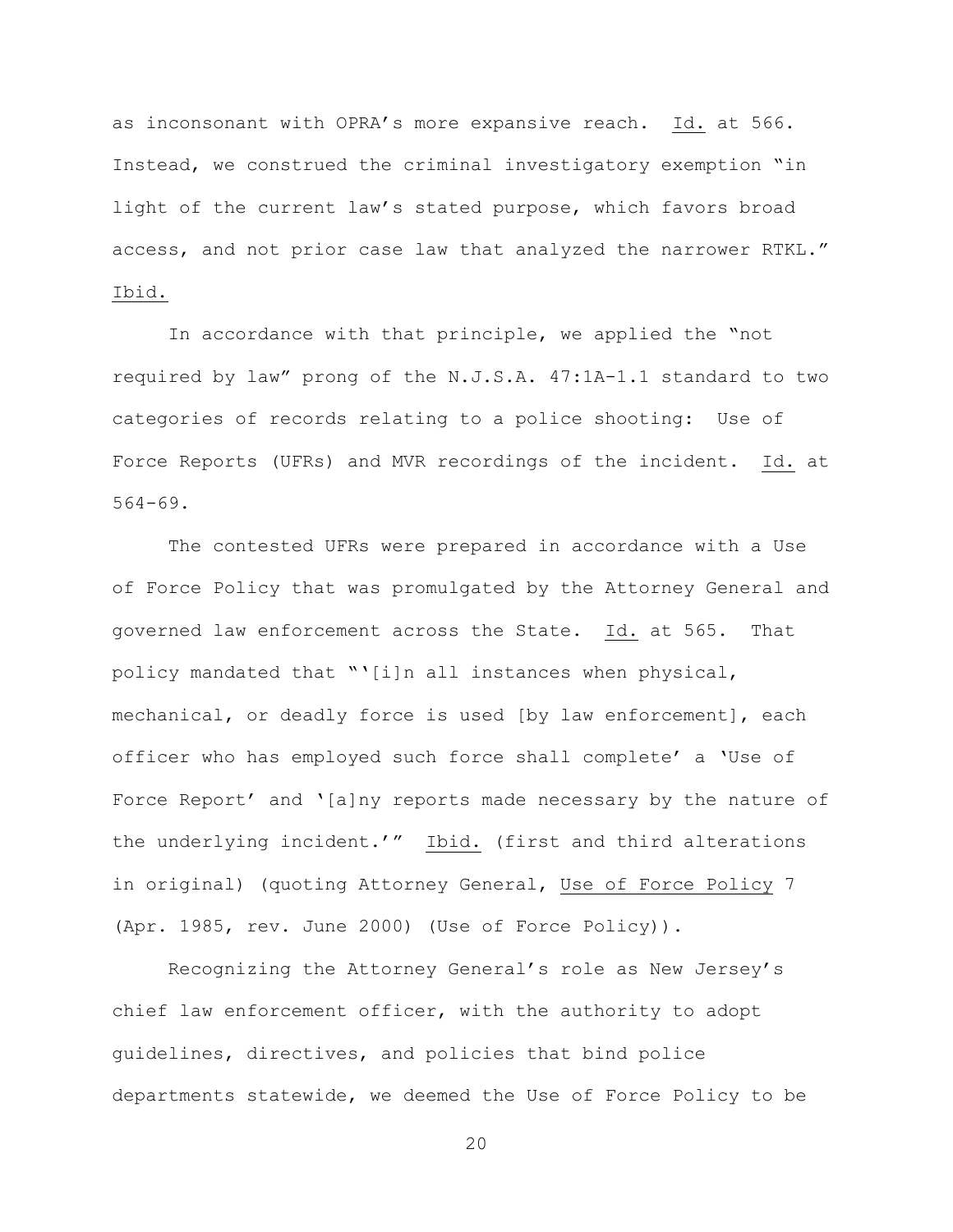"a clear, pointed statement of policy from the chief law enforcement official to all officers who have used deadly force." Ibid. We viewed the Use of Force Policy to have "the force of law for police entities." Ibid. (quoting O'Shea v. Township of West Milford, 410 N.J. Super. 371, 382 (App. Div. 2009)). We concluded that the defendant municipality failed to meet its burden to demonstrate that the UFRs were "not required by law to be made, maintained or kept on file" under N.J.S.A. 47:1A-1.1. See ibid.

We reached the opposite conclusion with respect to the MVR recordings at issue in the Lyndhurst appeal. Id. at 567-69. We noted that the parties identified no Attorney General directive addressing such recordings. Id. at 567. Moreover, it was unclear whether the MVR cameras had recorded the police shooting automatically, or had been activated by police officers "in an exercise of discretion or in response to an order at the local level." Ibid.<sup>6</sup> We thus found no evidence that the police officers in Lyndhurst were "required by law" to make the MVR recordings in dispute. Id. at 567-68.

i<br>L

<sup>6</sup> In Lyndhurst, we acknowledged but did not reach the "intriguing issue" raised in this appeal -- whether a local police chief's order is analogous to a directive from the Attorney General for purposes of OPRA's exemption for criminal investigatory records -- because there was no indication that the officers in Lyndhurst "acted pursuant to any local directives." Id. at 567-68.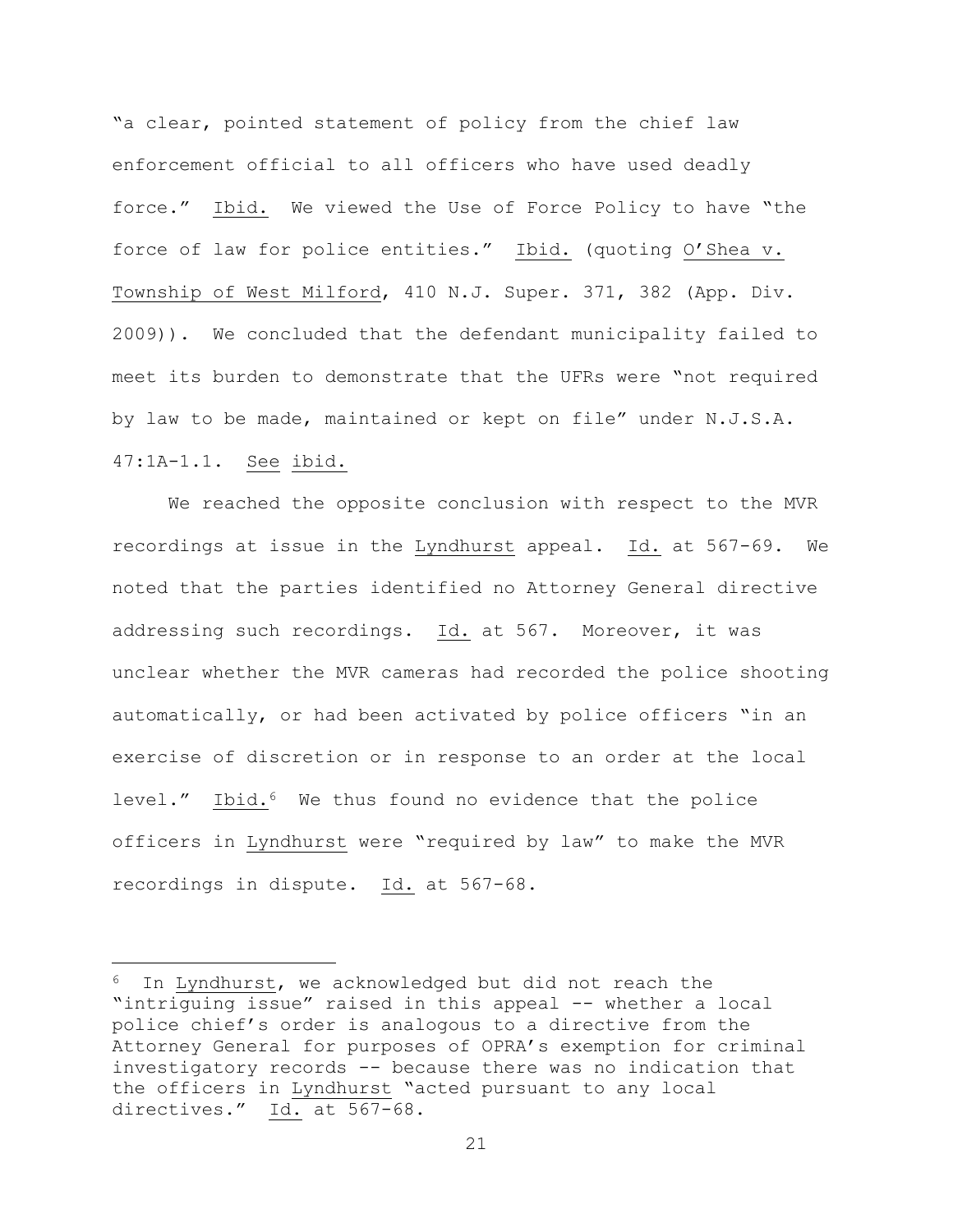We rejected the plaintiff's argument in Lyndhurst that the MVR recordings in that case were "required by law" because they were retained in accordance with retention schedules generated in compliance with the Destruction of Public Records Law, N.J.S.A. 47:3-15 to -32. Id. at 568. We observed that the criminal investigatory records exemption "would have little meaning" if records were deemed "required by law" simply because retention schedules required that they be maintained for a specific period. Ibid.

In short, we found no evidence in the record in Lyndhurst that the MVR recordings in that case were "required by law to be made, maintained or kept on file" in accordance with a directive carrying the force of law. Ibid. We held that those recordings were within N.J.S.A. 47:1A-1.1's criminal investigatory records exemption to OPRA. Id. at 569.

Guided by the plain language of N.J.S.A. 47:1A-1.1 and the principles set forth in Lyndhurst, we apply the first prong of the test for criminal investigatory records to the MVR recordings in this case.

We find significant distinctions between the Attorney General's Use of Force Policy -- deemed in Lyndhurst to carry the force of law for police entities -- and the Barnegat Township Police Chief's General Order. First, no statute gives a General Order promulgated by the Barnegat Township Police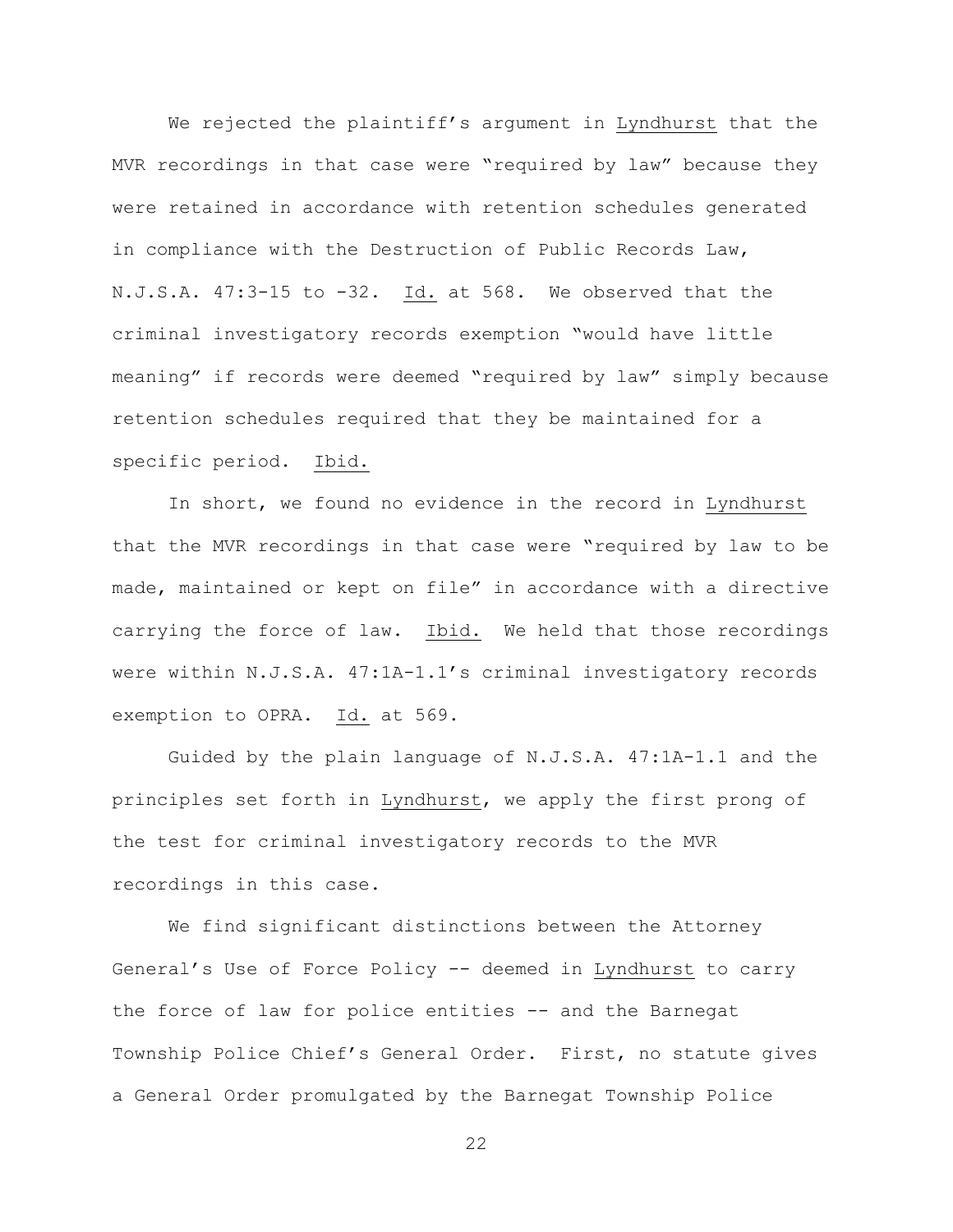Chief the force of law. N.J.S.A. 40A:14-118, cited by the Appellate Division majority in support of its conclusion that the General Order was "required by law," falls short of the mark. That statute empowers a municipality to create a police department and to appoint a police chief as the head of that department, and generally describes the duties of a police chief.7 It does not grant to a municipal police chief authority analogous to the Attorney General's statutory power to adopt guidelines, directives, and policies that bind law enforcement throughout our State. See Lyndhurst, 229 N.J. at 565 (noting Attorney General's authority under N.J.S.A. 52:17B-97 to -117); O'Shea, 410 N.J. Super. at 382-83 (same). We do not consider the Barnegat Township Police Chief's General Order to constitute a "law" as that term is used in N.J.S.A. 47:1A-1.1.

We are unpersuaded by our dissenting colleagues' invocation of the 1981 amendment to N.J.S.A. 40A:14-118 as

L,

 $7$  N.J.S.A. 40A:14-118 permits a municipality's governing body, by ordinance, to "create and establish . . . a police force, whether as a department or as a division, bureau or other agency thereof, and provide for the maintenance, regulation and control thereof." For a municipality that chooses to appoint a chief of police, the statute provides that the chief "shall be the head of the police force" and "shall be directly responsible to the appropriate authority for the [police force's] efficiency and routine day to day operations." Ibid. The police chief "shall, pursuant to policies established by the appropriate authority," undertake a range of functions including the administration and enforcement of "rules and regulations and special emergency directives for the disposition and discipline of the force and its officers and personnel." Id. § 118(a).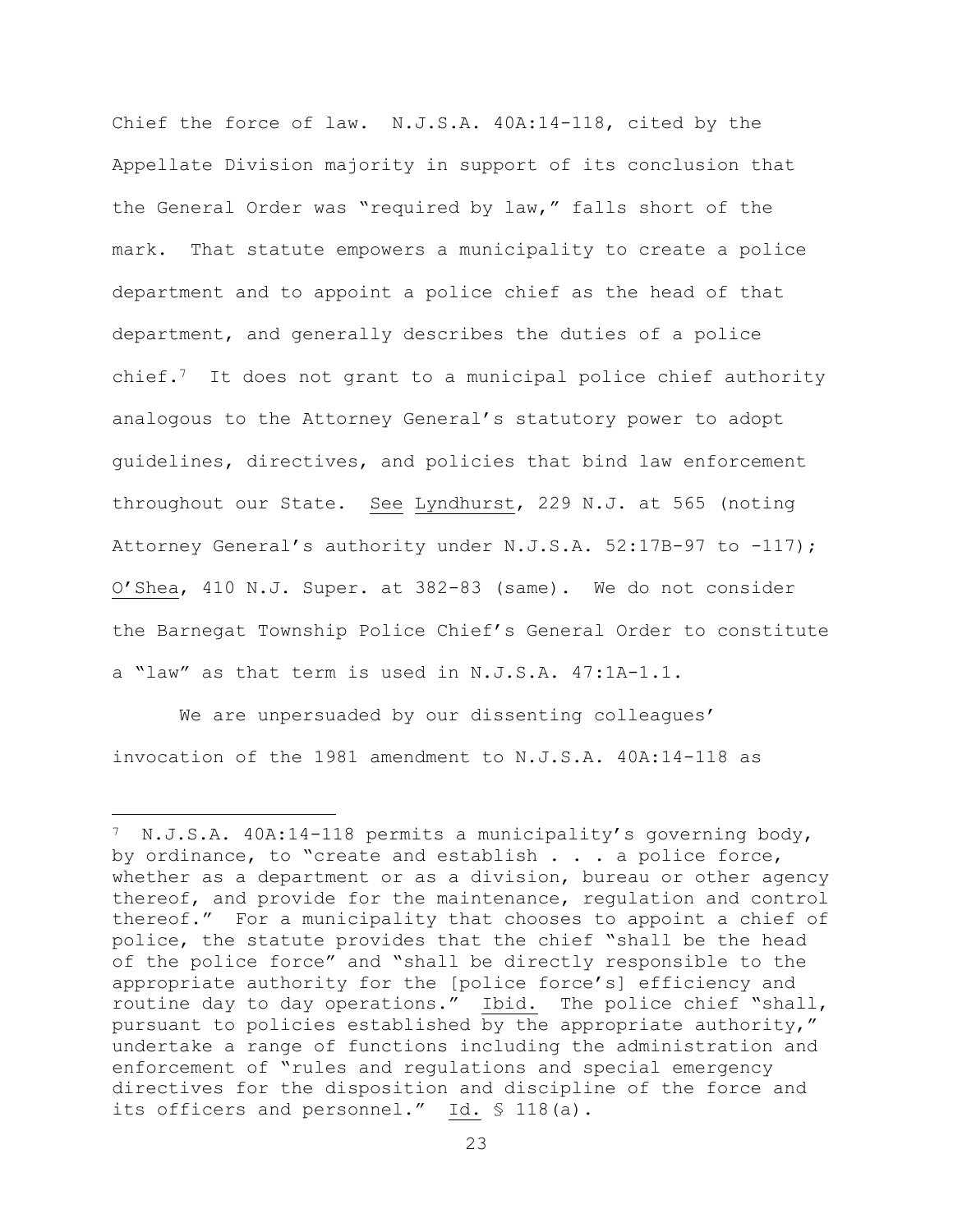evidence that the Legislature intended to enable municipal police chiefs to promulgate orders with the "force of law." Post at  $\qquad$  (slip op. at 4-5). As its plain language confirms, the Legislature amended the statute to simply "redefine the relationship between a municipal governing body and the chief of police." Falcone v. De Furia, 103 N.J. 219, 221 (1986). As amended, N.J.S.A. 40A:14-118 limited the authority of municipalities to regulate the internal affairs of police departments, designated properly-appointed chiefs of police as the heads of police forces, and granted such chiefs the authority to "[p]rescribe the duties and assignments of all subordinates and other personnel." N.J.S.A. 40A:14-118(c). The amended statute thus "sought to avoid undue interference by a governing body into the operation of the police force." Falcone, 103 N.J. at 221. It does nothing to invest police chiefs with the authority to impose binding legal obligations on their subordinates.

Second, we agree with the dissenting Appellate Division judge that the majority's construction of the criminal investigatory records exemption would exclude all but a few records from that provision. Paff, 446 N.J. Super. at 199 (Gilson, J., dissenting). If, as the Appellate Division majority concluded, a municipal police chief's directive to his or her subordinates were deemed to carry the force of law, any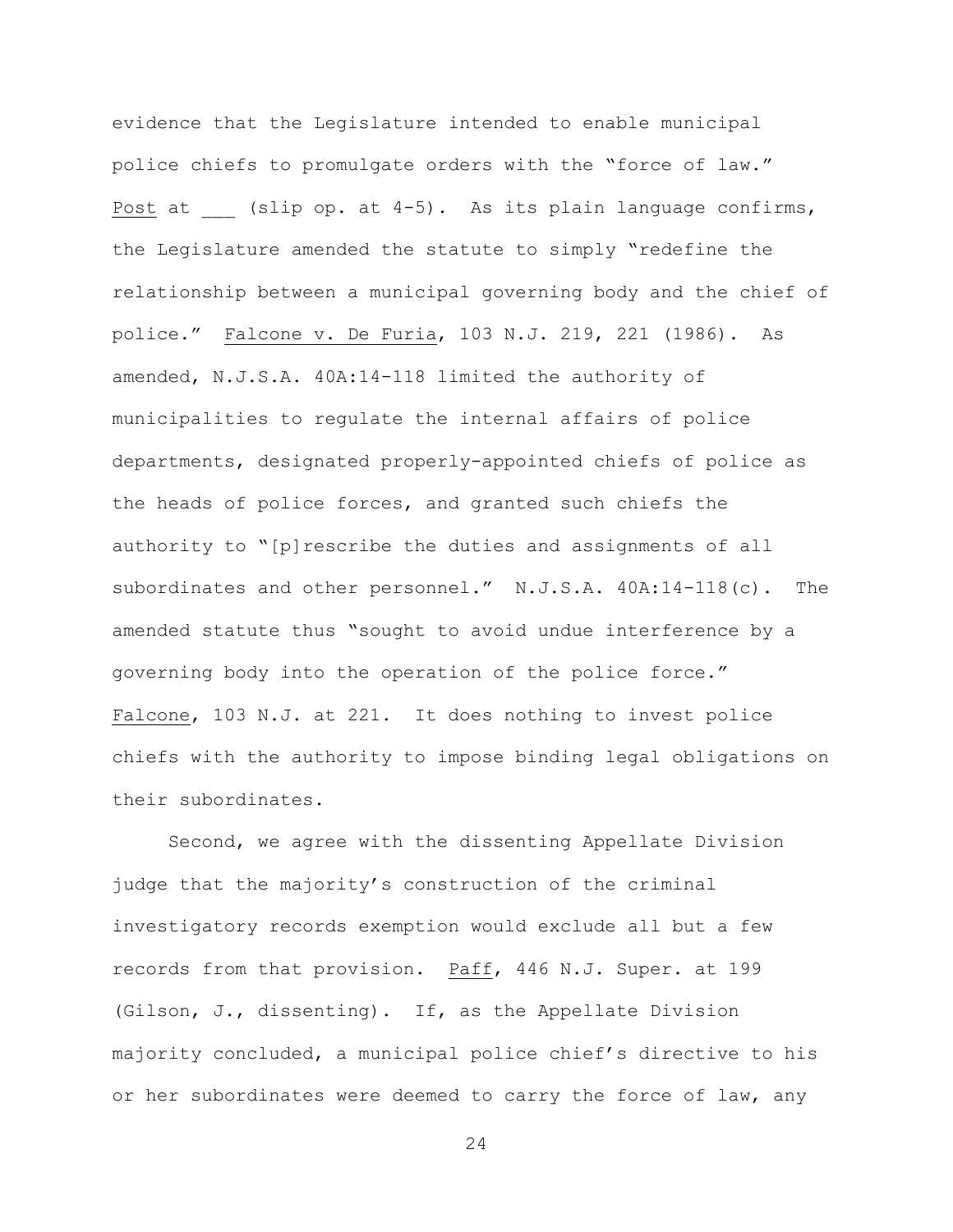record pertaining to a criminal investigation that was created in accordance with a directive would be ineligible for N.J.S.A. 47:1A-1.1's exemption for such records. The exemption would be limited to criminal investigatory records that are not addressed in any order or instruction from a police chief to his or her officers. In short, the vast majority of criminal investigatory records would fall outside of the exemption for such records.

Such an interpretation of N.J.S.A. 47:1A-1.1 would effectively write the criminal investigatory records exemption out of OPRA, contrary to our rules of statutory construction. See Carter, 230 N.J. at 274 ("[L]egislative language must not, if reasonably avoidable, be found to be inoperative, superfluous or meaningless." (alteration in original) (quoting State v. Regis, 208 N.J. 439, 449 (2011))). We decline to construe the "required by law" language of N.J.S.A. 47:1A-1.1 so as to virtually eliminate the criminal investigatory records exemption from OPRA.<sup>8</sup>

i<br>L

<sup>8</sup> Our dissenting colleagues suggest that we should view the General Order to be "required by law," and thus outside the scope of the criminal investigatory records exemption, in order to give greater weight to other exemptions that may apply in a given case. Post at (slip op. at 8-9). They also suggest that OPRA's general objective to promote disclosure compels us to exclude the MVR recordings at issue from that exemption. Post at \_\_\_ (slip op. at 5-6, 10). Both arguments are unavailing. We base our holding on the plain language of the exemption, which expresses the Legislature's intent to exclude from disclosure records that "pertain[] to any criminal investigation," if those records are "not required by law to be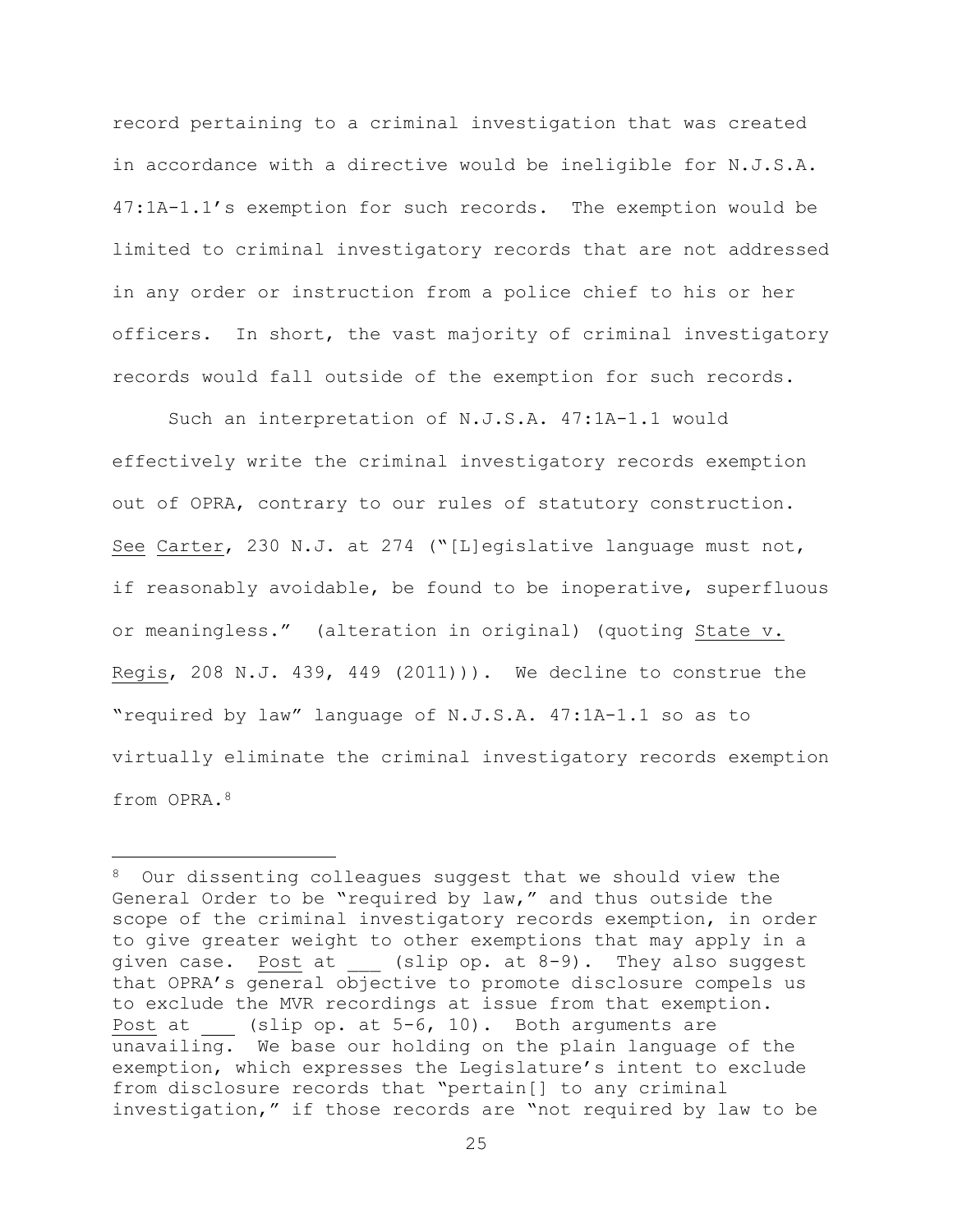Here, the MVR recordings were made and retained in accordance with a local police chief's order to his subordinates, not in compliance with any law or directive carrying the force of law. The OCPO has therefore satisfied the first prong of N.J.S.A. 47:1A-1.1's standard for OPRA's criminal investigatory records exemption.

### 2.

In Lyndhurst, we held that the MVR recordings in dispute met the second prong of the test for OPRA's criminal investigatory records exemption because they "pertain[] to any criminal investigation." 229 N.J. at 569 (alteration in original) (quoting N.J.S.A. 47:1A-1.1). We agreed with the Appellate Division panel in that case that "when an officer turns on a mobile video recorder to document a traffic stop or pursuit of a suspected criminal violation of law, that recording may pertain to a 'criminal investigation,' albeit in its earliest stages." Id. at 569 (quoting N. Jersey Media Grp., Inc. v. Township of Lyndhurst, 441 N.J. Super. 70, 104-05 (App. Div. 2015)). Observing that the MVR recordings in that case depicted a series of police actions -- officers' attempts to stop and arrest two suspects, their pursuit of a suspect "as he

i<br>L

made, maintained or kept on file." N.J.S.A. 47:1A-1.1; see also Lyndhurst, 229 N.J. at 557 (stating that courts should construe OPRA exemptions in accordance with their plain language).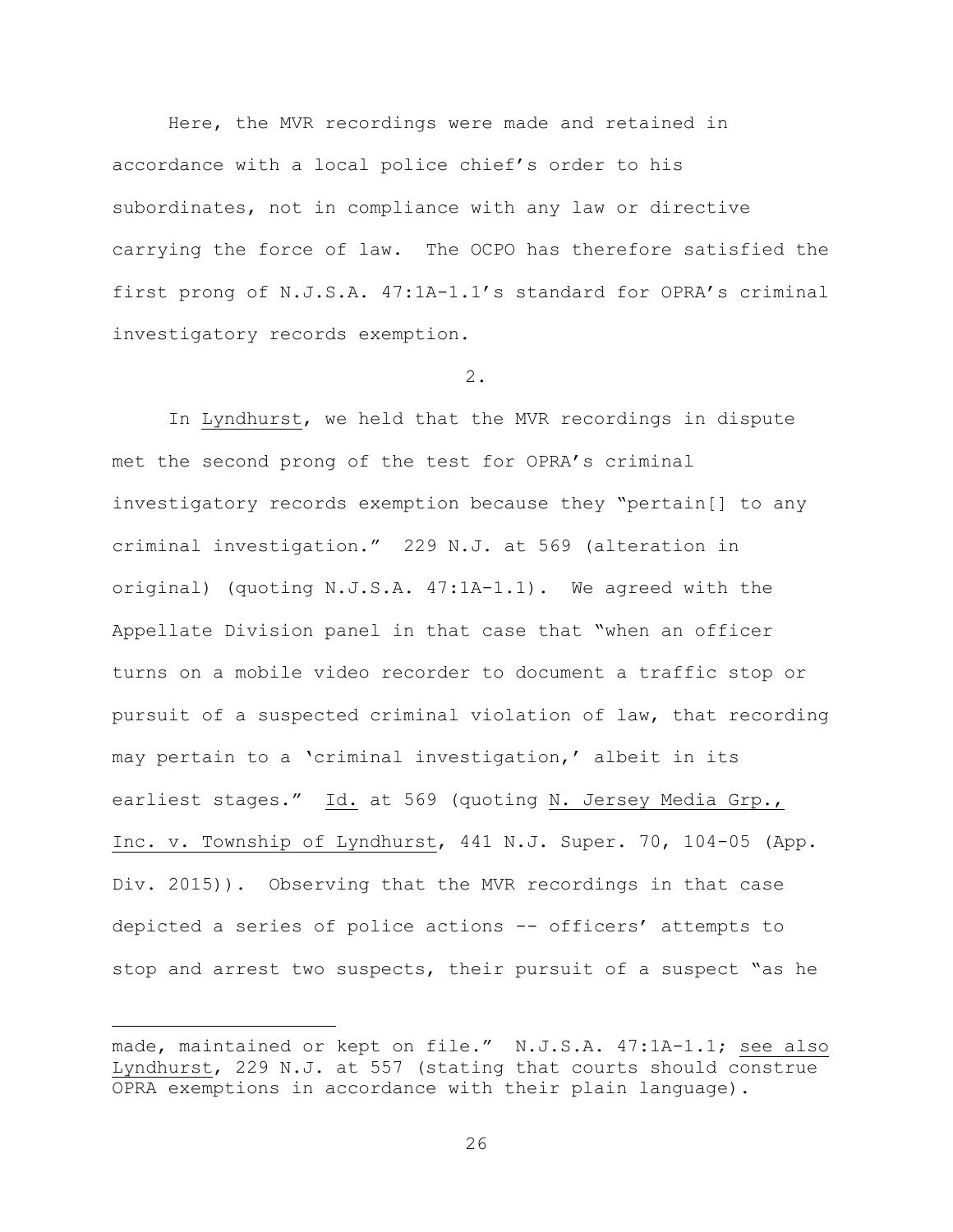attempted to elude [officers] in violation of the law," and their response to his resistance -- we concluded that the MVR recordings pertained to two investigations: the officers' investigation of "actual or potential violations of criminal law," and the investigation by the Attorney General's Shooting Response Team into the fatal shooting of one suspect. Ibid*.*; cf. O'Shea, 410 N.J. Super. at 385 (noting "the absence of a factual showing that any of the reports sought in this matter pertained to an actual criminal investigation or to an existing related civil enforcement proceeding").

Our holding in Lyndhurst governs our application of N.J.S.A. 47:1A-1.1's requirement that the disputed record "pertain[] to any criminal investigation" in this appeal. See 229 N.J. at 569. When the MVR recordings in this matter were made, they pertained  $--$  at a minimum  $--$  to the investigation of the driver's alleged eluding of police. That investigation was at its inception, but it was clearly underway. By the time plaintiff sought the MVR recordings, those recordings pertained to not one but several investigations: the criminal investigation of the driver for eluding and resisting arrest, and the internal affairs and criminal investigations of the Tuckerton Borough police officer.

Accordingly, the OCPO has satisfied the second prong of OPRA's criminal investigatory records exemption. N.J.S.A.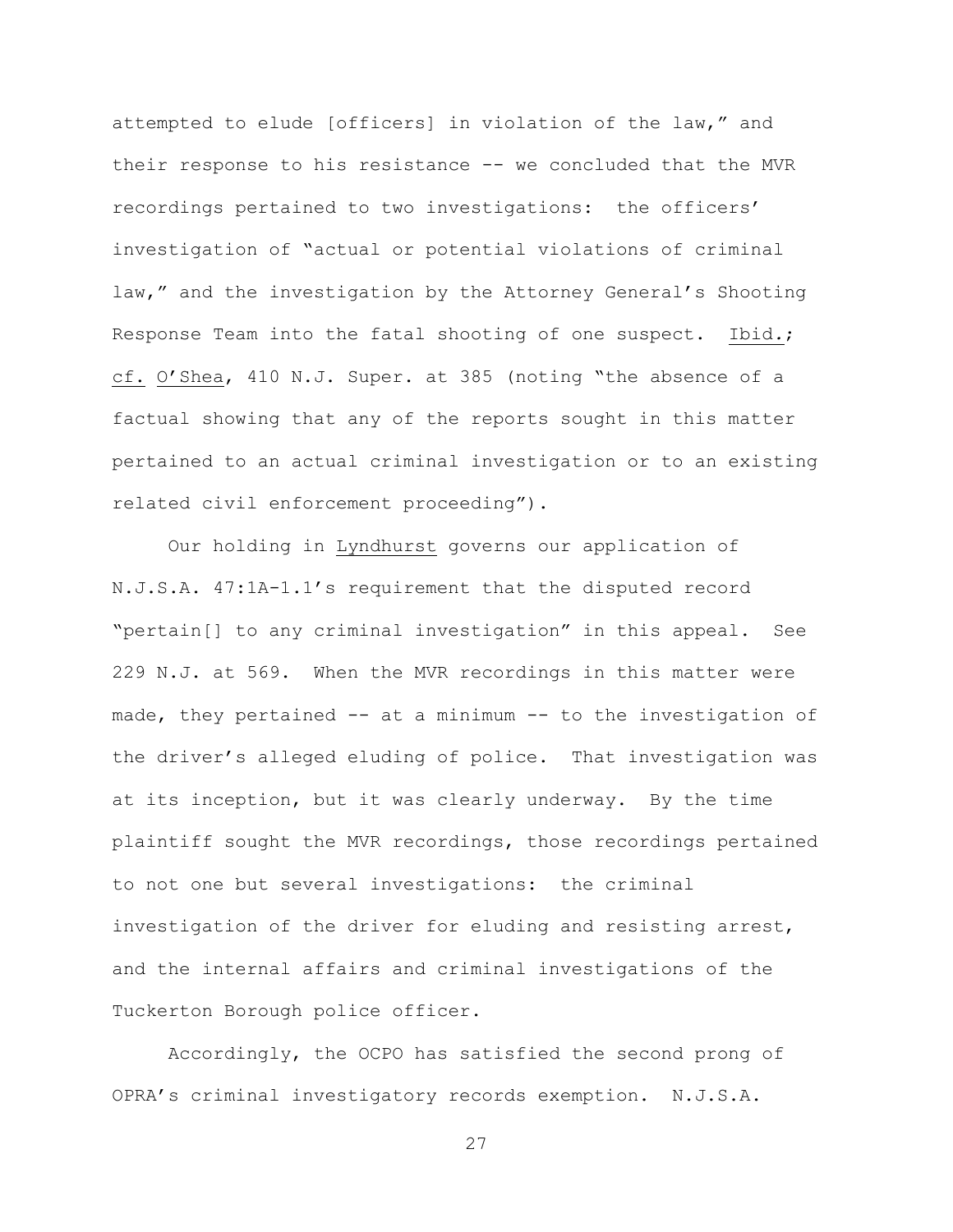47:1A-1.1. We hold that that exemption warrants the OCPO's decision to withhold the MVR recordings from disclosure under OPRA, and we reverse the Appellate Division panel's determination on that ground.

B.

We next consider OPRA's "investigations in progress" exemption, prescribed by N.J.S.A. 47:1A-3(a).<sup>9</sup>

That exemption provides in relevant part that

where it shall appear that the record or records which are sought to be inspected, copied, or examined shall pertain to an investigation in progress by any public agency, the right of access provided for in [OPRA] may be denied if the inspection, copying or examination of such record or records shall be inimical to the public interest; provided, however, that this provision shall not be construed to allow any public agency to prohibit access to a record of that agency that was open for public inspection, examination, or copying before the investigation commenced.

 $[N.J.S.A. 47:1A-3(a).]$ 

i<br>L

As we observed in Lyndhurst, in order to invoke that exemption, a public agency must demonstrate that "(1) the

<sup>&</sup>lt;sup>9</sup> Although we conclude that the MVR recordings are exempt from disclosure under N.J.S.A. 47:1A-1.1, we nonetheless consider the two other OPRA exemptions at issue in this case to offer guidance about the exemptions. See Lyndhurst, 229 N.J. at 570- 78 (addressing application of N.J.S.A. 47:1A-3 exemption to MVR recordings notwithstanding determination that recordings were exempt from disclosure under N.J.S.A. 47:1A-1.1).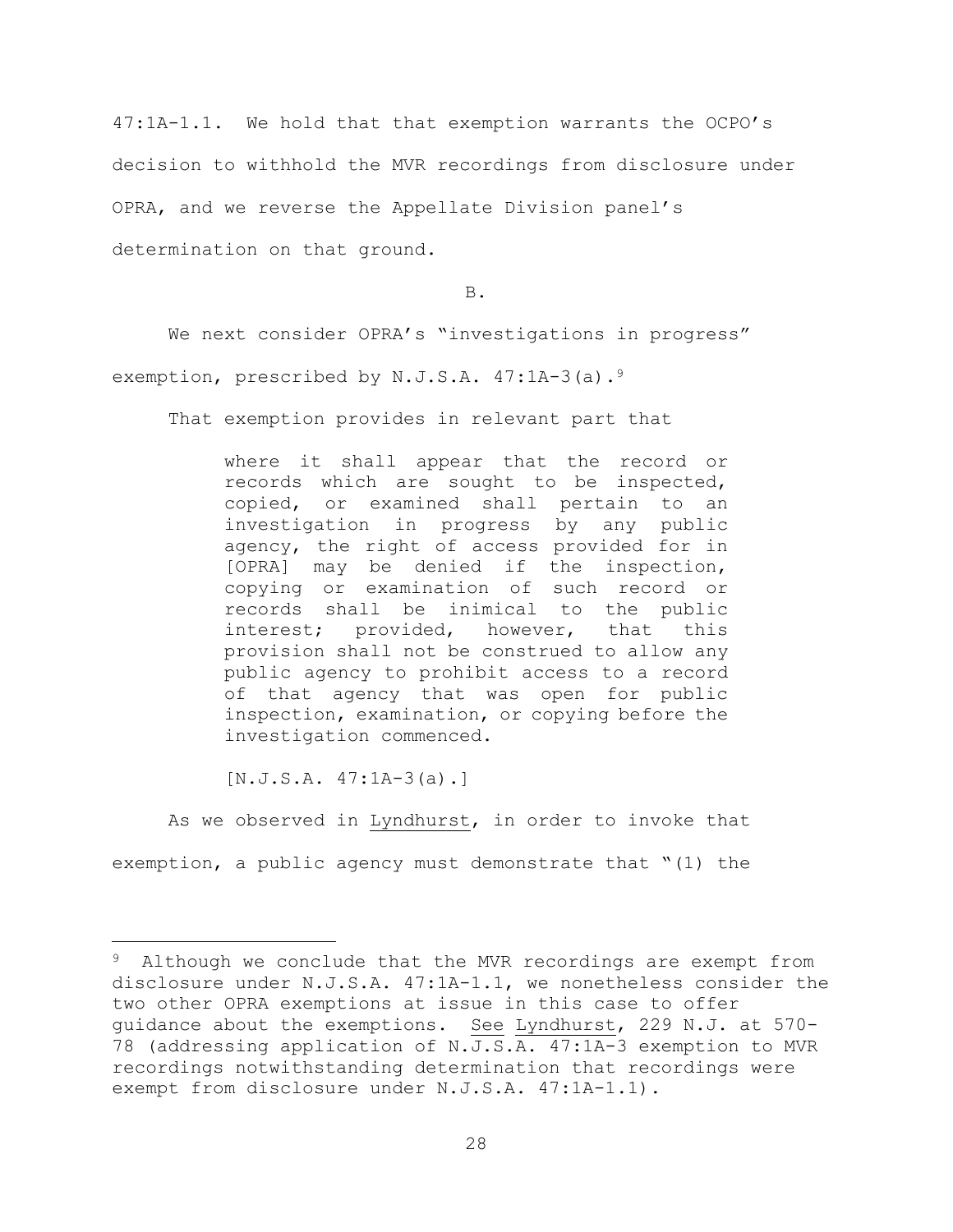requested records 'pertain to an investigation in progress by any public agency,' (2) disclosure will 'be inimical to the public interest,' and (3) the records were not available to the public before the investigation began." 229 N.J. at 573 (quoting N.J.S.A. 47:1A-3(a)).

The OCPO has met N.J.S.A. 47:1A-3(a)'s first requirement: at the moment that the MVR cameras were activated in this case, the recordings pertained to the police investigation of the driver's alleged eluding of officers. As the incident progressed, portions of those recordings also pertained to the police investigation of the driver's alleged offense of resisting arrest, and the police and internal affairs investigation of the Tuckerton police officer's alleged official misconduct and aggravated assault offenses. The OCPO has also satisfied the third component of the test; the MVR cameras recorded the eluding incident as it unfolded, and the recordings were not publicly available before the investigation began.

The OCPO, however, has failed to satisfy the second prong of the N.J.S.A. 47:1A-3(a) standard, which requires proof that disclosure would be "inimical to the public interest." See Courier News v. Hunterdon Cty. Prosecutor's Office, 358 N.J. Super. 373, 381-83 (App. Div. 2003) (rejecting agency's claim that ongoing investigations exemption applied because release of 9-1-1 tape would make it difficult to empanel jury at trial);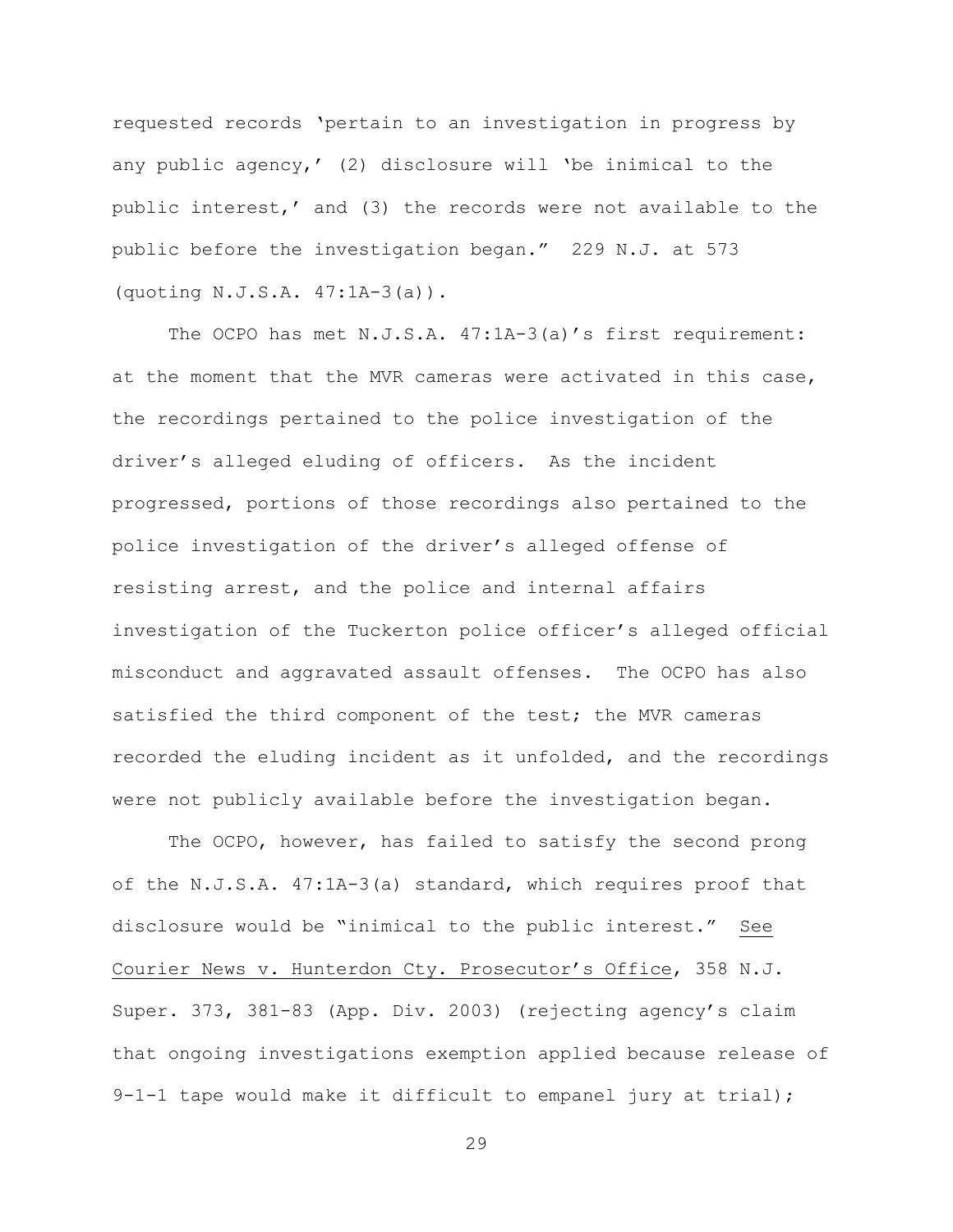Serrano v. South Brunswick Township, 358 N.J. Super. 352, 367 (App. Div. 2003) (same); cf. Asbury Park Press v. Lakewood Twp. Police Dep't., 354 N.J. Super. 146, 161-64 (Law Div. 2002) (finding that release of 9-1-1 tapes would not be inimical to public interest under RTKL). That aspect of the test calls for "a fact-specific analysis of how the statutory standard applies." Lyndhurst, 229 N.J. at 576.

In Lyndhurst, we considered whether disclosure of the MVR recordings of a police shooting would be "inimical to the public interest" for purposes of N.J.S.A. 47:1A-3(a). 229 N.J. at 575- 77. We noted that "officer safety, the reliability of ongoing investigations, and transparency" are relevant to the question whether disclosure of a given record is "inimical to the public interest." Id. at 576. In that setting, we found that the release of the MVR recordings posed no threat to officer safety or the integrity of the ongoing investigation, and that the public interest in disclosure was compelling. Id. at 576-77.

Here, the OCPO has identified no threat to officer safety, so the first component of the test weighs in favor of disclosure. Its concerns about the impact of a disclosure on the reliability of the investigations at issue are not compelling. As we noted in Lyndhurst, when addressing a police shooting, a court should consider "whether investigators have interviewed the available, principal witnesses to the incident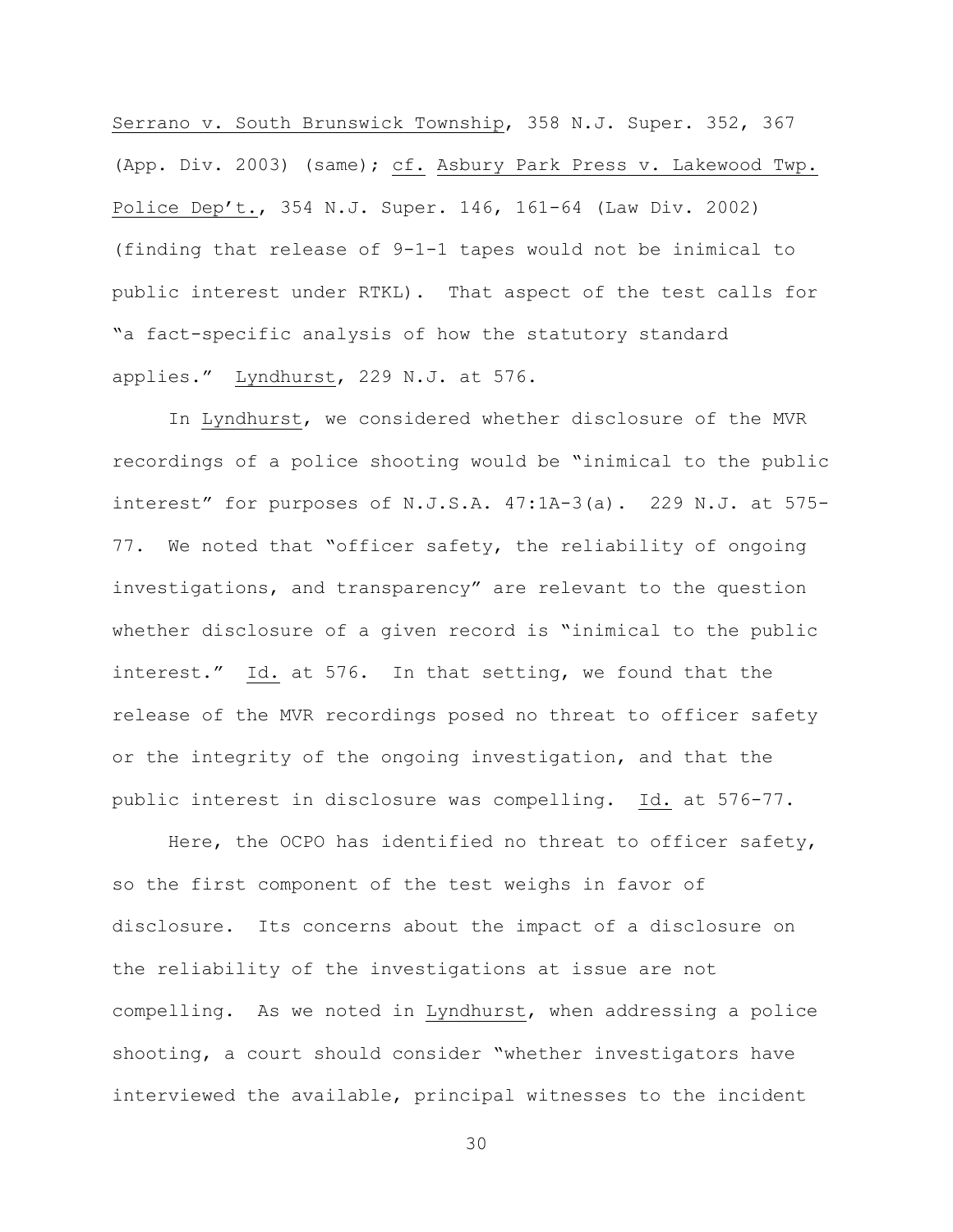-- namely, the witnesses on the scene who saw the shooting and are willing to speak with law enforcement." 229 N.J. at 576. Here, as in Lyndhurst, there is no assertion that when plaintiff sought the MVR recordings four months after the incident depicted in those recordings, any eyewitness interview relevant to the criminal investigation of the driver, or the criminal or internal affairs investigations of the police officer, had yet to be conducted. The second factor that we identified in Lyndhurst to be relevant to the "inimical to the public interest" standard therefore supports disclosure.

Finally, there is a strong public interest in the interaction of police officers and the driver, and the setting of this case. As we observed in Lyndhurst, "non-disclosure of dash-cam videos can undermine confidence in law enforcement and the work that officers routinely perform" and "fuel the perception that information is being concealed." Id. at 576-77. The final factor identified in Lyndhurst as pertinent to the question whether disclosure is "inimical to the public interest" under N.J.S.A. 47:1A-3(a) thus weighs in plaintiff's favor.

Accordingly, we agree with the Appellate Division panel that the OCPO did not sustain its burden to show that the MVR recordings are within OPRA's "investigation in progress" exemption. N.J.S.A. 47:1A-3(a).

C.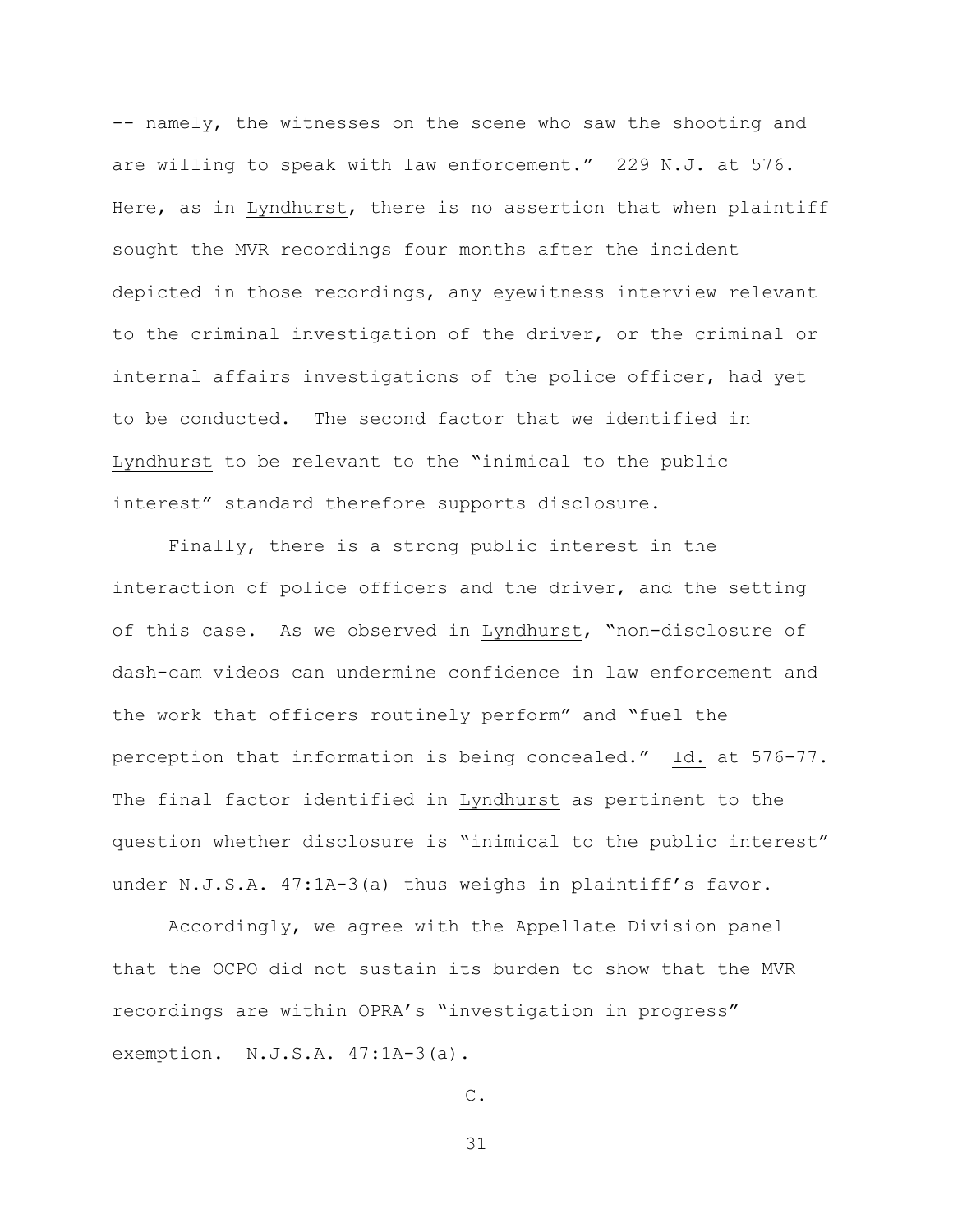Finally, we apply OPRA's privacy clause, which instructs a public agency to refrain from disclosing "a citizen's personal information with which it has been entrusted when disclosure thereof would violate the citizen's reasonable expectation of privacy." N.J.S.A. 47:1A-1. In our inquiry, we consider the fact that in this case, the driver formally objected to disclosure based on unspecified privacy concerns.

In Burnett, we applied the privacy clause to bar an OPRA request for "eight million pages of land title records of all types, extending over a period of twenty-two years, which contain names, addresses, social security numbers, and signatures of countless citizens of this State." 198 N.J. at 414. We viewed OPRA's legislative history to "offer[] direct support for a balancing test that weighs both the public's strong interest in disclosure with the need to safeguard from public access personal information that would violate a reasonable expectation of privacy." Id. at 427.

Relying on our decision in Doe, 142 N.J. at 88, we identified the following factors to be relevant to that balancing test:

> (1) the type of record requested; (2) the information it does or might contain; (3) the potential for harm in any subsequent nonconsensual disclosure; (4) the injury from disclosure to the relationship in which the record was generated; (5) the adequacy of safeguards to prevent unauthorized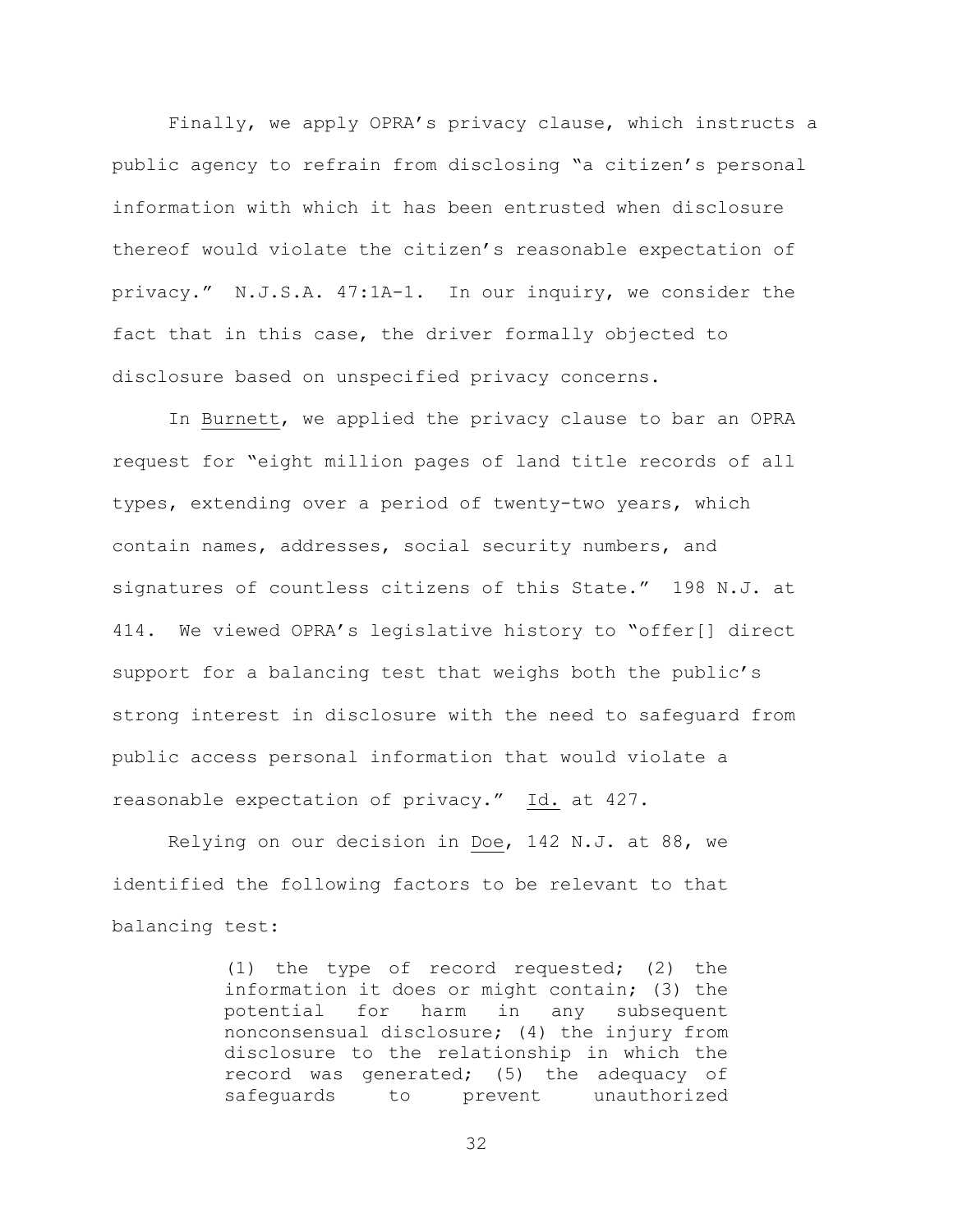disclosure; (6) the degree of need for access; and (7) whether there is an express statutory mandate, articulated public policy, or other recognized public interest militating toward access.

[Burnett, 198 N.J. at 427 (quoting Doe, 142 N.J. at 88).]

In the "unusual circumstances" of Burnett, we found that OPRA's privacy clause warranted disclosure only after the redaction of social security numbers from the records, with the cost of such redaction imposed on the requestor. Id. at 415, 437-40.

We reach a different conclusion in the setting of this appeal. The MVR recordings depicted a driver's arrest in a public place. The trial court, which conducted an in camera review of the recordings, stated that the driver's face is not shown in the recordings, and the Appellate Division panel agreed that the recordings disclosed no private information.

Moreover, when the driver objected to disclosure of the recordings, she identified no specific privacy concerns. Indeed, the driver's counsel's letter disclosed that she had filed a civil suit against the Borough of Tuckerton arising from her interaction with the Tuckerton police officer and the police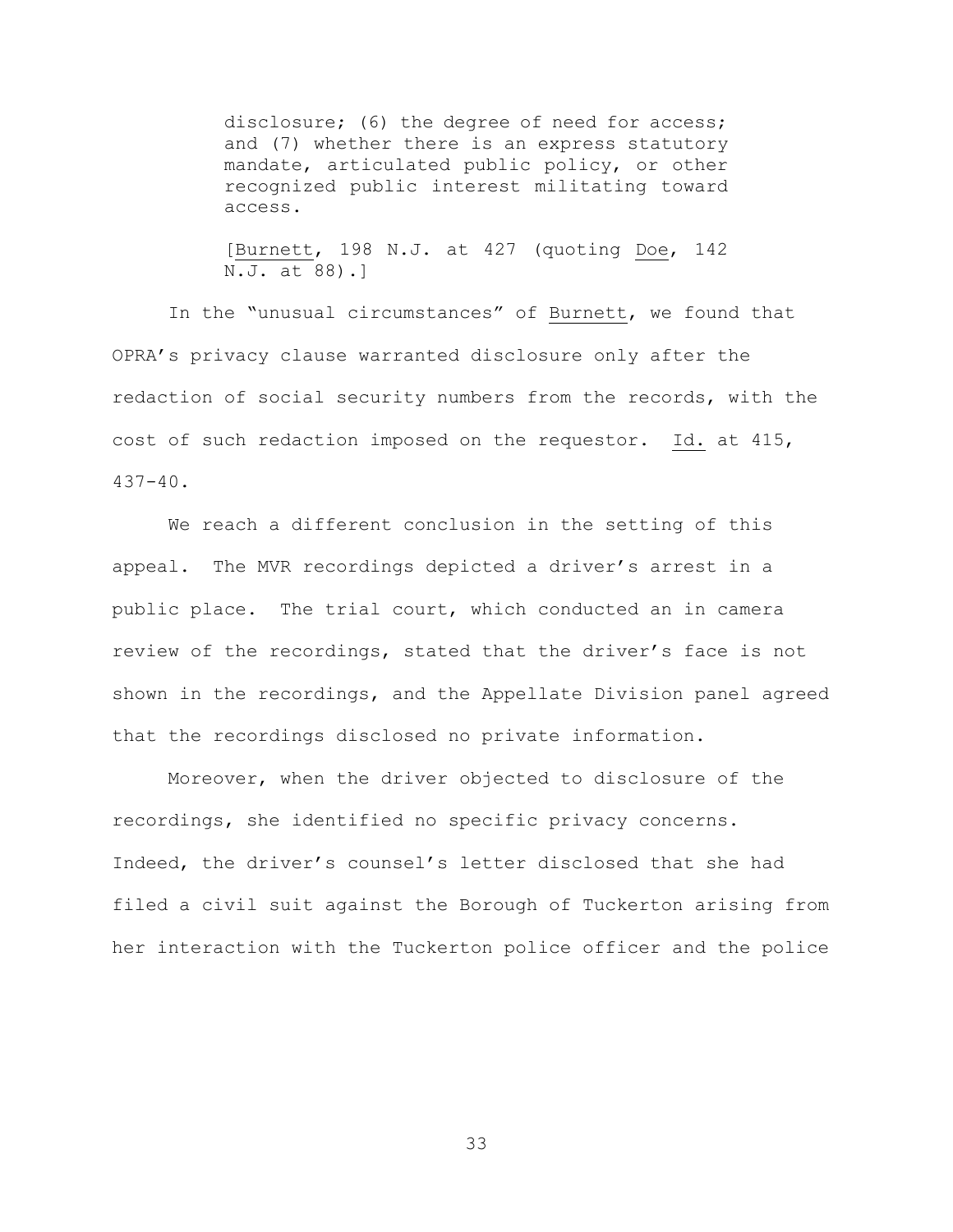dog.<sup>10</sup> As plaintiff notes, in such a lawsuit, the MVR recordings of the incident would constitute crucial evidence.

We concur with the determinations of the trial court and Appellate Division panel that the driver's privacy interest did not warrant the OCPO's decision to withhold recordings from disclosure in this case.

In other settings, a third party's reasonable expectation of privacy may warrant withholding a record from disclosure under N.J.S.A. 47:1A-1. For example, if a sexual assault or similar crime were recorded by MVR, the victim would have a compelling objection to the disclosure of that recording, even in redacted form. In other circumstances, the blurring of a victim's face or other methods of redaction prior to disclosure of an MVR recording may resolve a privacy concern.

In making these sensitive determinations, courts should give serious consideration to the objections of individuals whose privacy interests are implicated. We remind objecting parties and their attorneys that a generic objection based on privacy gives a court scant basis to explore the issue, and that any privacy concerns about a disclosure sought pursuant to OPRA or the common law should be explained in detail.

i<br>L

<sup>10</sup> At oral argument, plaintiff's counsel represented that the driver filed an action in the United States District Court as a result of the incident. The record contains no details regarding that action.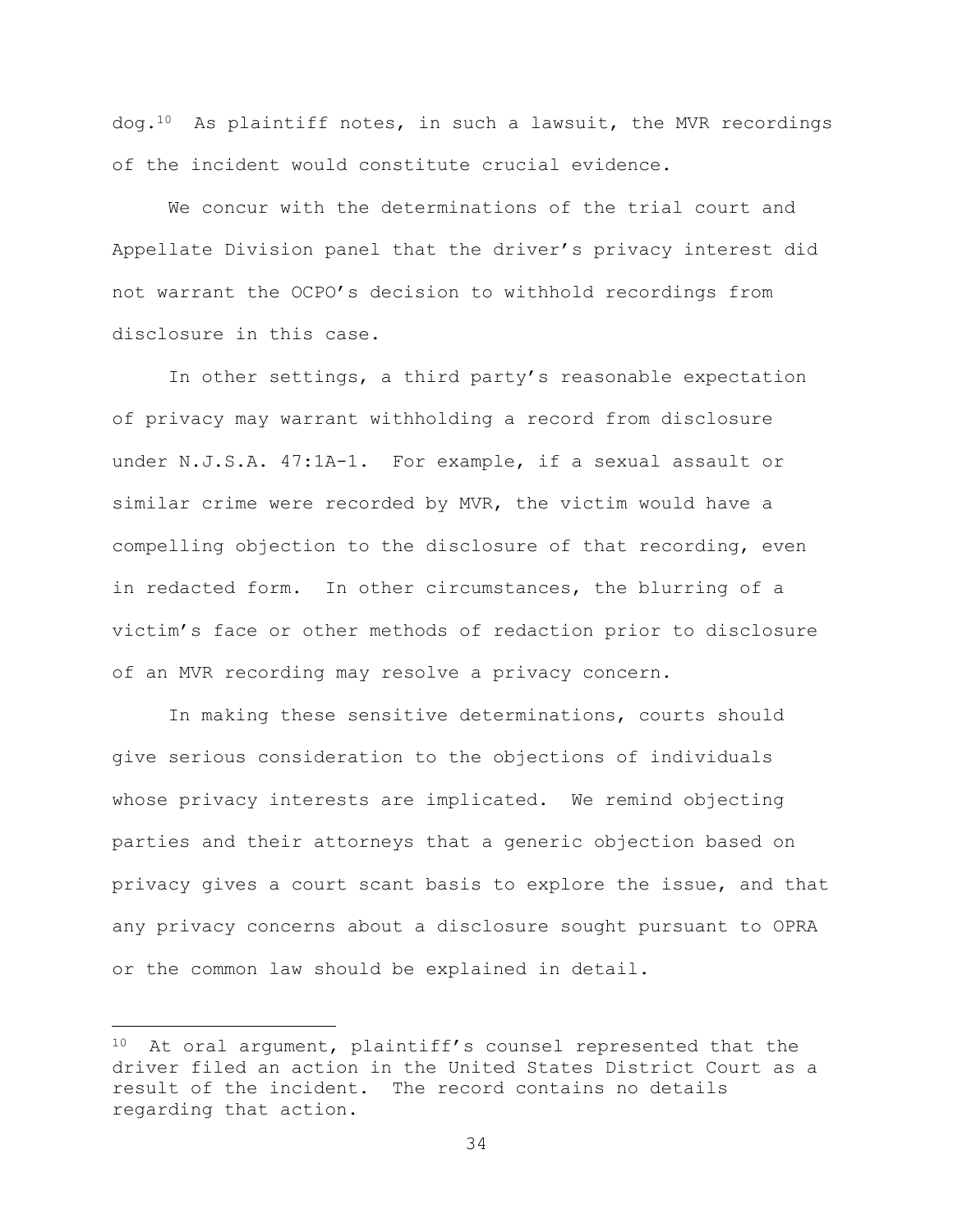By virtue of its conclusion that the MVR recordings are government records under OPRA and are not within any exemption from the statute, the trial court did not reach the question whether plaintiff has a common-law right of access to the recordings. Nor did the Appellate Division address that issue.

As we noted in Lyndhurst, OPRA does not determine the outcome when a request for disclosure is evaluated under the common law. 229 N.J. at 578. The common-law right of access applies to a more expansive class of records than the category of government records defined by OPRA; to qualify as a public record under the common law, "the item must be 'a written memorial[] . . . made by a public officer, and . . . the officer [must] be authorized to make it.'" Mason v. City of Hoboken, 196 N.J. 51, 67 (2008) (alterations in original) (quoting Nero v. Hyland, 76 N.J. 213, 222 (1978)). As we noted in Lyndhurst,

> To gain access to this broader class of materials, the requestor must make a greater showing than OPRA requires: "(1) the person seeking access must establish an interest in the subject matter of the material; and (2) the citizen's right to access must be balanced against the State's interest in preventing disclosure."

> [229 N.J. at 578-79 (quoting Mason, 196 N.J. at 67-68).]

In Lyndhurst, we identified considerations relevant to a common-law claim of access to the MVR recording of a police

IV.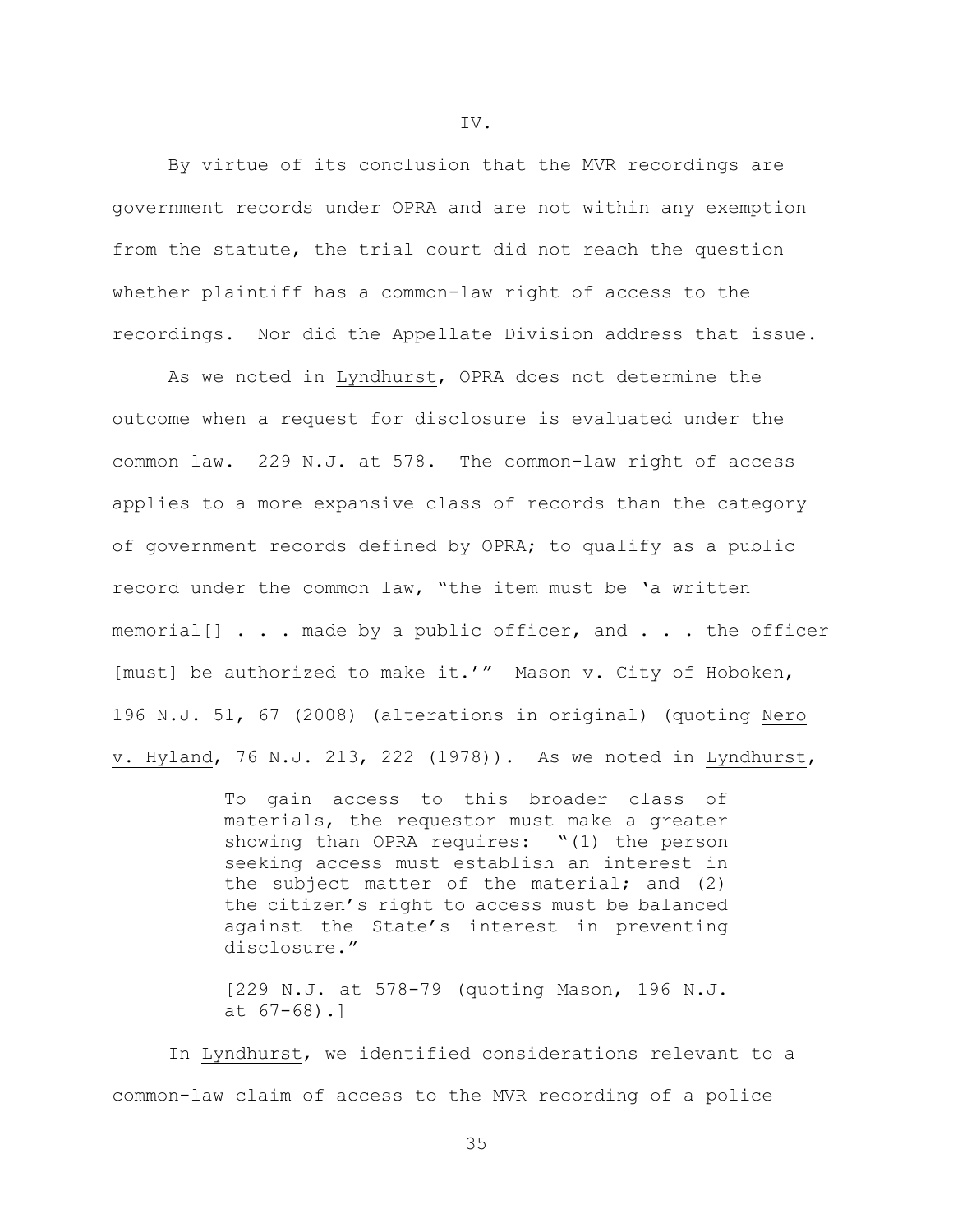shooting and other materials relating to that incident; those considerations were distilled from factors that we identified in Loigman v. Kimmelman, 102 N.J. 98, 113 (1986), and from the "core concerns" arising from N.J.S.A. 47:1A-3(a). Lyndhurst, 229 N.J. at 579. The considerations identified in Lyndhurst are (1) the State's and public's "interest in thorough and reliable investigations that are untainted by the early disclosure of investigative details"; and (2) the plaintiff's objective to promote the public good by requesting materials that may "shed light on the 'possible use of excessive force by police,'" and may "also reassure the public that the police acted professionally and lawfully." Id. at 579 (quoting Lyndhurst, 441 N.J. Super. at 117). In the careful balancing "that each case -- and this sensitive area -- require, we look in particular at the level of detail contained in the materials requested." Id. at 580.

We concluded in Lyndhurst that the balancing of those considerations, as applied to "investigative reports, witness statements, and other comparably detailed documents," weighed against disclosure. Id. at 580. We determined, however, that the balancing test favored disclosure in the case of the MVR recordings of the police shooting that were disputed in that appeal. Ibid. We held that the recordings should be disclosed under the common law. Ibid.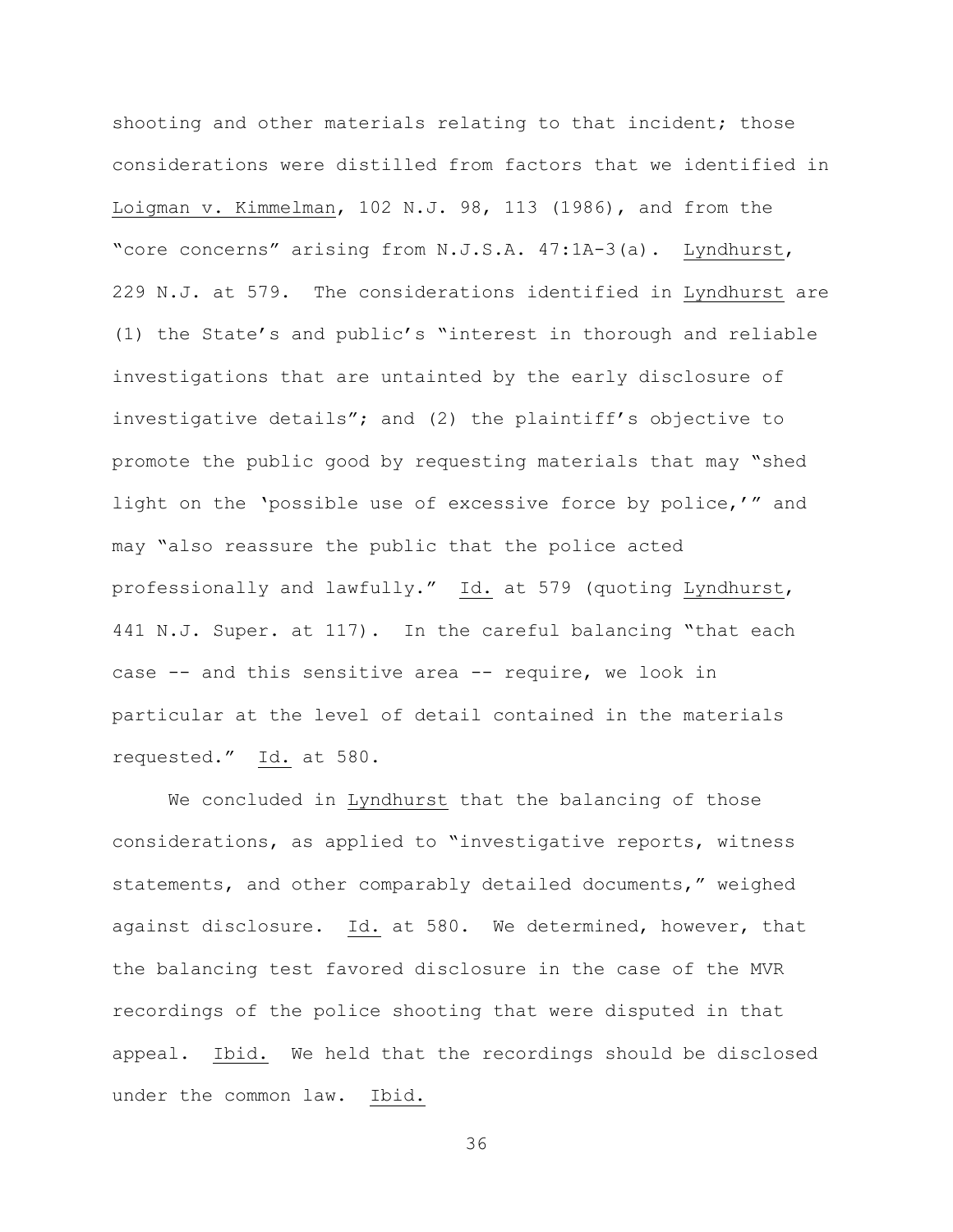We remand this matter to the trial court so that the court may address plaintiff's claim of a common-law right of access to the MVR recordings at issue. In that inquiry, the trial court should consider the interests identified by the parties as well as any other relevant factors.

V.

The judgment of the Appellate Division is reversed, and the matter is remanded to the trial court for proceedings consistent with this opinion.

CHIEF JUSTICE RABNER and JUSTICES FERNANDEZ-VINA and SOLOMON join in JUSTICE PATTERSON's opinion. JUSTICE ALBIN filed a dissent, in which JUSTICES LaVECCHIA and TIMPONE join.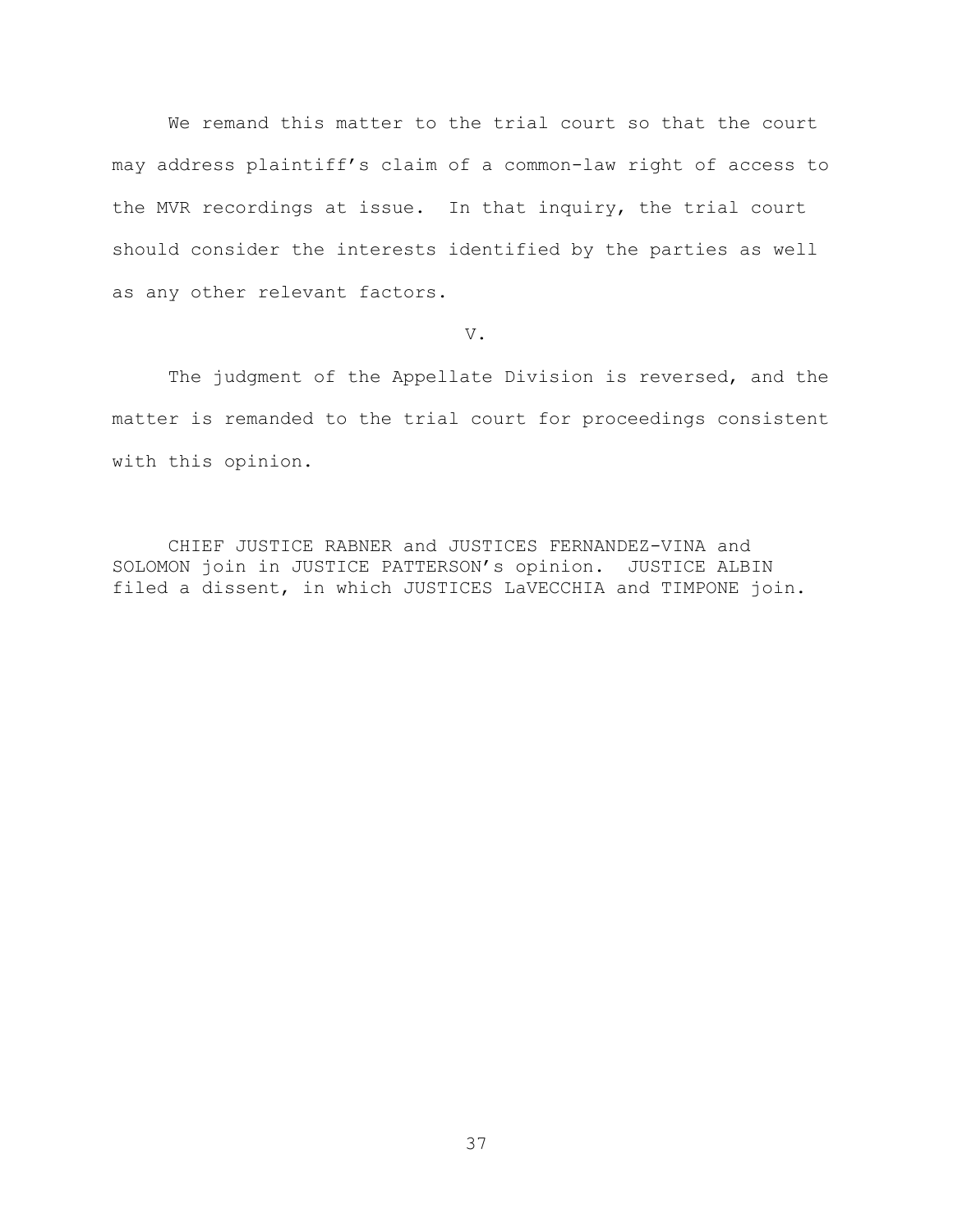SUPREME COURT OF NEW JERSEY A-17 September Term 2016 078040

JOHN PAFF,

Plaintiff-Respondent,

v.

OCEAN COUNTY PROSECUTOR'S OFFICE,

Defendant-Appellant.

JUSTICE ALBIN, dissenting.

"An informed citizenry is essential to a well-functioning democracy." Paff v. Galloway Township, 229 N.J. 340, 357 (2017). To that end, the Open Public Records Act (OPRA), N.J.S.A. 47:1A-1 to -13, "is designed to promote transparency in the operation of government," Sussex Commons Assocs., LLC v. Rutgers, 210 N.J. 531, 541 (2012), because "our government works best when its activities are well-known to the public it serves," Burnett v. County of Bergen, 198 N.J. 408, 414 (2009). Although today's majority opinion gives a nod to those general principles, it does not follow them.

In the wake of today's majority opinion, the operations of our government will be less transparent and our citizenry less informed, which may lead to greater misunderstanding and more distrust between the public and the police. The majority drastically limits the public's right to access video recordings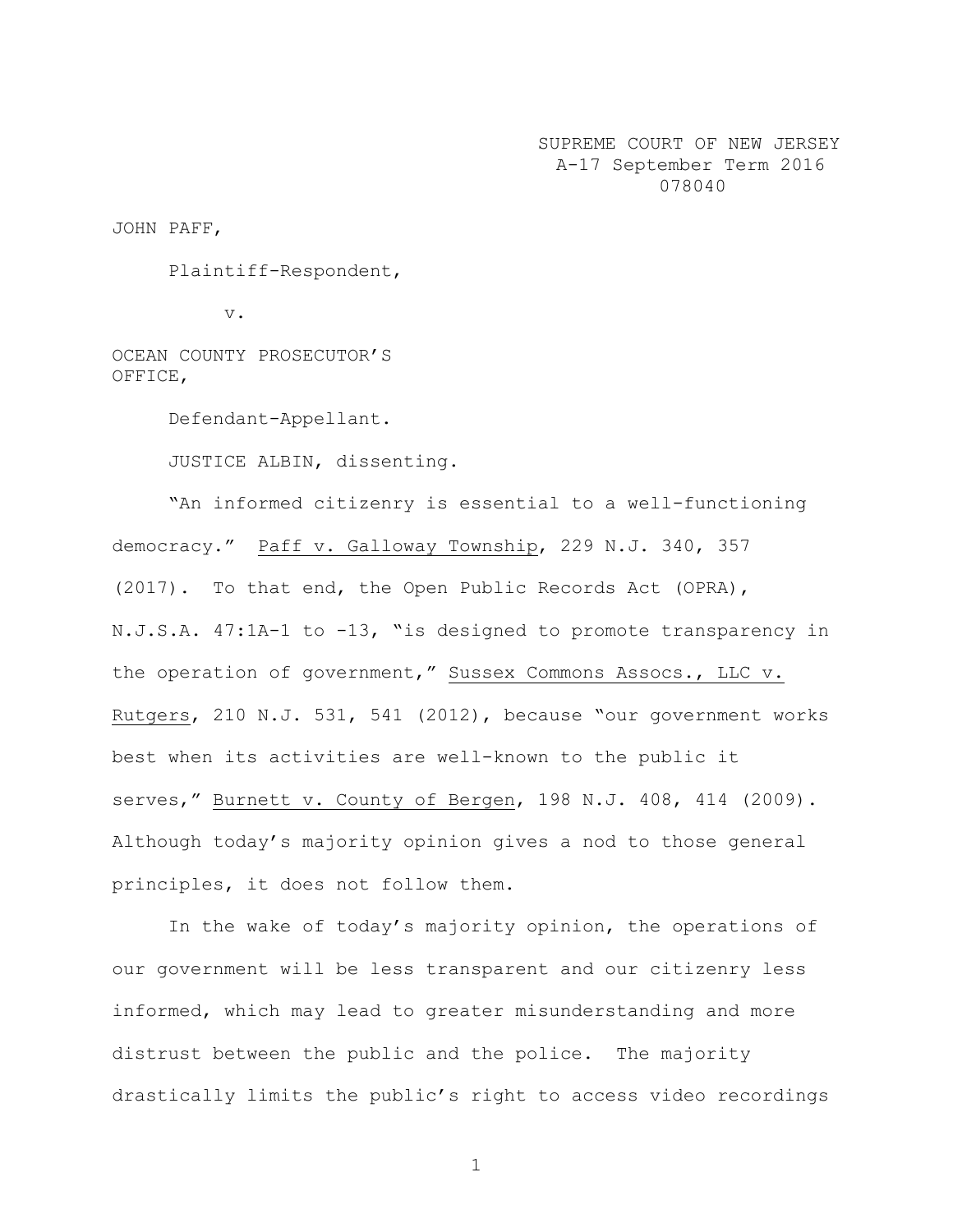made by police officers when they interact or have confrontations with members of the public. This closing of what ordinarily should be an open door of access to records violates both specific statutory provisions and the broad principles of OPRA, and is inconsistent with our own jurisprudence. For those reasons, I respectfully dissent.

## I.

### A.

In this case, a Barnegat Township police vehicle's mobile video recorder (MVR) filmed an officer setting a police dog on a woman pulled from her car after she committed several motor vehicle infractions and eluded the police. No public safety justification warranted the officer allowing the dog to attack and injure the driver. The video recording clearly established what occurred, and its release might have quelled rumors or false reports. Importantly, at this point, the release of the video would not undermine any ongoing police investigation.

Plaintiff John Paff sought access to the video recording by filing an OPRA request with the Ocean County Prosecutor's Office. The Prosecutor's Office denied Paff access, citing as one of its reasons for nondisclosure the criminal investigatory records exception to OPRA.

Under OPRA, government records, which include video recordings, must generally be made available for examination by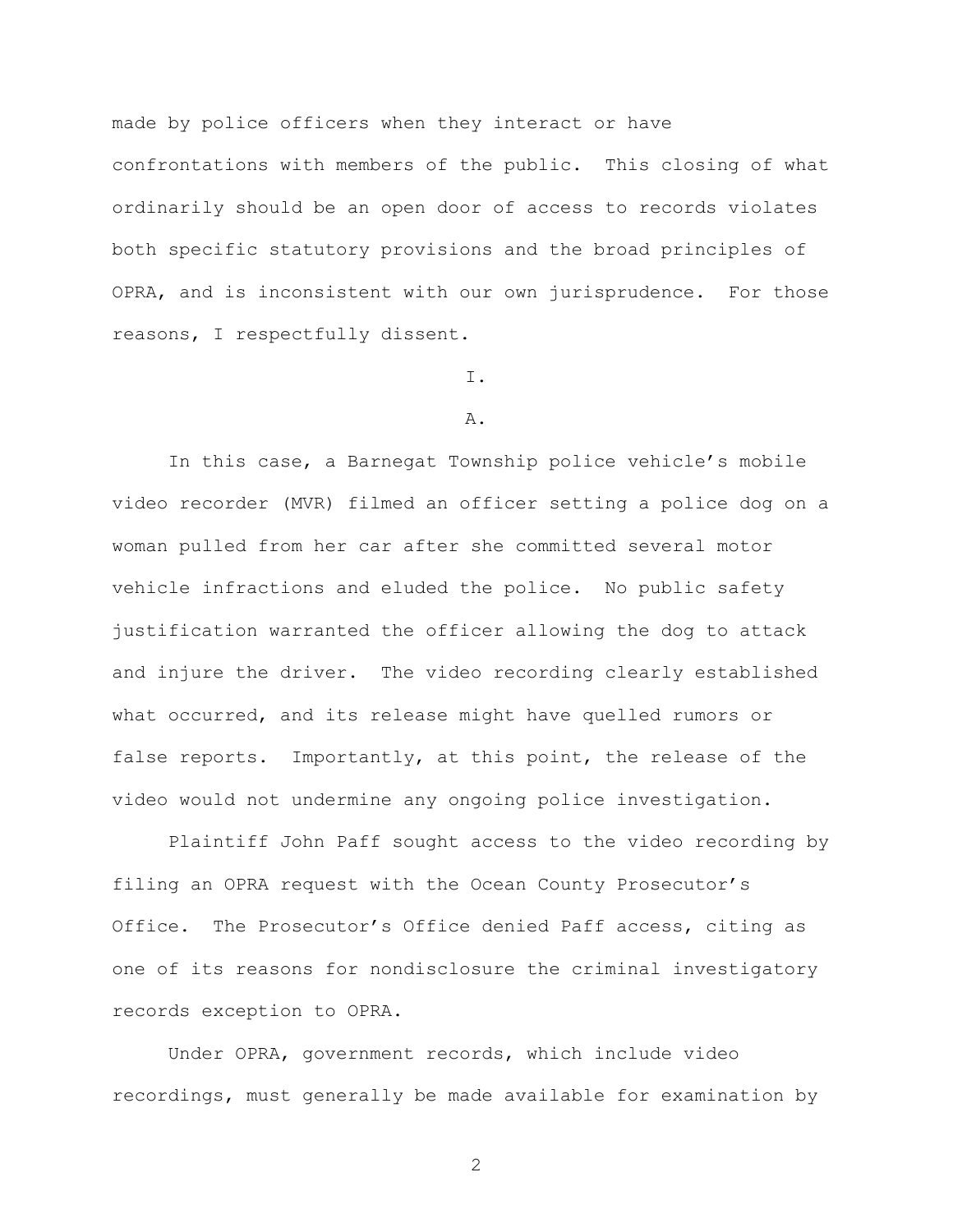our citizens, and any limitation on the right to disclosure must "be construed in favor of the public's right of access." N.J.S.A. 47:1A-1. There are exceptions, however, to the rule of general disclosure. The one at issue here is the criminal investigatory records exception. A law enforcement agency does not have to disclose "a record which is not required by law to be made, maintained or kept on file that is held by a law enforcement agency which pertains to any criminal investigation or related civil enforcement proceeding." N.J.S.A. 47:1A-1.1 (emphasis added).

Here, the Barnegat Township Chief of Police issued a General Order to members of the police department to videorecord certain interactions with the public. The General Order states that "[i]t is the policy of [the Barnegat Township Police Department] to use mobile video recorders in order to protect the members of this agency and to record information related to motorist contacts and other patrol related activities." The Chief's General Order is a command to all officers in the police department explicitly directing when and how to video-record encounters with the public. No police officer under the Chief's command has the discretion to disobey that Order. In other words, that Order has the force of law. Because the video recording was "required by law to be made," it therefore does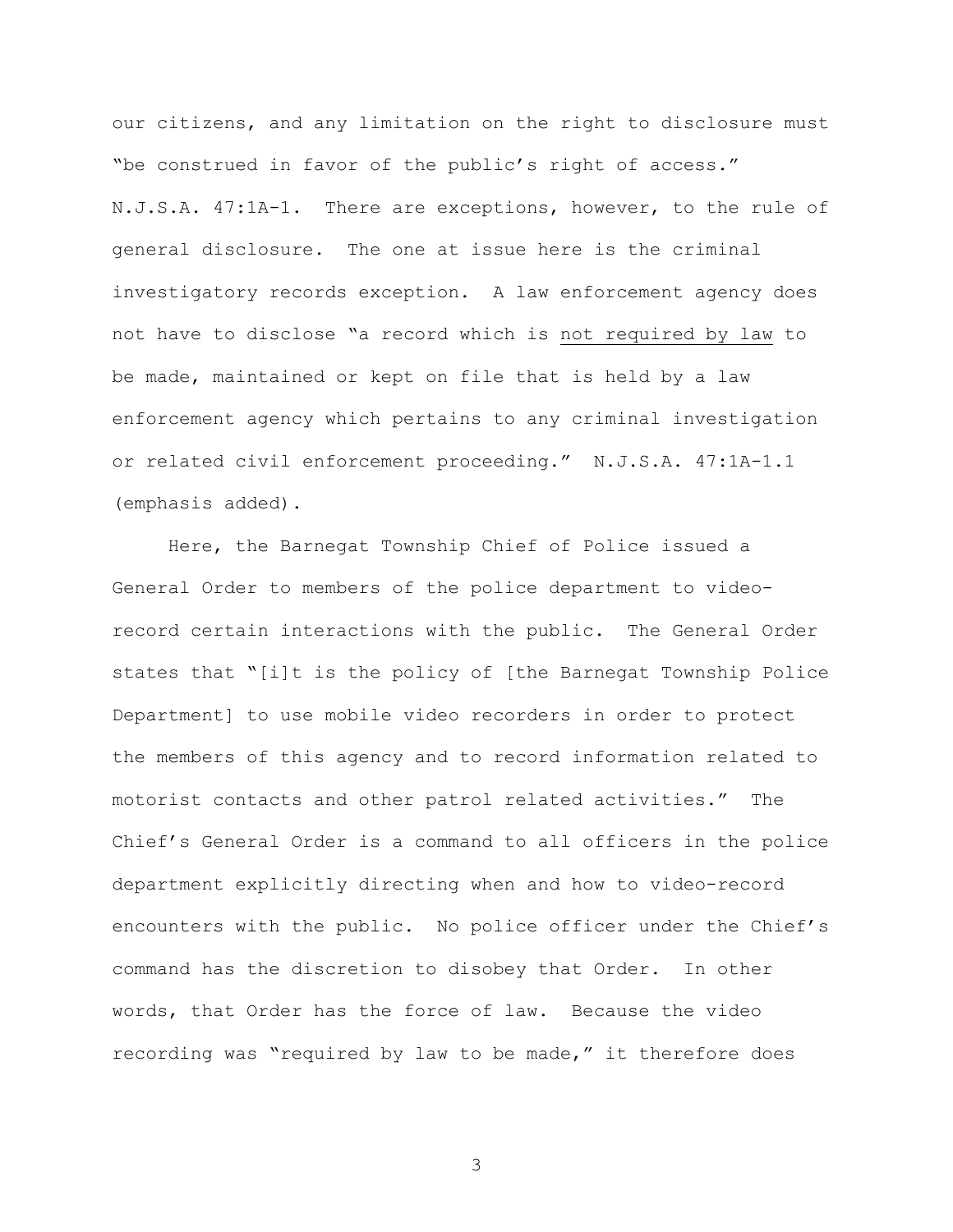not constitute an exempt record under OPRA's criminal investigatory records exception.

That the Chief's command has the force of law is clear from the powers delegated to him by the Legislature. N.J.S.A. 40A:14-118 provides that the chief of police "shall be the head of the police force and that he shall be directly responsible to the appropriate authority for the efficiency and routine day to day operations thereof." The chief of police has the duty to "[a]dminister and enforce rules and regulations and special emergency directives for the disposition and discipline of the force and its officers"; "exercise, and discharge the functions, powers and duties of the force"; and "[p]rescribe the duties and assignments of all subordinates." N.J.S.A. 40A:14-118(a) to (c) (emphasis added). The current version of N.J.S.A. 40A:14-118 is the product of a 1981 legislative amendment, L. 1981, c. 266, § 1, which gave chiefs of police "express statutory authority . . . to avoid undue interference by a governing body into the operation of the police force." Falcone v. De Furia, 103 N.J. 219, 221-22 (1986). Before the amendment, a chief of police derived his power from "ordinances, resolutions, rules and regulations adopted and promulgated by the governing body in the exercise of its broad statutory responsibility." Grasso v. Borough Council of Glassboro, 205 N.J. Super. 18, 29 (App. Div. 1985) (quoting Gauntt v. City of Bridgeton, 194 N.J. Super. 468,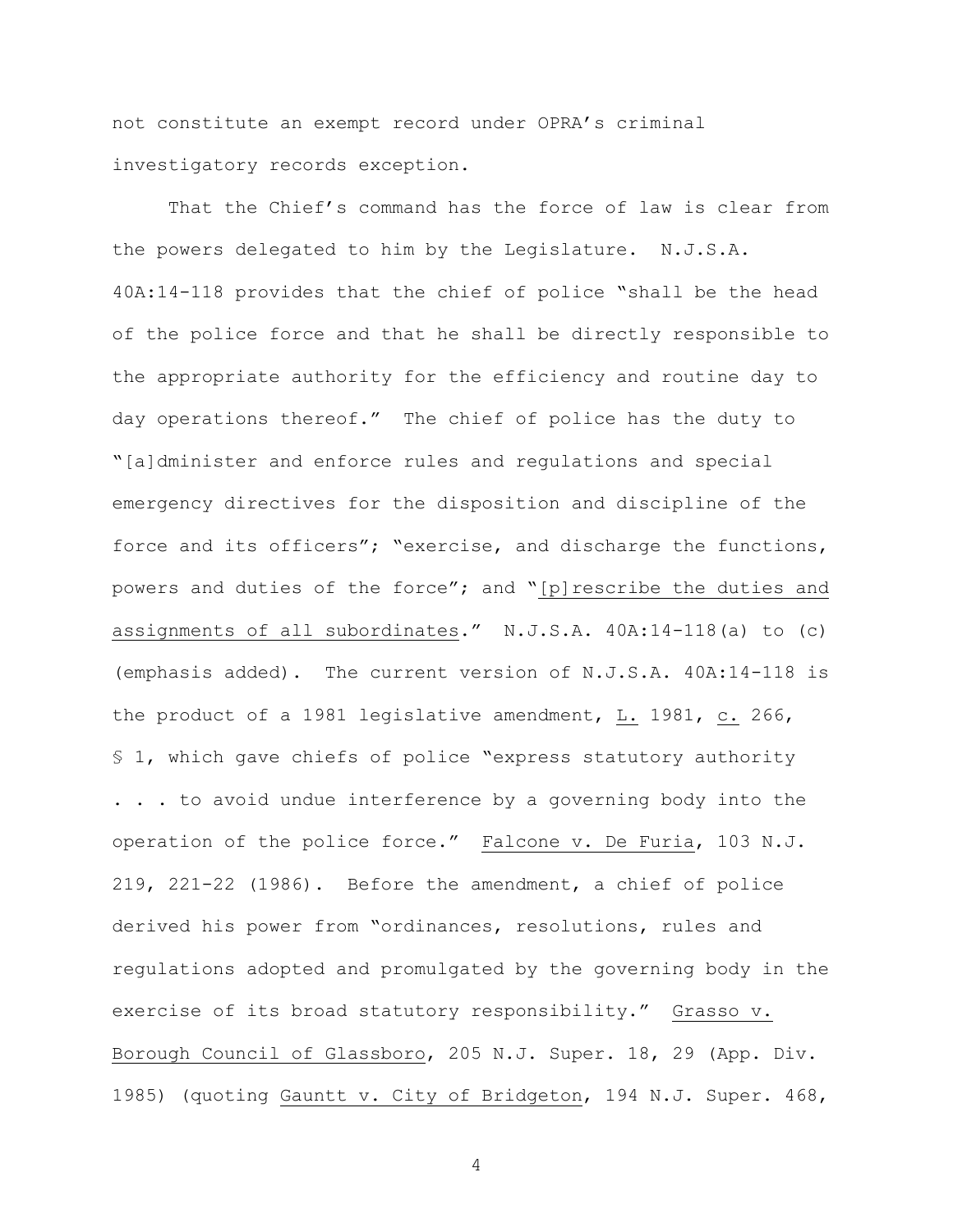480-81 (App. Div. 1984)); cf. Sponsor's Statement to S. 1243 (L. 1981, c. 266, § 1) ("This bill clarifies responsibility for the conduct of municipal police activities by providing for the duties and responsibilities of chiefs of police.").

The Legislature delegated to the Chief of Police the power to issue the General Order to his officers. The failure to abide by that direct order presumably would subject an officer to discipline, perhaps even removal. See N.J.S.A. 40A:14-181 (referencing Police Bureau of the Div. of Criminal Justice, Internal Affairs Policy & Procedures (Nov. 2017)). Under OPRA's broad right of disclosure, a chief of police's direct order has the force of law, and therefore the video recordings were "required by law" in this case, meaning that the criminal investigatory records exception does not apply.

B.

The majority, however, concludes that because the Chief of Police's General Order is not an ordinance or statute, or even an Attorney General directive, the video recording is not a record "required by law" to be maintained and therefore not subject to OPRA's disclosure requirement. Ante at (slip op. at 23). To reach that conclusion, however, the majority abandons OPRA's declaration that any limitation on the right to disclosure must "be construed in favor of the public's right of access," N.J.S.A. 47:1A-1, and eviscerates our holding in North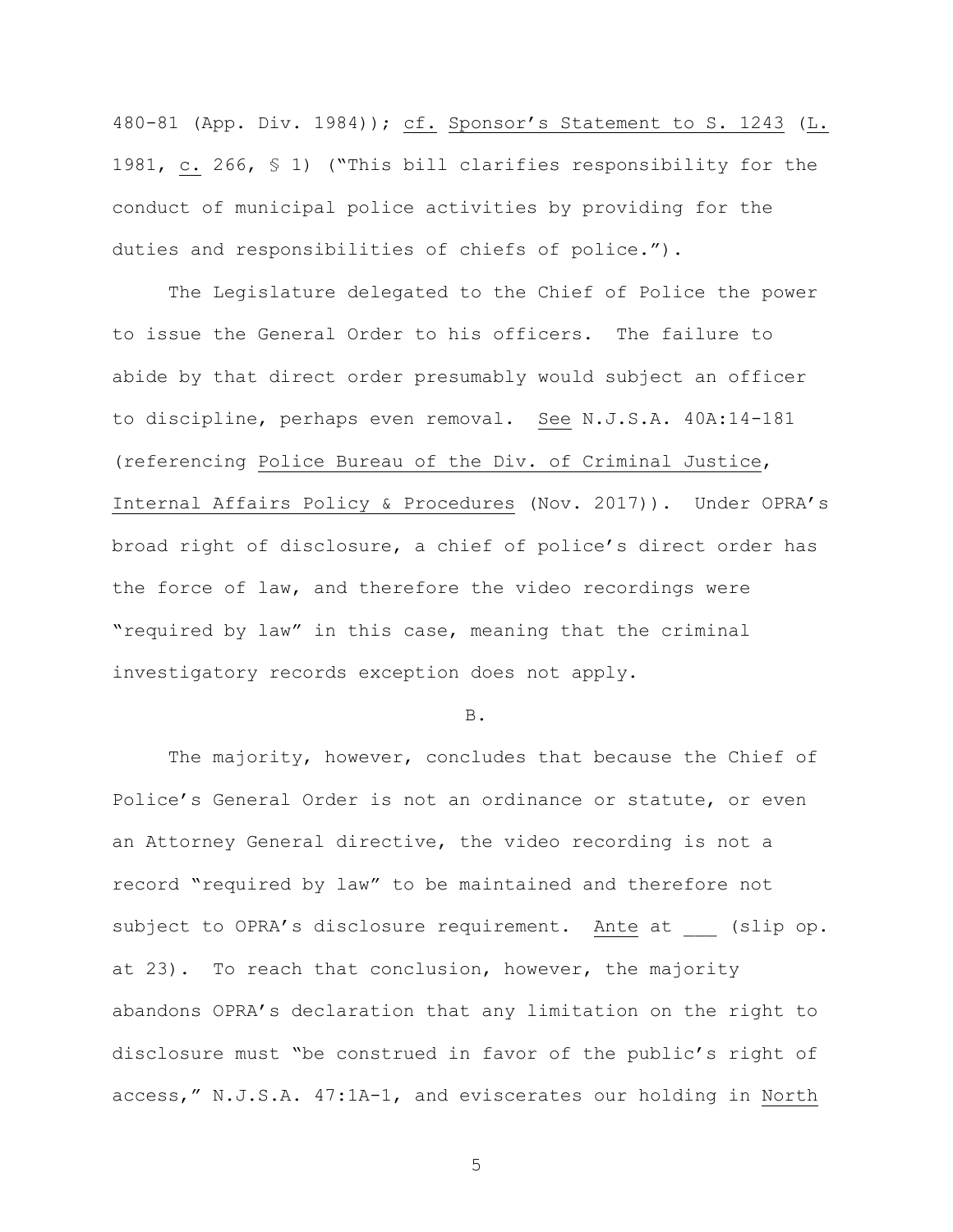Jersey Media Group, Inc. v. Township of Lyndhurst, 229 N.J. 541 (2017).

In Lyndhurst, this Court recognized that the Attorney General, as the State's chief law enforcement officer, "has the authority to adopt guidelines, directives, and policies that bind police departments throughout the State." Id. at 565. With that in mind, we held that the Attorney General's policy requiring officers to complete a Use of Force Report had "the force of law for police entities." Ibid. (quoting O'Shea v. Township of West Milford, 410 N.J. Super. 371, 382 (App. Div. 2009)). Because the Attorney General's policy had "the force of law," we determined that the "Use of Force Reports are 'required by law to be made'" and therefore "cannot be exempt from disclosure under OPRA's criminal investigatory records exemption." Ibid. (quoting N.J.S.A. 47:1A-1.1).

Lyndhurst supports the disclosure of the video recording in this case because the chief of police's power to bind police officers to follow a general order is in no meaningful way distinguishable from the Attorney General's power to bind police forces to follow his directives. Both a chief of police and the Attorney General act under authority delegated by the Legislature.

The majority's claim that there are "significant distinctions between the Attorney General's Use of Force Policy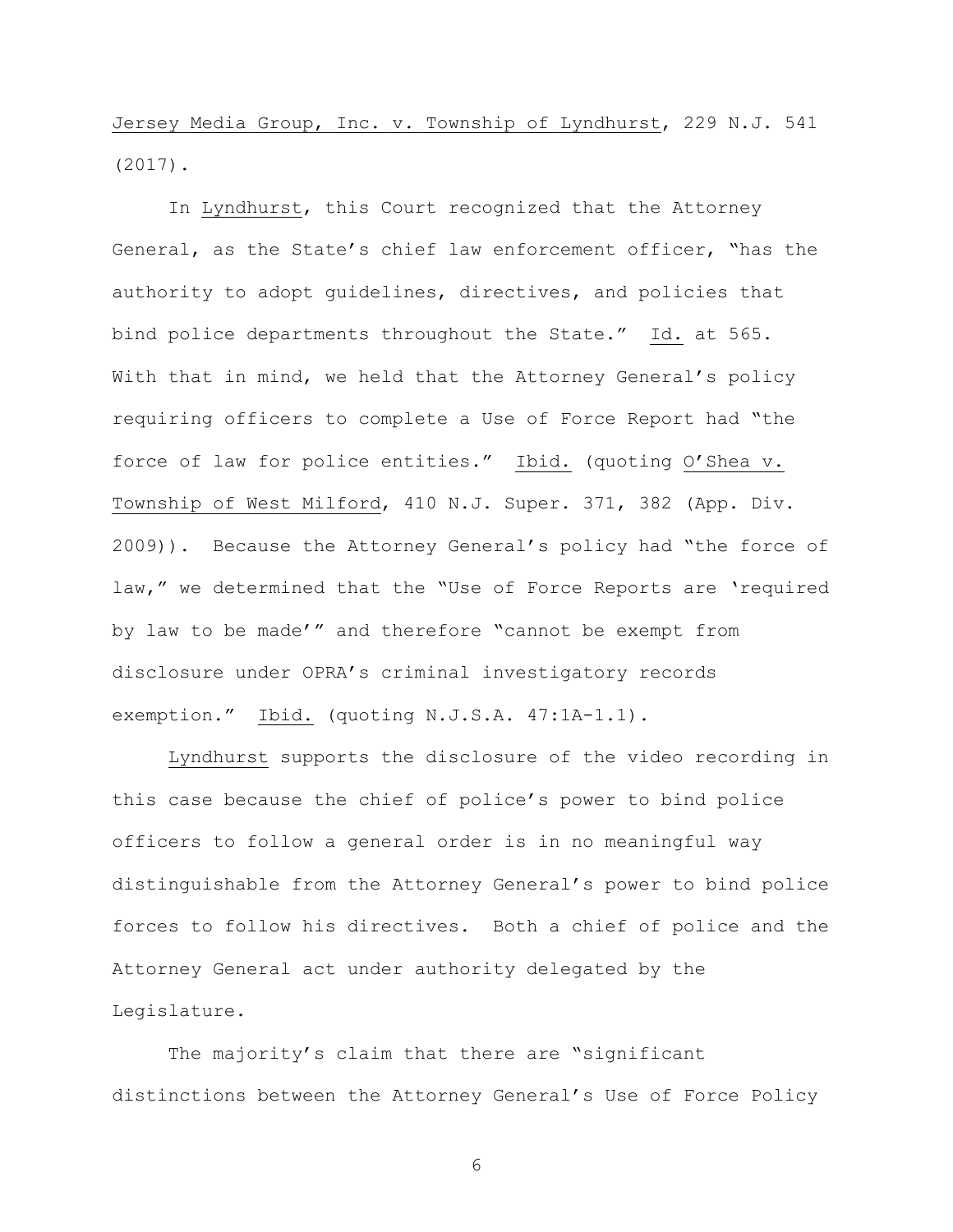. . . and the Barnegat Township Police Chief's General Order" does not hold water. See ante at (slip op. at 22). The majority states that "no statute gives a General Order promulgated by the Barnegat Township Police Chief the force of law," citing N.J.S.A. 40A:14-118. Ante at (slip op. at 22-23). Although I do not dispute that the Legislature has given the Attorney General the power to "bind police departments throughout the State" to follow statewide directives, Lyndhurst, 229 N.J. at 565, it is also true that the Legislature has delegated to chiefs of police the power to issue general directives that are binding on police officers under N.J.S.A. 40A:14-118.

The arbitrary distinction created by the majority undermines the effectiveness of OPRA in an area where the transparency of the government's conduct in its affairs with the public is of critical importance to an informed citizenry. Sunlight is the greatest disinfectant when the government acts in dark corners. See Buckley v. Valeo, 424 U.S. 1, 67 (1976) (quoting Louis Brandeis, What Publicity Can Do, in Other People's Money and How the Bankers Use It 62 (National Home Library Foundation ed. 1933)).

In Lyndhurst, this Court generally observed:

Ready access to government records lies at the heart of OPRA. And in the case of a police shooting, non-disclosure of dash-cam videos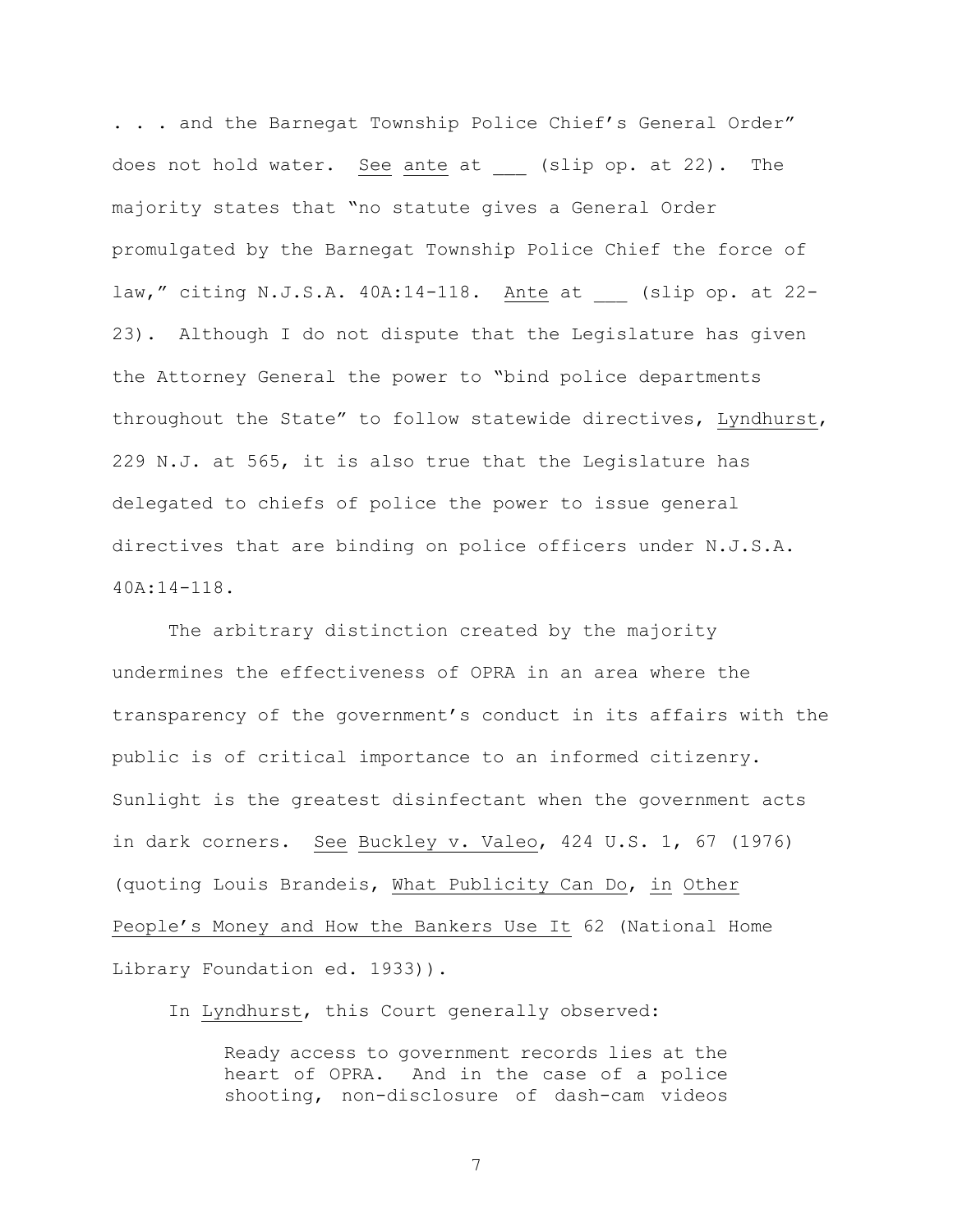can undermine confidence in law enforcement and the work that officers routinely perform. It can also fuel the perception that information is being concealed -- a concern that is enhanced when law enforcement officials occasionally reveal footage that exculpates officers.

[229 N.J. at 576-77.]

The concerns expressed by the Court in favor of disclosure of a dash-cam video in a police shooting case apply with equal force here where a police dog was allowed to attack a driver stopped for motor vehicle infractions and eluding. The majority's decision will make exceedingly more difficult the ability of citizens to gain access to police video recordings and reports. That is not in keeping with a statute that calls itself the Open Public Records Act.

## C.

The majority's decision will have far-ranging consequences. For the most part, this decision will render superfluous the ongoing investigation exception under OPRA. See N.J.S.A. 47:1A-3. When records, such as the video recording in this case, are exempt under the criminal investigatory records exception, the analysis ends. The Legislature evidently intended that the ongoing investigation exception and other exceptions would narrow the scope of criminal records subject to disclosure. Thus, if the video recording in this case -- and other records -- were not subject to the criminal investigatory records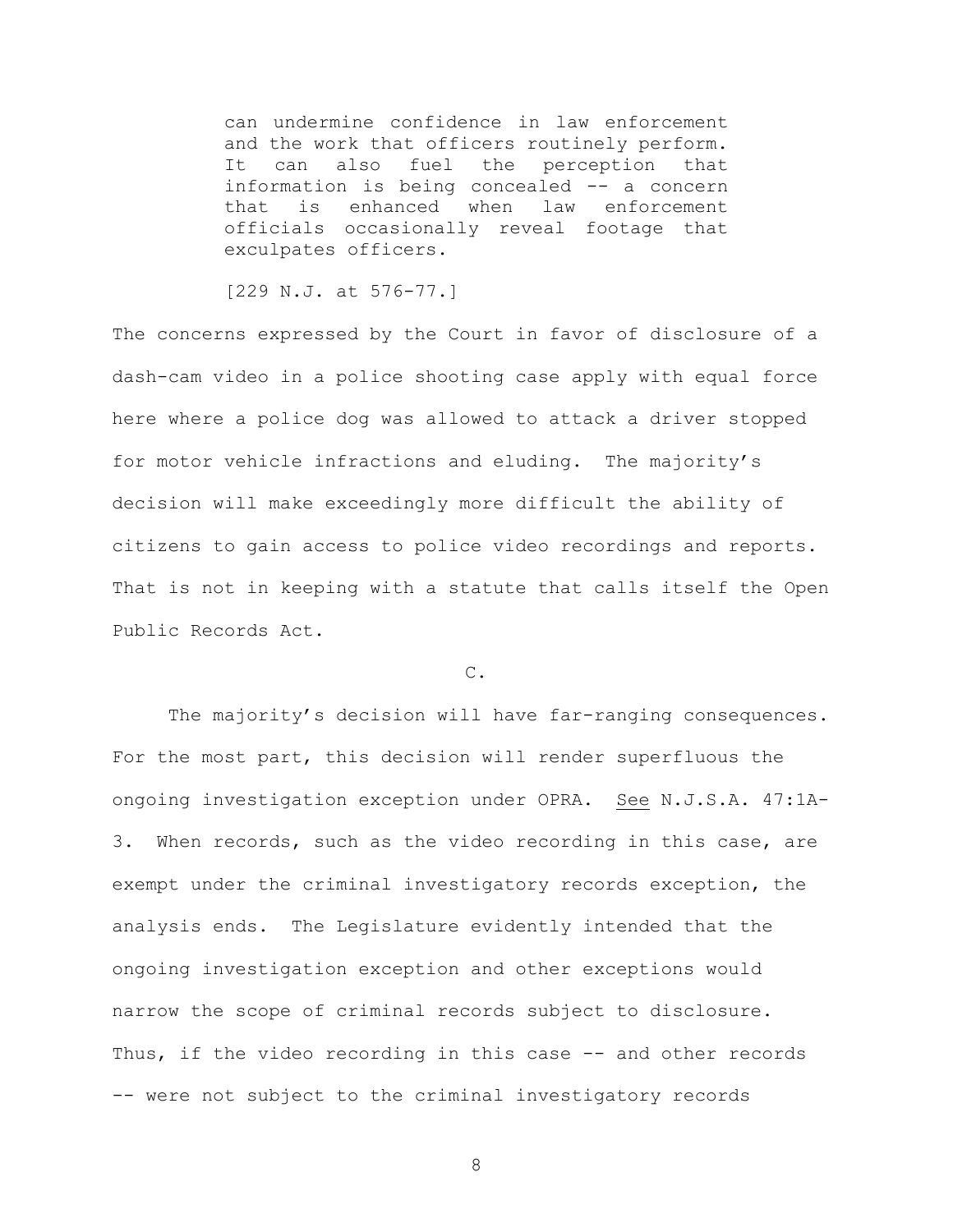exception, its disclosure would still be contingent on the analyses under a number of other potential OPRA exceptions, such as the ongoing investigation exception, N.J.S.A. 47:1A-3; the victim's personal identifying information exception, N.J.S.A. 47:1A-2.2; the citizen's reasonable expectation of privacy exception, N.J.S.A. 47:1A-1; the emergency or security information exception, N.J.S.A. 47:1A-1.1; the security measures and surveillance techniques exception, ibid.; and executive orders of the Governor, N.J.S.A. 47:1A-1. Those additional safeguards refute the majority's suggestion that the sky would fall if a chief of police's direct order were to have the force of law.

With the majority's expansive reading of the criminal investigatory records exception, the general rule effectively will be nondisclosure. In that way, the majority has turned OPRA on its head. Contrary to the majority's approach, exceptions to OPRA should be construed narrowly in light of OPRA's declaration that "any limitations on the right of access . . . shall be construed in favor of the public's right of access." N.J.S.A. 47:1A-1.

The majority still gives Paff and the public a pathway to disclosure under the common law. But that will be a difficult and burdensome path fraught with litigation and increased costs. Because of the complicated formula under the common law right to